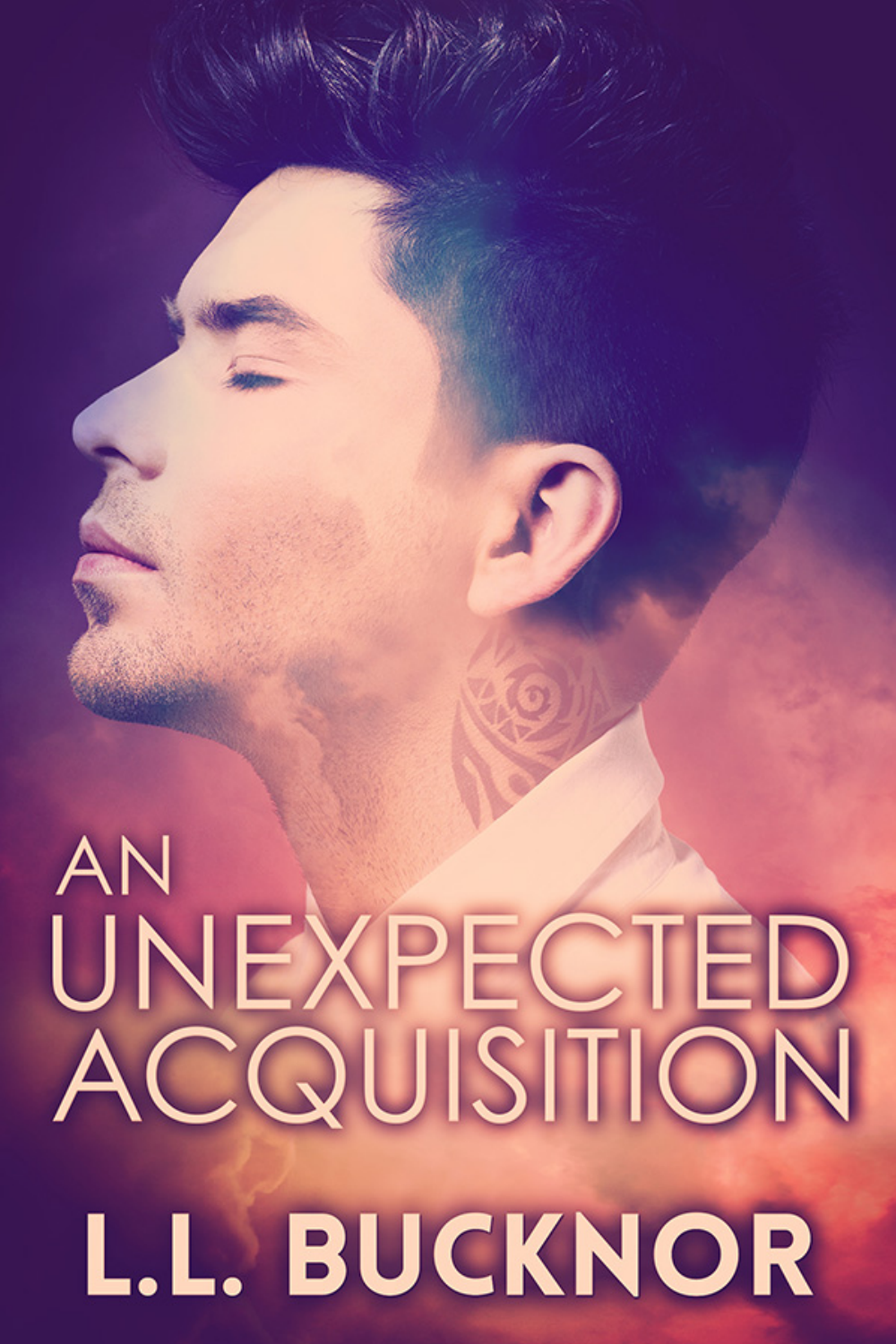#### **Table of Contents**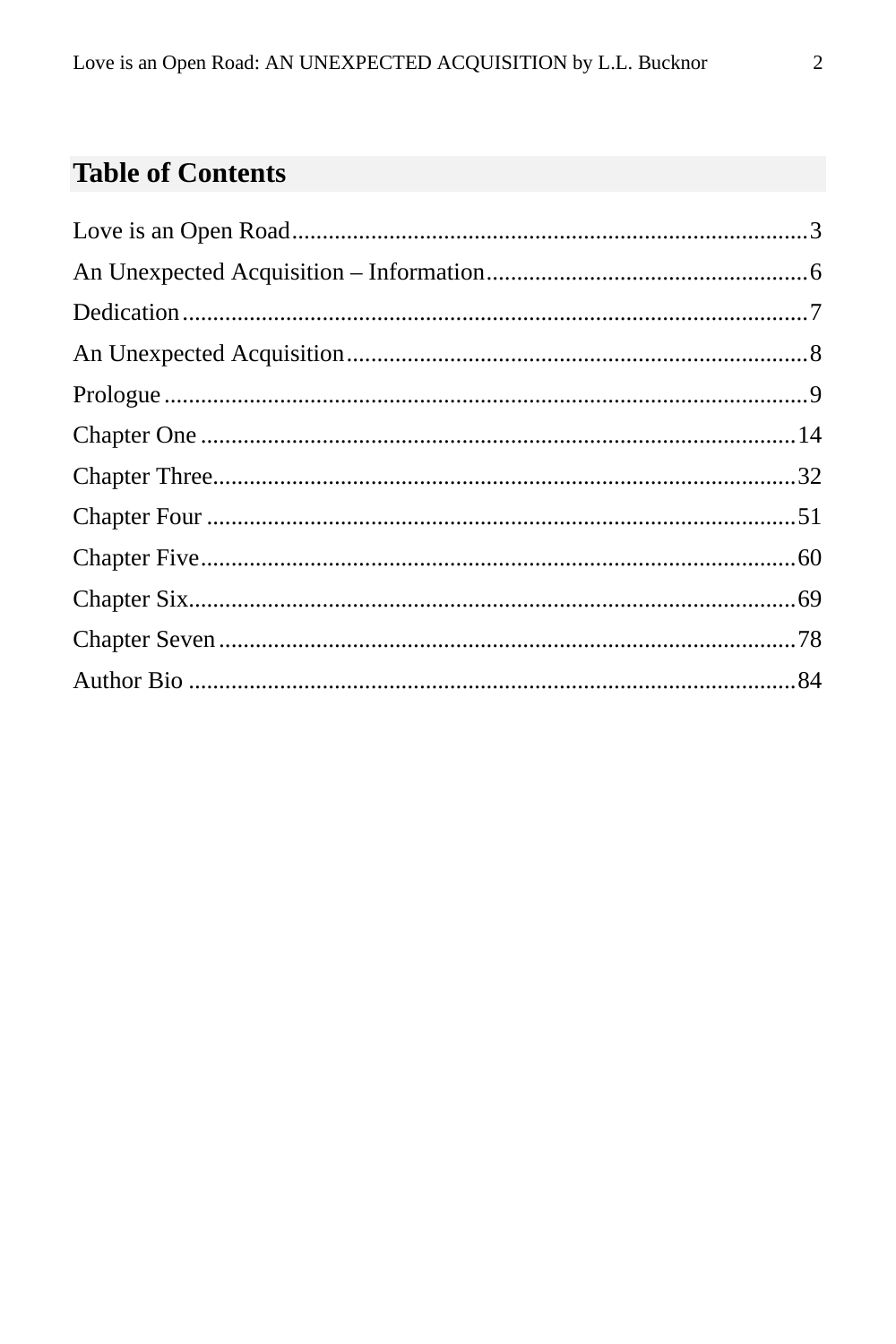## <span id="page-2-0"></span>**Love is an Open Road**

*An M/M Romance series*

# **AN UNEXPECTED ACQUISITION By L.L. Bucknor**

#### **Introduction**

The story you are about to read celebrates love, sex and romance between men. It is a product of the *Love is an Open Road* promotion sponsored by the *Goodreads M/M Romance Group* and is published as a gift to you.

#### **What Is Love is an Open Road?**

The *Goodreads M/M Romance Group* invited members to choose a photo and pen a letter asking for a short M/M romance story inspired by the image; authors from the group were encouraged to select a letter and write an original tale. The result was an outpouring of creativity that shone a spotlight on the special bond between M/M romance writers and the people who love what these authors do.

A written description of the image that inspired this story is provided along with the original request letter. If you'd like to view the photo, please feel free to join the [Goodreads M/M Romance Group](http://www.goodreads.com/group/show/20149-m-m-romance) and visit the discussion section: *Love is an Open Road*.

No matter if you are a long-time devotee to M/M Romance, just new to the genre or fall somewhere in between, you are in for a delicious treat.

#### **Words of Caution**

This story may contain sexually explicit content and is **intended for adult readers.** It may contain content that is disagreeable or distressing to some readers. The *M/M Romance Group* strongly recommends that each reader review the General Information section before each story for story tags as well as for content warnings.

Each year, a dedicated group of Volunteers from the M/M Romance Group work hard behind the scenes to bring these stories to you. Our Editors, Formatters, Proofreaders, and those working on Quality Assurance, spend many long hours over a course of several months so that each Event is a success. As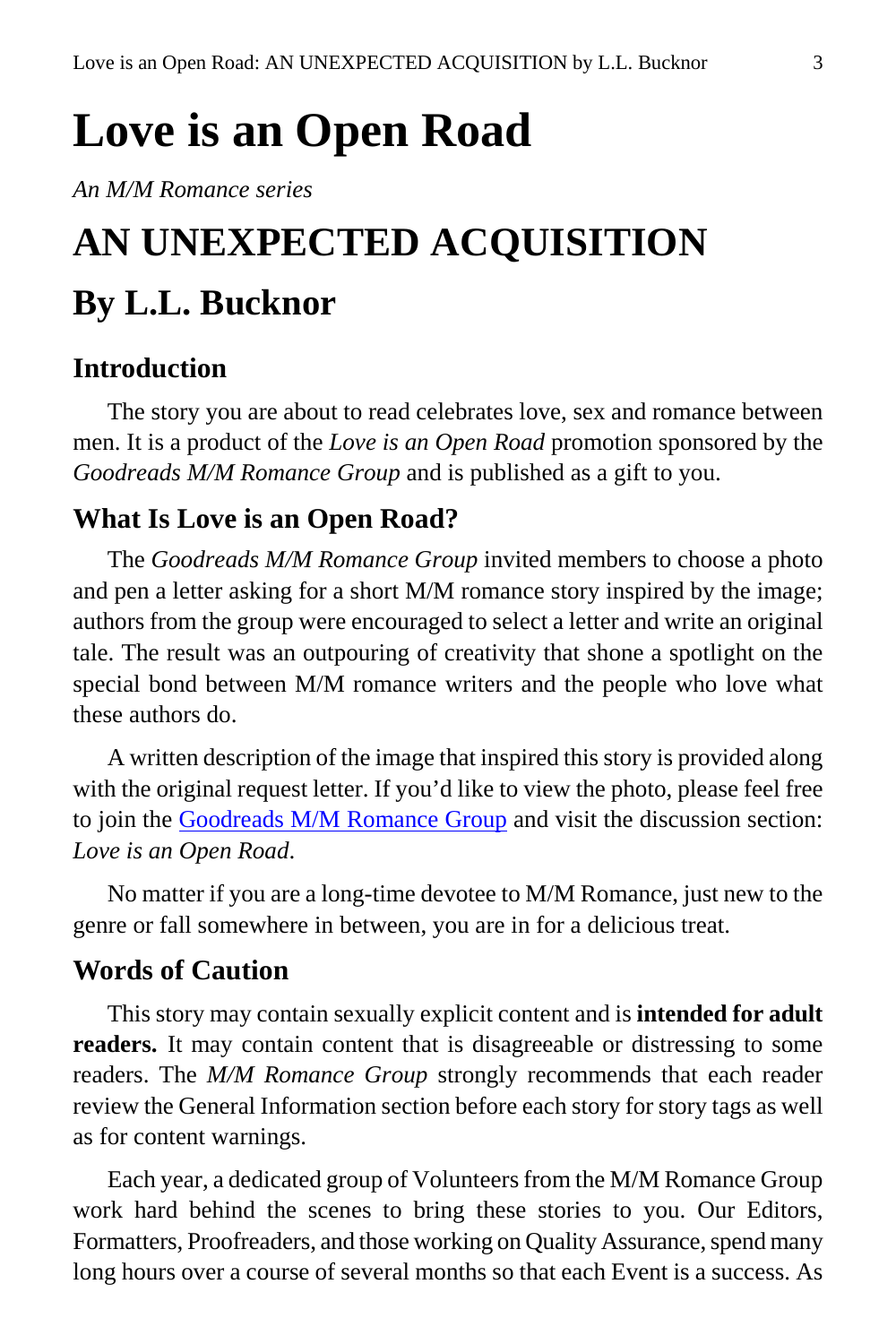each and every author also gives freely of their time and talent, it was decided that all edits suggested may be accepted or rejected by the author at any given time. For this reason, some stories will appear to be more tightly edited than others, depending on the choice of the author.

This story is a work of fiction. Names, characters, places and incidents are the products of the author's imagination or are used fictitiously. Any resemblance to actual events, locales, or persons, living or dead, is entirely coincidental.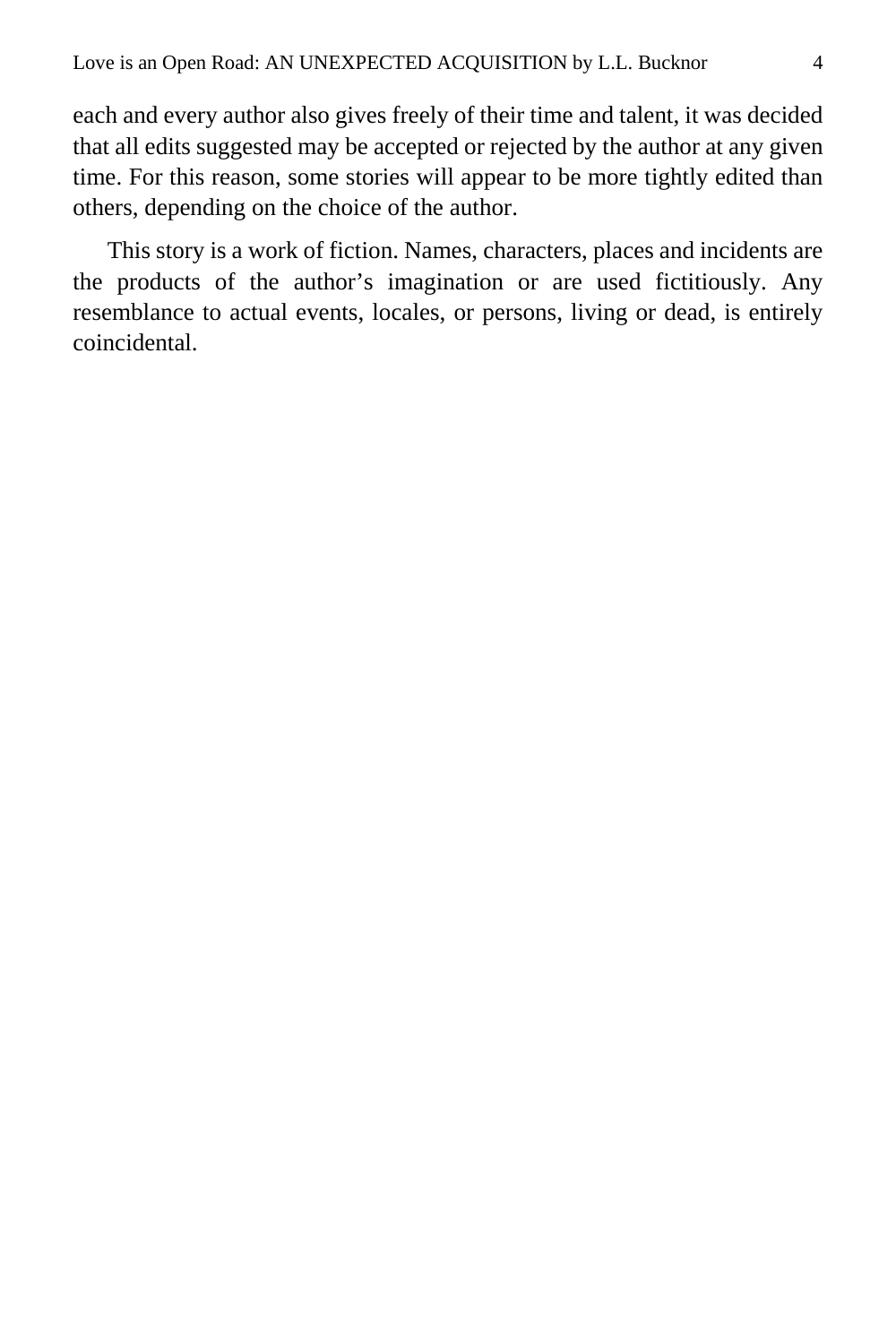All rights reserved worldwide.

This eBook may be distributed freely in its entirety courtesy of the Goodreads M/M Romance Group. This eBook may not be sold, manipulated or reproduced in any format without the express written permission of the author.

An Unexpected Acquisition, Copyright © 2015 L.L. Bucknor

Cover Art by Natasha Snow

This ebook is published by the *M/M Romance Group* and is not directly endorsed by or affiliated with Goodreads Inc.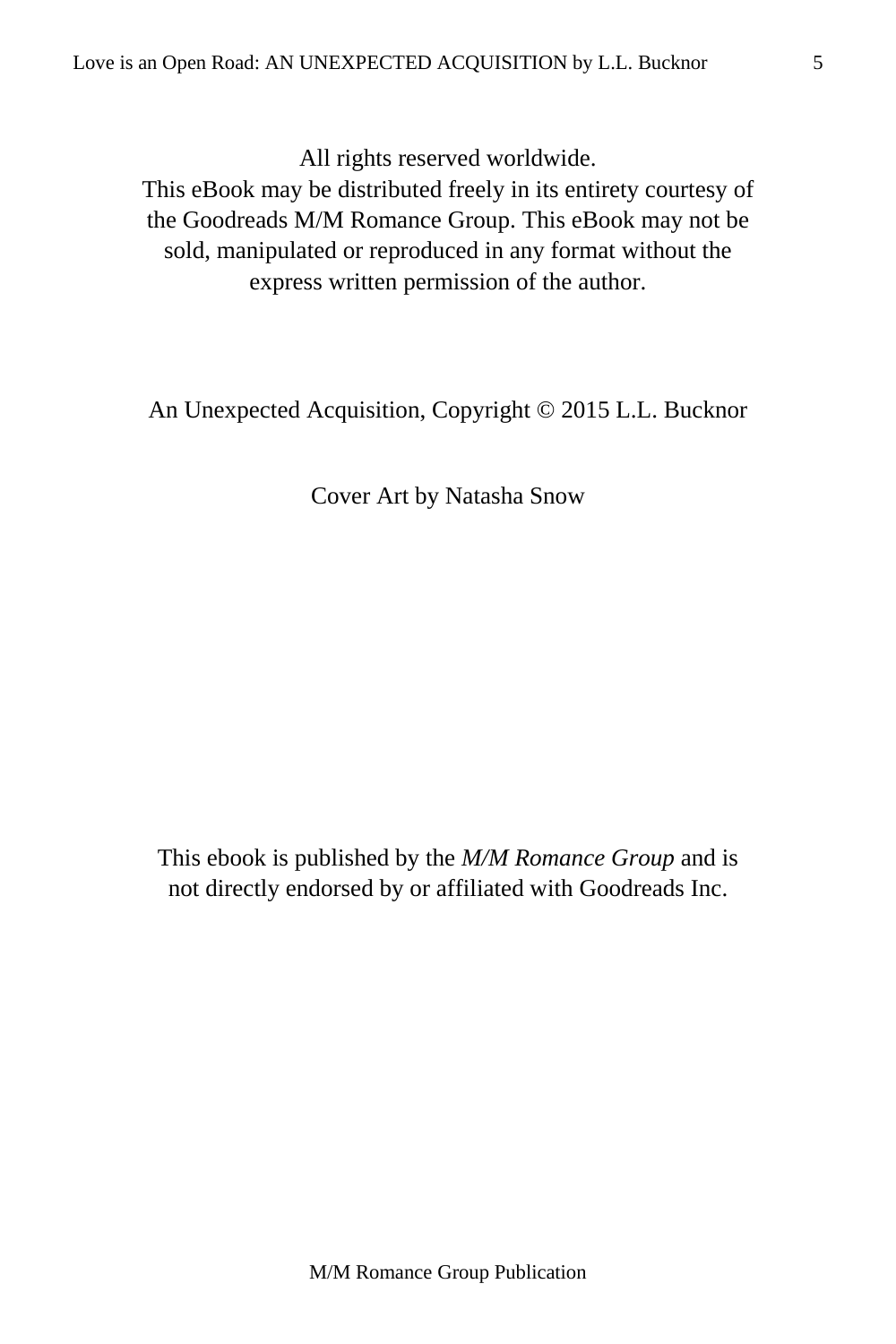# <span id="page-5-0"></span>**AN UNEXPECTED ACQUISITION By L.L. Bucknor**

#### **Photo Description**

Two men sitting over candlelight, one is seminude and looking frustrated. The other is nude, bound in rope, and passed out.

#### **Story Letter**

*Dear Author,*

*What do I have to do to get this guy's attention?! Over the years I've been there for him when he's needed me. I've mooned over him, sent him flowers, I even gave him a cat! How can he not know I'm in love with him? I know he's clueless, but I'd hoped he'd notice me by now. So what if I've had to basically kidnap him, and tie him up, just to get him to, finally, have a romantic meal with me? When he wakes up, well… I haven't thought that far ahead yet. I'm acting on desperation here. But I'm really hoping that when he does, he'll finally see me.*

I'd love some comedy but also some moments of unrequited longing from our MC. I'd like for them to be either best friends or business partners.

There doesn't necessarily have to be sex, but if you could include a scorching hot first kiss, that would make my day.

*Sincerely,*

*Kristan*

#### **Story Info**

**Genre:** contemporary

**Tags:** accountant, business owner, coworkers, friends to lovers, frottage, humor, light bondage, men with pets, slow burn/UST

**Word Count:** 28,665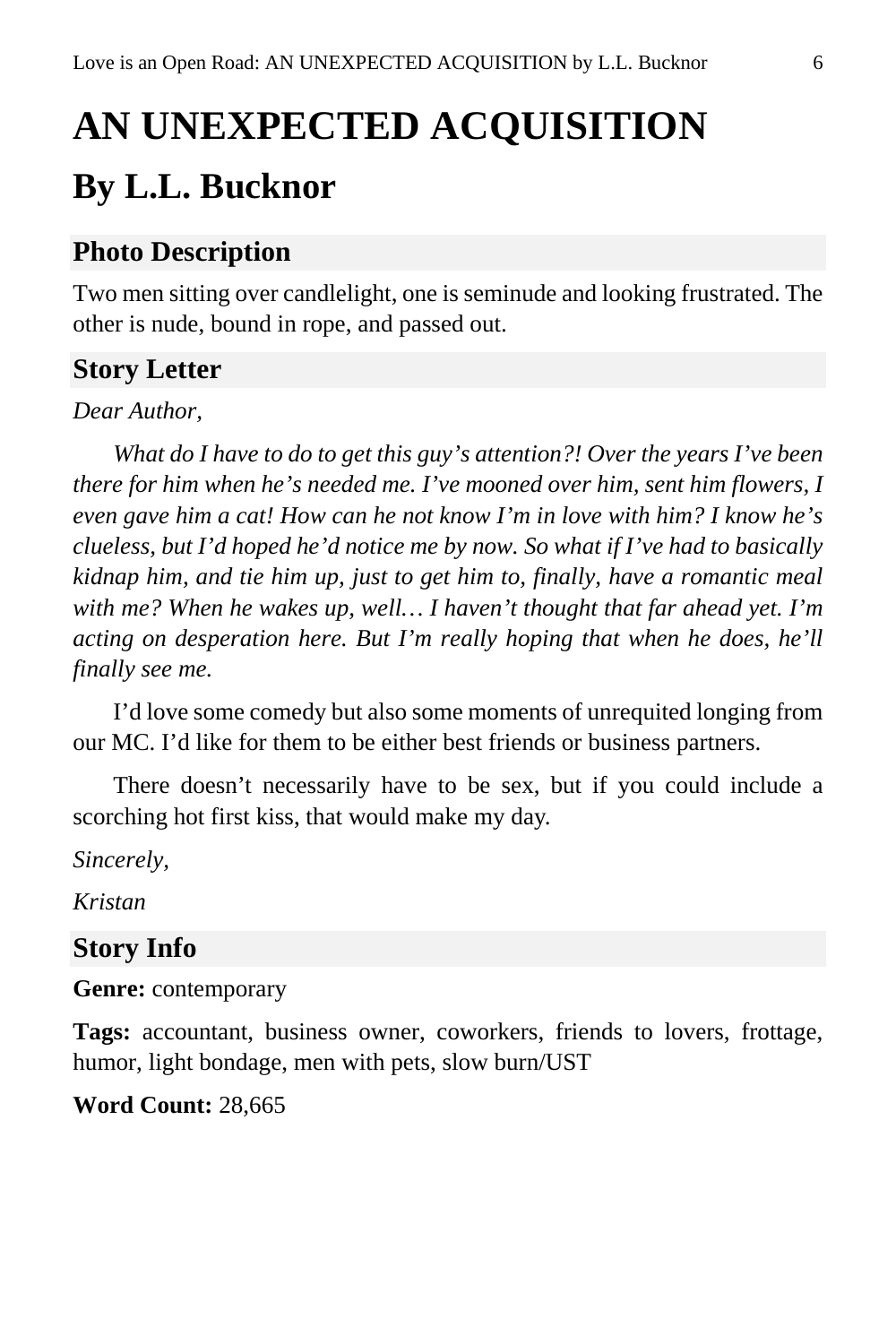#### *Dedication*

<span id="page-6-0"></span>Dedicated to my M. ~ Love you more than words on a page.

A, K & L  $\sim$  Thanks from the bottom of my heart for all the help.

A million thanks to this event and the team!! Raevyn, Barb thank you!!

Big thank you to Kristan for a fun prompt.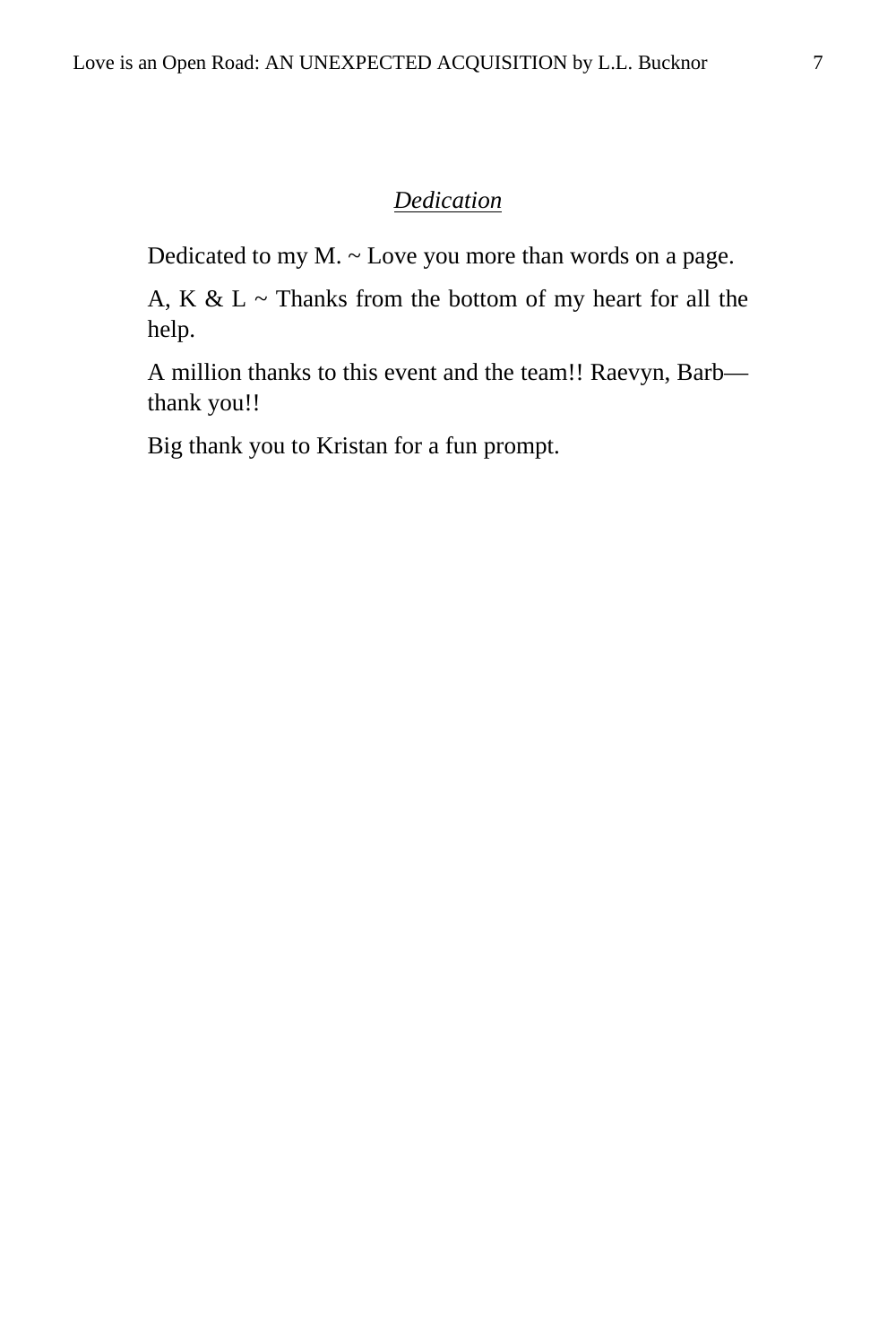### <span id="page-7-0"></span>**AN UNEXPECTED ACQUISITION By L.L. Bucknor**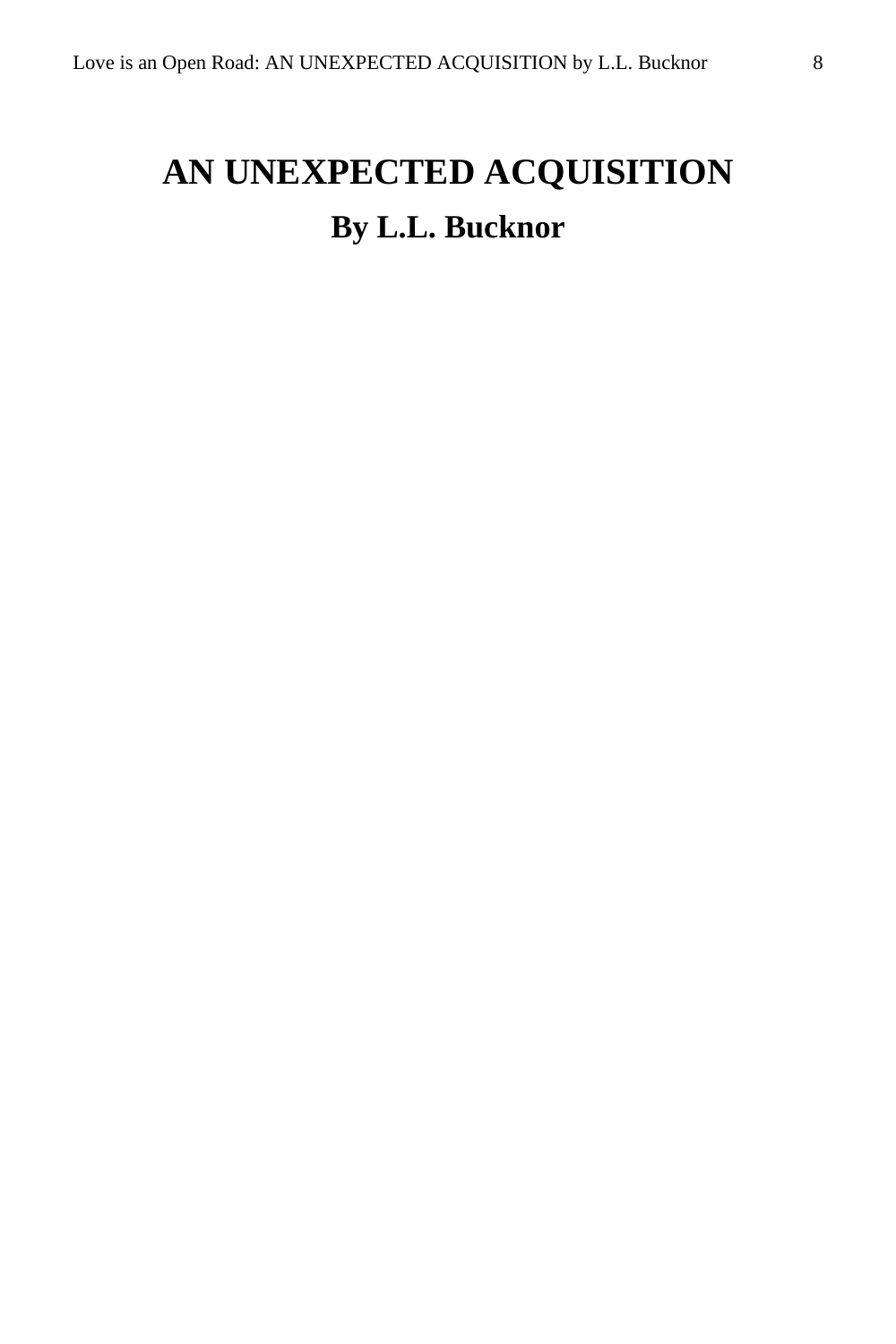#### **Prologue**

<span id="page-8-0"></span>*November 2010*

"Don't fuck this up, Weller."

Jonathan Weller was very nervous. The "spilled his coffee on his once white shirt and now he had to wear an old red blazer from last Christmas to cover the brown stain" kind of nervous. He didn't have time to change, and he prayed he didn't look as ridiculous as he felt. He'd meant to take it out of his car for months now and thanked his past self for forgetting, otherwise he'd look like a giant coffee stain. This was the first client he'd have on his own, outside of family and friends. His accounting firm, Flynn & Reynolds, was pretty tied up with a huge client's audit—all available and seasoned hands were on deck. Being the newbie junior accountant in the company *and* needing the experience, his boss farmed him out to take care of the business owner's financial statements.

Despite entering his new client's address into his GPS app incorrectly three times, Jonathan finally reached his destination. He sat in his car, giving himself an internal pep talk. Though he might not be the most experienced, he wasn't a quitter. *I will rock this job. I can't fuck this up. I won't fuck this up… once I get rid of these nerves.* The client needed help with preparing new systems and organizing day-to-day finances of the business. Jonathan had looked over the client's holdings in his accounting firm's initial workup. SRB Corp owned two beauty salons, a spa, two franchised convenience stores, and a mixed-use building. The small corporation had been in business for years, so Jonathan assumed it'd be mostly tidying and tightening up their GL or general ledger.

He smoothed back his collar-length, dark-brown hair while looking in his rearview mirror one last time. He crossed his light-brown eyes as an attempt to dispel some of his nerves and made a nonthreatening "I want to assist your company's financial systems, so trust me with your livelihood because I'm ninety-five percent sure I know what I'm doing" face. He fussed with his face, stroking his goatee as if any stray hairs were out of place. He gave his most confident stare in the mirror. He thought he could pass for knowing what he was doing. *Confident in my cherry-red Christmas blazer? Yeah right.*

Enough stalling, he had to get this show on the road. Wiping his sweaty palms on his pants, he exited his car, picked up his laptop bag and took a deep breath.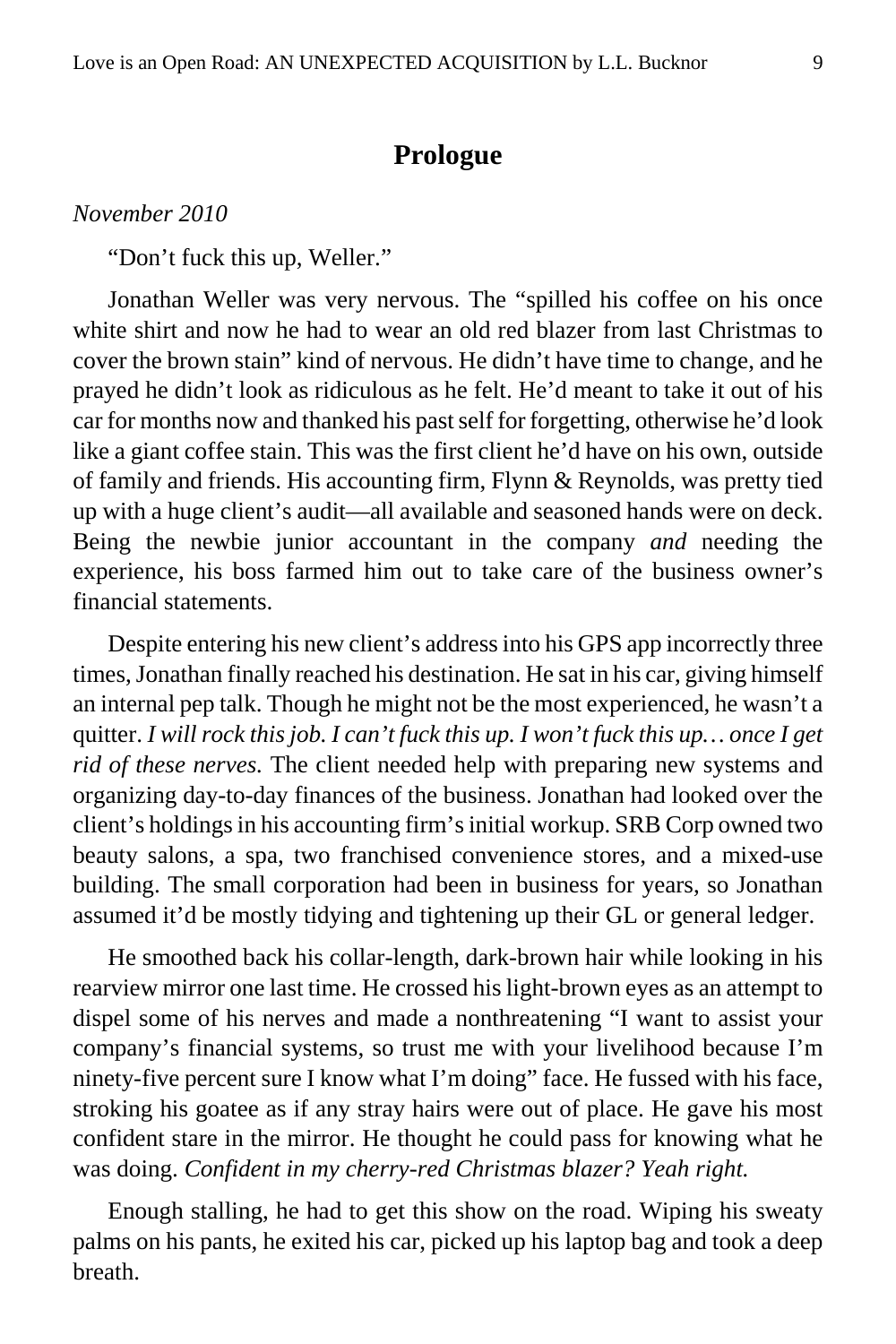He looked to the house when the front door opened… by what looked to be Mr. Balian's assistant. The scruffy guy looked way too young to own multiple businesses. He imagined Balian to be older and with, hopefully, organized books since he didn't have much experience in handling anything crazy. But his client didn't need to know this.

As Jonathan got closer, he pegged the guy as Balian's assistant for sure. The guy had to be late twenties, shorter than his five foot eleven by a few inches and way too disheveled for an early Tuesday afternoon. Rough night? His shirt was wrinkled, a scarf thrown haphazardly around his neck that sported a tattoo spanning off to the back of his head. There were barely concealed red lipstick marks staining his ink and skin while he sported a heavy five o'clock shadow. The guy looked in need of a good bed. He smelled pretty good, which was a win. With the way the shorter guy appeared, Jonathan imagined him to smell like a brewery, or the aftereffects of consuming a brewery.

Jonathan stood tall and held his hand out in greeting. "Hello. I'm Jonathan Weller from Flynn & Reynolds. I have an appoint—"

The faux-hawked man slowly looked him up and down. "And you're so not who I expected," he said with a raspy voice and bags under his blue eyes.

What? "I could say the same for you." Jonathan gaped and berated himself for not thinking before he spoke. He knew how to hold his tongue, yet now he blew it. He could kiss this client good-bye. He'd be fired with no references other than from his family. Great start to your career, Weller. "I m-m-mean—"

"I apologize. I spoke out of turn first." The faux-hawked man put his hand over his chest. "I owe you the apology. I'm Rafi, by the way. Nice to meet you, Jonathan Weller from Flynn & Reynolds." He shook the proffered hand and winked.

Rafi was hot—black hair, blue eyes with a tan complexion and fit. If the circumstances were different, Jonathan would have ogled him with his current on-again boyfriend, Hugo. It was something the lovers liked to do when out together. Though the kiss marks all over his neck provided evidence enough Rafi was straight, it didn't hurt to look. And look he did. Maybe they'd work together in the future while he helped Mr. Balian. He could discreetly look his fill then.

Jonathan pulled his hand back and fiddled with his laptop strap. "It's nice to meet you, Rafi. We can pretend it never happened."

Rafi scratched his head and waved him inside. "Come in. My sister, Kami, called to remind me about our meeting today. I nearly forgot. Last night was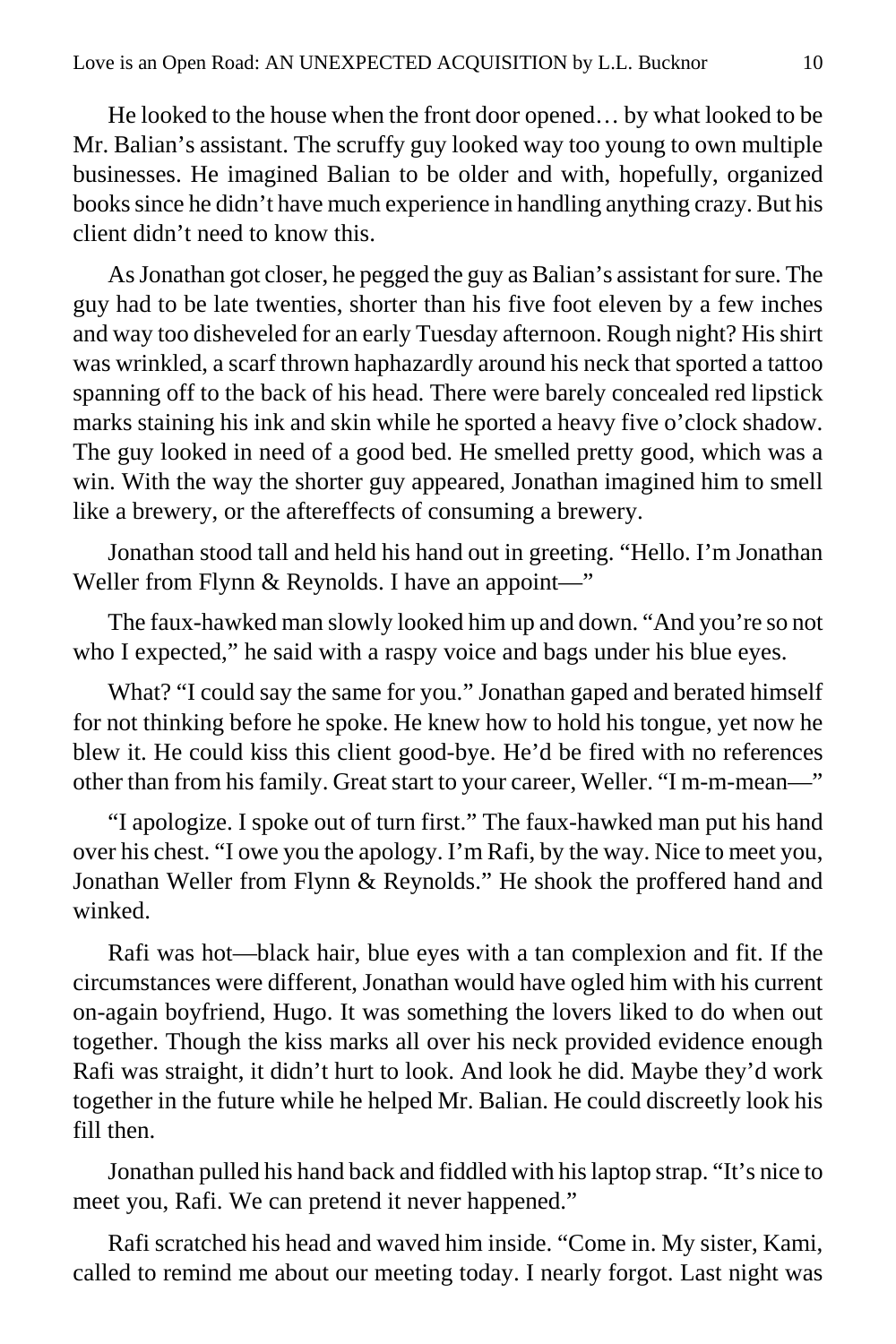my thirtieth birthday party, huge bash to end a weekend of celebrating." He talked as he led Jonathan inside the immaculate family house, through a hallway and out into the backyard. "The office is in the garage, Jonathan. What was I saying? Oh yeah, my party. So many people, so many lap dances, so much booze. Best thirtieth ever. Not that you'd know yet from the looks of you. How old are you anyway?" Both men climbed the stairs to the top of a converted garage and entered a space with a lot of boxes. Jonathan saw a computer desk with an empty leather chair, two other chairs off to the side. He wondered where Mr. Balian was.

"Uh, twenty-five. Sounds like you had a true bacchanal, Rafi." He looked around the open space and didn't see any rooms, other than a tiny bathroom to the right of the desk. He hoped the boxes were items that needed to be moved and not paperwork he'd need to go through. It would take him forever to go through them just by the look of the bulging cardboard. He'd talk to Mr. Balian about his current systems and filing. He had his portfolio of Balian's businesses and property holdings in his bag.

"Yeah, man. It truly was. I usually don't get hungover but last night, me and the boys let loose for the dirty thirty, you know?" Jonathan didn't think he'd get much help by asking Rafi about the business's accounts. Rafi looked like someone you'd have around for a fun time, Jonathan thought as he smiled back. Something infectious about his smile. "Shame we didn't meet earlier, or I'd have invited you."

He watched Rafi sit down in the leather chair behind the desk. What's going on here? "Will Mr. Balian join us soon?" Jonathan looked around again because maybe he missed another room or door.

"He already did. I'm Balian. Though you can drop the mister, it makes me sound like my dad."

"*You* own SRB Corp?" Jonathan forgot to filter again. He had to be kidding. There had to be someone else.

"I know right? Get this—my parents put me in charge and went into forced retirement. My dad ran everything like a tight ship, right? But he had a heart attack last year, had a stent put in and the whole nine yards. Couldn't get back to one hundred percent. My mom helped out once he got sick, but it stressed her out. So last month, they dropped the bomb about retiring, left the coop. I'm the youngest, and the only one without a career or adding to the next Balian generation, so they gave me the company a little early. It was always going to be mine, the company. I thought I had more time to enjoy life before it became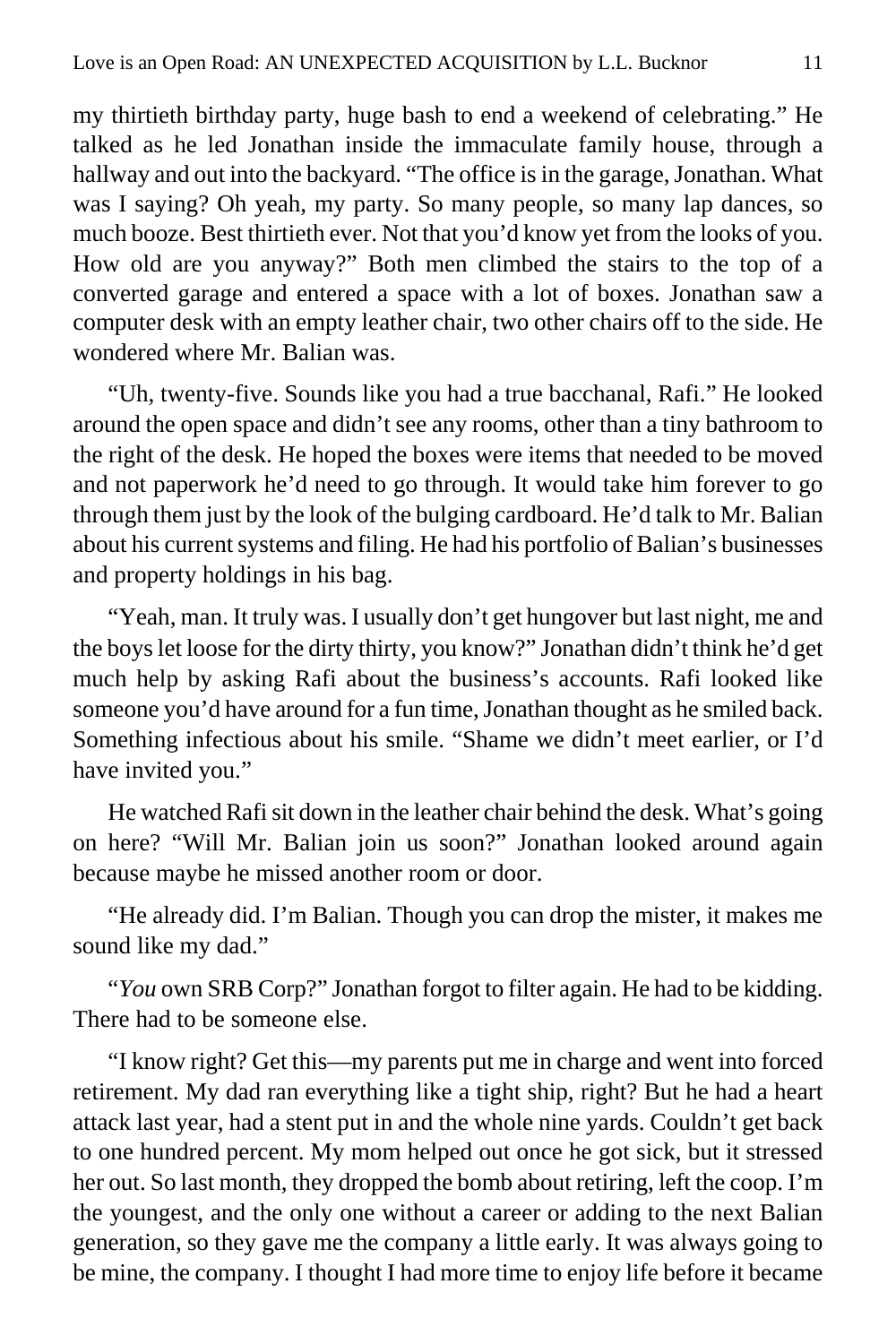paper pushing and numbers. So now, they're on a grandkid slash extended vacation tour of America. The joys of being the only son in a family of girls." He shook his head and gestured wildly. "There I am, managing our spa and salons for the last couple of months, when my mom tells me it's time to take over. Boom, I'm in charge of everything. I got steamrolled without much of a grace period. Though Kami helps me out in between her kids' practices and homework."

Jonathan waited for Rafi to tell him he was kidding. He had to be joking. "You were in charge as of last month?" Not to go off of appearances, but Rafi didn't exude management skills. Who was keeping tabs on his businesses right at this moment while he was sleeping off a weekend's worth of fun?

Rafi yawned and nodded. "Bro, I'm going to be honest with you, I need help with a lot of the bookkeeping. It's why I called your company. It was easy with managing three stores—pick up payroll, make sure inventory was in, and clients were happy. But being in charge of the whole shebang? It's a lot. My dad had the head for numbers. I truly don't know how he kept it all together. I guess I got more of my ma's hairdresser personality than my dad's love of numbers. The spa, salons, franchises and apartment complex are so much to handle. My mom did it for eight months, I'm sure I can beat that record with your help, right? You can guide me with what I need to do. I'm not going to lie, I'm a little lost."

Shit. He tried to keep a neutral face. The hope that he'd have a setup company with a knowledgeable admin went through the door. An acute case of tunnel vision happened as he listened to the amount of work that just got piled on him. He could just imagine the state of Rafi's accounts.

Try and keep it professional, Weller. Keep up the appearance. "Where are your books? Let's see what state you're in, and we can start from there."

"You're looking at them," he said as he spun in his chair with his arms held out. The boxes were as he feared. One corner of the room looked organized, with dates and holdings' names neatly labeled for anyone to see. The piles closer to Rafi were not. He felt a bubble of fear in his stomach. This wasn't looking like an easy job, the longer he stood there.

Rafi got up and picked up the nearest one off the floor and opened the box marked October 2010 on the desk. Something yellow and pink slid from beneath the messy pile of papers, a box of condoms and ladies underwear. Jonathan stared at Rafi in disbelief. There was a box of rubbers and a ladies' pink thong inside a box of business receipts.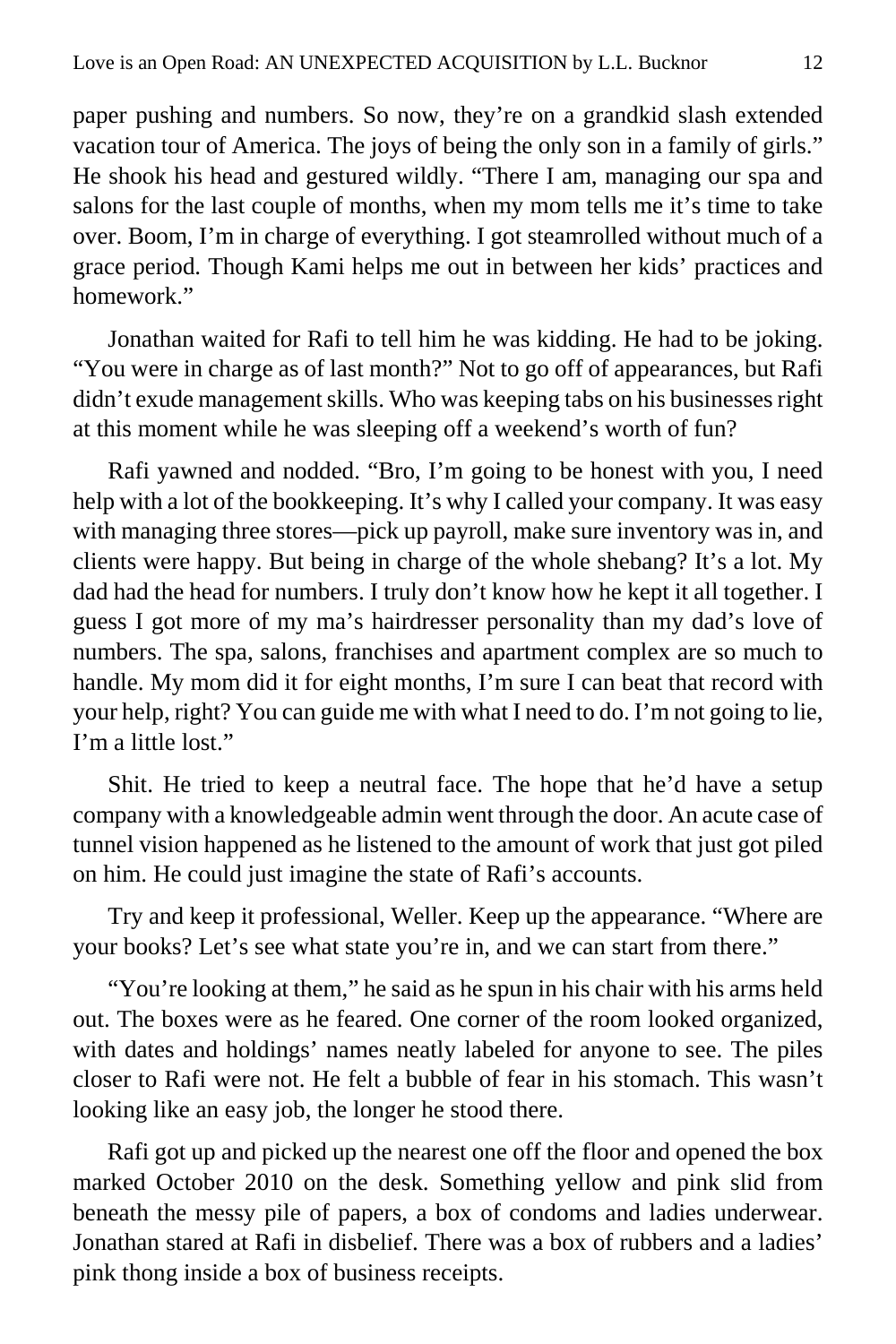"Damn, so that's where that girl's underwear ended up." He chuckled. "This is last month's receipts from our spa. Kind of had to throw everything in there since I didn't have much time. The staff got paid so I consider it a step in the right direction as the head cheese. I brought the box over from my apartment blowout start to the weekend festivities." With a lascivious grin, he started to describe the flexibility of strippers—in detail as Rafi dumped God knows how many papers with dubious stains on top of his desk, not attempting to hide "that girl's underwear."

Jonathan couldn't hear over the sound of impending doom inside his head.

Oddly enough, his impending doom sounded like an emphatic description of the glorious art of ass clapping.

\*\*\*\*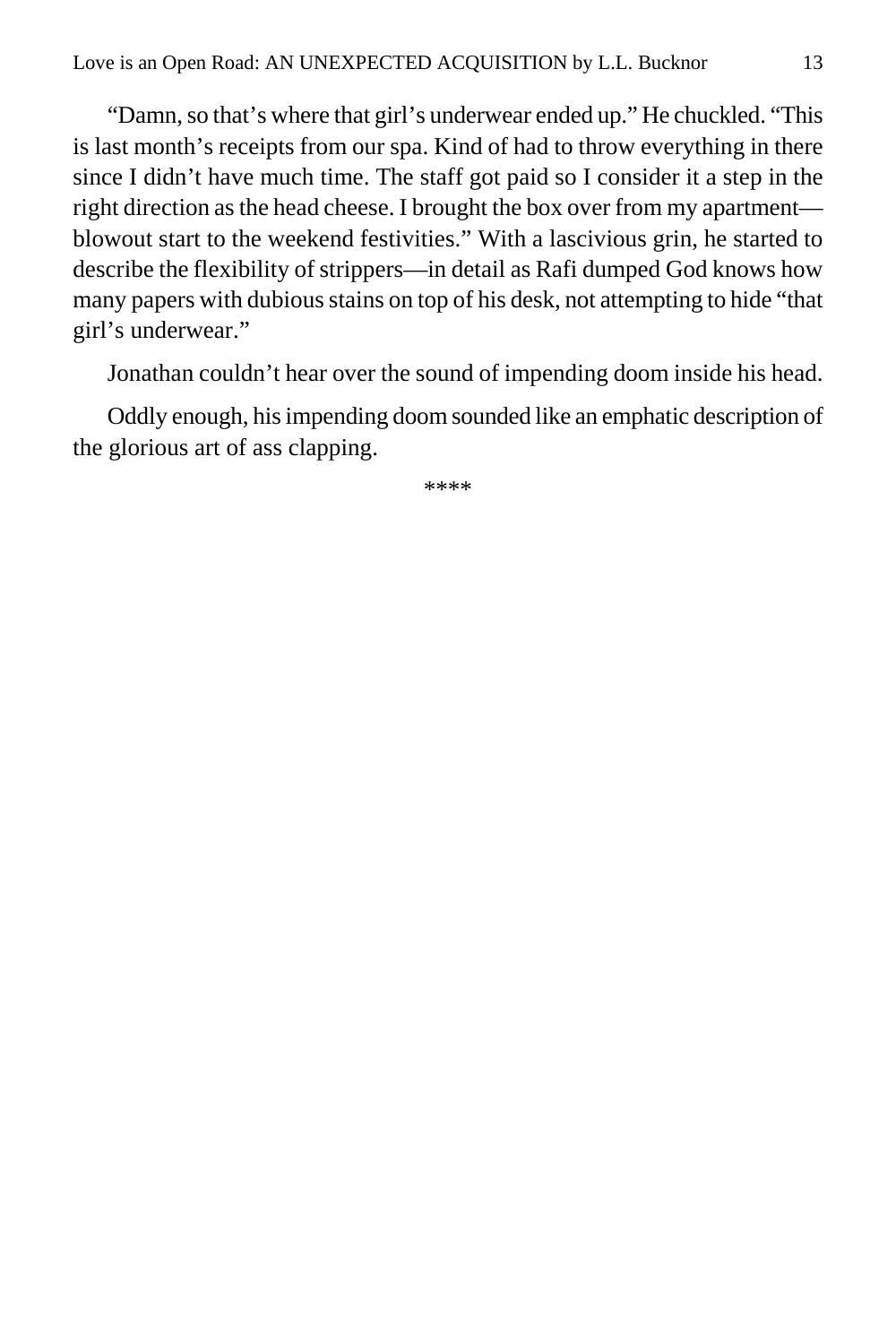#### **Chapter One**

#### <span id="page-13-0"></span>*January 2013*

Jonathan and Rafi's first day was the start of a mixture of business and friendship.

In the two years since that Tuesday afternoon, Jonathan finally was able to complete Rafi's books with plenty of extensions. Jonathan expected the month Rafi was in charge to be a mess. What he didn't expect and made the job harder was Rafi's well-meaning mother, Rubina. She borrowed money from one business to pay another business so the trails were messy and hard to decipher direct money paths.

Jonathan was a staple in Rafi's office two days a week trying to decipher the paper trail. Surprisingly, SRB wasn't in the red during those months. Rubina paid everything on time and didn't ask her children for help. Rafi's month of being in charge wasn't as bad as Jonathan thought. He expected the sucker punch of Rafi's rudimentary filing, but his mother's accounting was a total knockout.

In the beginning of their first year working together, Jonathan had his work cut out for him. The party boy he'd met didn't want to quit then. Rafi was an ex-club promoter, and though he had his predestined job thrust upon him earlier than expected, he did not want to put in the effort. After the second week of trying to piece together Rafi's lacking organizational skills, Jonathan asked him if he planned on running his company or handing it to someone who wanted the position. Not his best moment, and it should've gotten him fired. Instead, it gained him a friend.

Together, they were able to recreate the 2010 ledgers. As they pieced together receipts and ledgers, Rafi started to show more interest in fixing his company's tracking problems. The corporation made money, but finding the pattern during the months Rafi and his mother were in charge took time for the newbie accountant. Jonathan thought Rafi's impetus to showing more interest was his father's death in 2011, after a couple of months in SRB's financial trenches. During the first month or so after Rafi's father's passing, Jonathan thought the man-child would give up and try to hand the company back to his mother or sisters.

But Rafi didn't.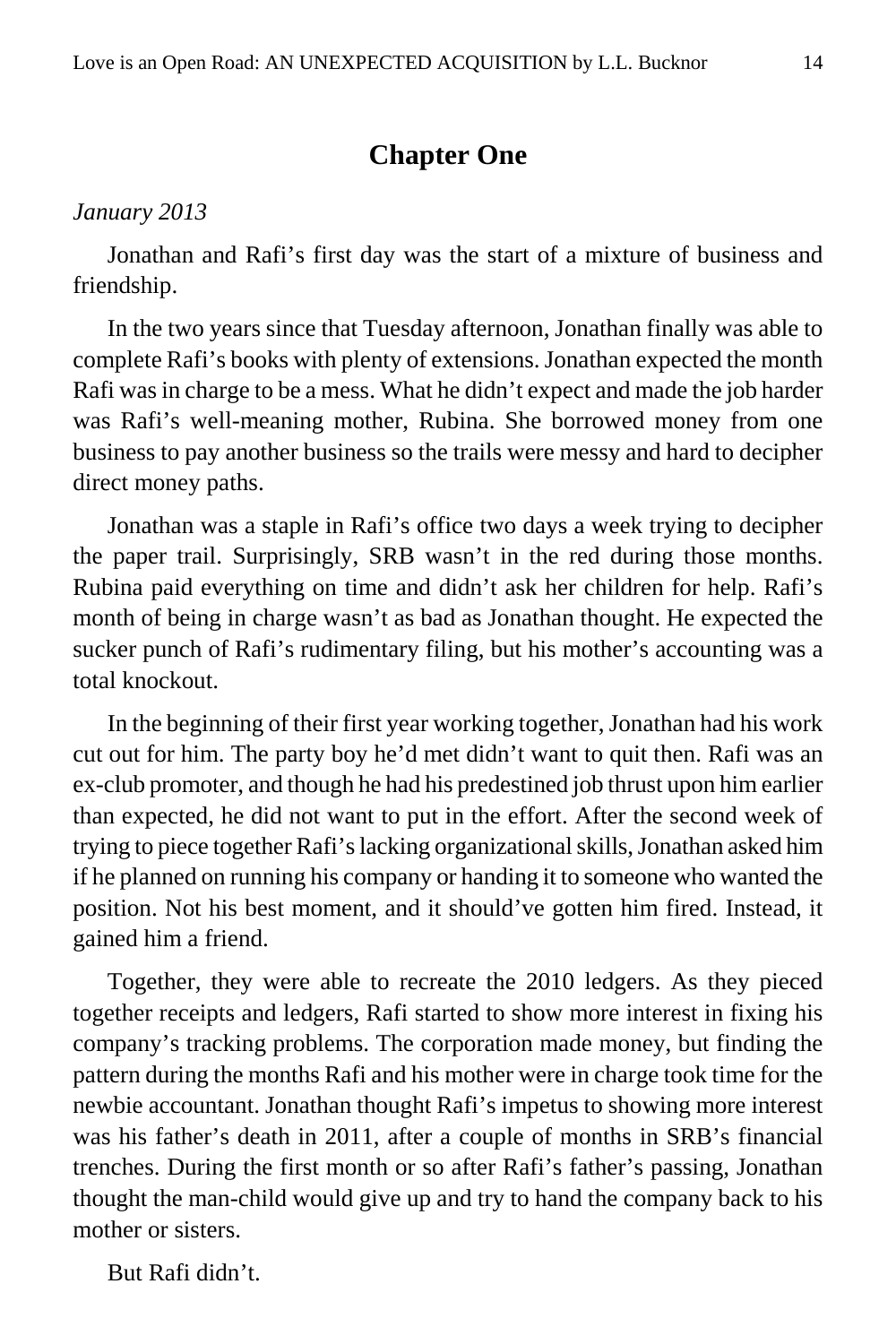Rafi went from dumping receipts into boxes, to organizing and following up with each business. He tried to improve his business acumen by asking questions, so many questions it led to Jonathan giving Rafi his phone numbers and personal email address because he kept trying to reach him on the days Jonathan wasn't there at Rafi's office. Then, since they got along so well, the phone calls changed from just being work related. They integrated themselves into each other's lives. It jumped from asking about each other's day to a meld of families, friends, breakups, and dating information sharing. They started to lean on each other outside of work. Jonathan couldn't believe he started to look forward to hanging out with Rafi after work. The man-child proved to be dependable and, more importantly, fun. Rafi *never* met a stranger and always had a story.

Today was Jonathan's last weekly visit until next quarter. Rafi had moved the main office away from his parents' home last year. Since Rafi had no plans of living in his parents' house, his goal was to move the main office into his apartment complex in a few months, using the salon's office as SRB's temporary home. Jonathan knew Rafi was ready, the older man finally putting his degree in business to good use. He felt a twinge in his stomach just thinking about not seeing Rafi on a weekly basis. Even on the holiday weeks, they made plans to meet up. He wasn't going to analyze the gut clenching. He was at a weird place on the personal front. Probably the cause for the belly flutter. It was either that or gas.

Jonathan gained a great friend in Rafi. His initial impression was not too far off base, except he'd been wrong about Rafi being straight. Rafi was actually a very happy bisexual who had no qualms discussing most of his raunchier conquests. But just as easy as it was to share that aspect of himself with Jonathan, he also shared his family. It was inevitable, according to Rafi. *You see the coffers, you might as well see the rest.* Rafi proved over time that he was more than competent to handle his job when he applied himself.

Jonathan visited the spa today, the smell of shampoo and hair products wafting through the air into the little office in the back where he was stationed. Rafi's second eldest sister, Nina, let him in since Rafi was busy at another location. Or so he thought.

He turned to the door when someone opened it, expecting a stylist or Nina to want to talk for a couple of minutes. Instead, Hurricane Rafi came in the door wearing a big smile and blond streaks in his spiked hair, a new addition since the last Monday he had seen him. The change made him more handsome. Not that he'd tell Rafi, or he'd have an even bigger head than usual.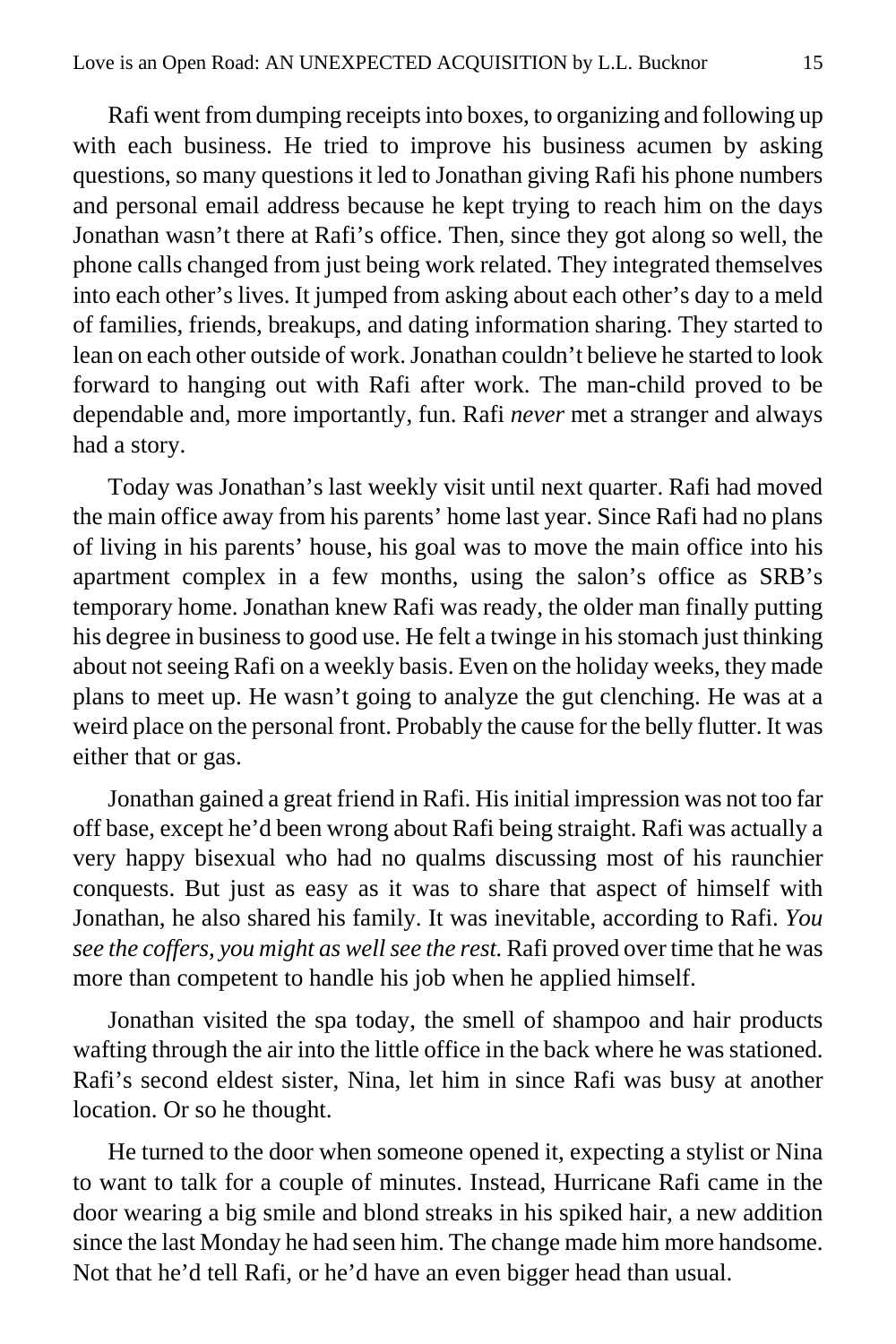"Hey, there's my favorite person!" Rafi clapped his back and hugged him. Jonathan checked out his tight jeans and close-fitting sweater under his vest, and Rafi's cologne scented heavily in the room. Jonathan loved the spicy musk. Rafi left his hand on Jonathan's shoulder, winking as he sat in front of Jonathan.

"Your favorite person? I bet you've said this multiple times today." He'd heard that greeting used on too many people and spoken too many times to actually believe his friend's salutation. "What do you want, Balian? Nina said you were busy with an angry customer at the other salon. From what she described, it was going to take a while."

"And it did. I called Nina once I left, and she told me you were here. So you got invited into my plans for the night."

Jonathan raised an eyebrow. No asking? He had mediocre plans but plans nonetheless. "I did?"

"Yep. A regular customer, Mrs. Janowski, usually sees my sister, Sara, exclusively. Sara's on vacation. Janowski needs an emergency appointment. She's pissed Sara can't come in, but what does she want us to do, fly to Aruba and hand deliver her just to cut her hair? We have a new stylist who needs to build his base. Great kid, he cuts like a dream. He did my hair, no problem. But Janowski ice-queened him, claims he ruined her hair. She embarrasses him in front of everyone, and I just happen to be there to hear her one-sided tirade. So I let her yell at me for nearly an hour, talked her into letting the new kid try again free of charge, gave her two free gift certificates, and apologized for letting her ream me in front of everyone. My balls have finally descended from being *Janowskied*."

"Everything back to functioning order then?" he joked once Rafi took a breath.

"Damn right." He sighed and turned his soulful stare onto Jonathan. "You. Me. We're going out tonight. I need a drink or ten." He held onto Jonathan's hand, latching onto his index finger. "C'mon," he cajoled.

Jonathan tried to pull his finger out of Rafi's grip, but Rafi did not let go. He tried keeping his eyes on the work in front of him instead of looking up at Rafi. He knew his friend was making that damn irresistible pleading face that he could not say no to.

"I'm not taking no for an answer either, Weller. Just so you know." He let go of Jonathan's finger once Jonathan met his gaze with a grin.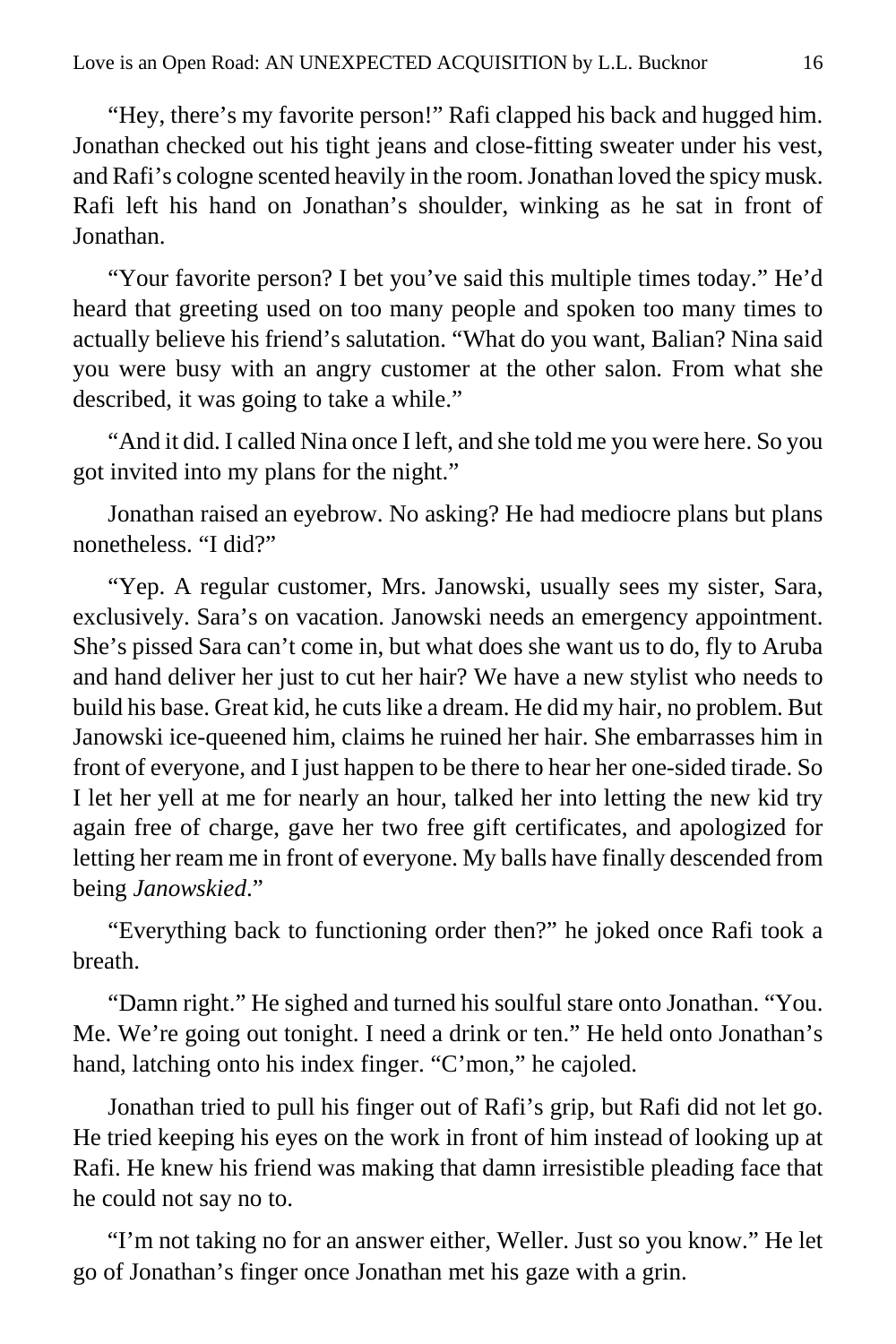Jonathan planned on drinking beer and catching up on his DVR. Maybe invite Hugo over if he didn't have anything planned. His ex had asked what he was doing later tonight via text message, but Jonathan hadn't replied as of yet. "Can I take a raincheck for tonight? Maybe meet up next week?"

"Bullshit." Rafi shook his head and began to look mutinous. "It's Friday night. We're going out. Vijay and Marco want to meet up for drinks, so you're coming. I'm not going to see you at work in God knows how long—"

"Three months. It's not like I'm being shipped off to a new country. And you can call me if you need me, you know that." He didn't think Rafi would need him as much since he'd pretty much passed Jonathan's rapid-fire questions to assess his knowledge of how to use the new software he'd installed. The salons and spa had been using antiquated systems that probably worked for Rafi's dad but didn't work for Jonathan. Rafi was game for anything Jonathan suggested, since he was more used to club promoting than heading SRB and looked to Jonathan for guidance on the financial aspect.

"But it's going to be weird without seeing your pretty mug around here on a weekly basis."

Jonathan waved his middle finger in response. Rafi couldn't turn the charm off, but Jonathan was immune to most of his flirty compliments. He knew they meant nothing to his friend, not that he wanted them to since Rafi was not his usual type. Rafi was the life of the party, and Jonathan was the weird, quiet kid who gravitated to the same quiet people. "How's the single life treating you?" He finally let go of Jonathan's finger but moved closer. Jonathan's gaze strayed lower, watching his shirt tighten across his chest.

"Er, fine. It's not like I haven't broken up with Hugo before. We're still friends." He and Hugo had ended things amicably two weeks ago. When Hugo suggested taking a break, Jonathan agreed. He thought they were trying to stay together because they were used to each other, boyfriends from college freshman year with breaks scattered through the years together. Everything between them stopped feeling spontaneous awhile before calling it quits. He wondered what Rafi's angle was with his line of questioning.

Rafi seemed to answer the questioning look Jonathan must have worn. "Breakups. Never been in that situation before." He pulled out his cell phone front his pocket and let his fingers fly across the screen. "I have a friend, Darius, right? His girlfriend left him for another chick. He got super depressed, tattooed her name on his arm, listened to bad music and stalked her at her job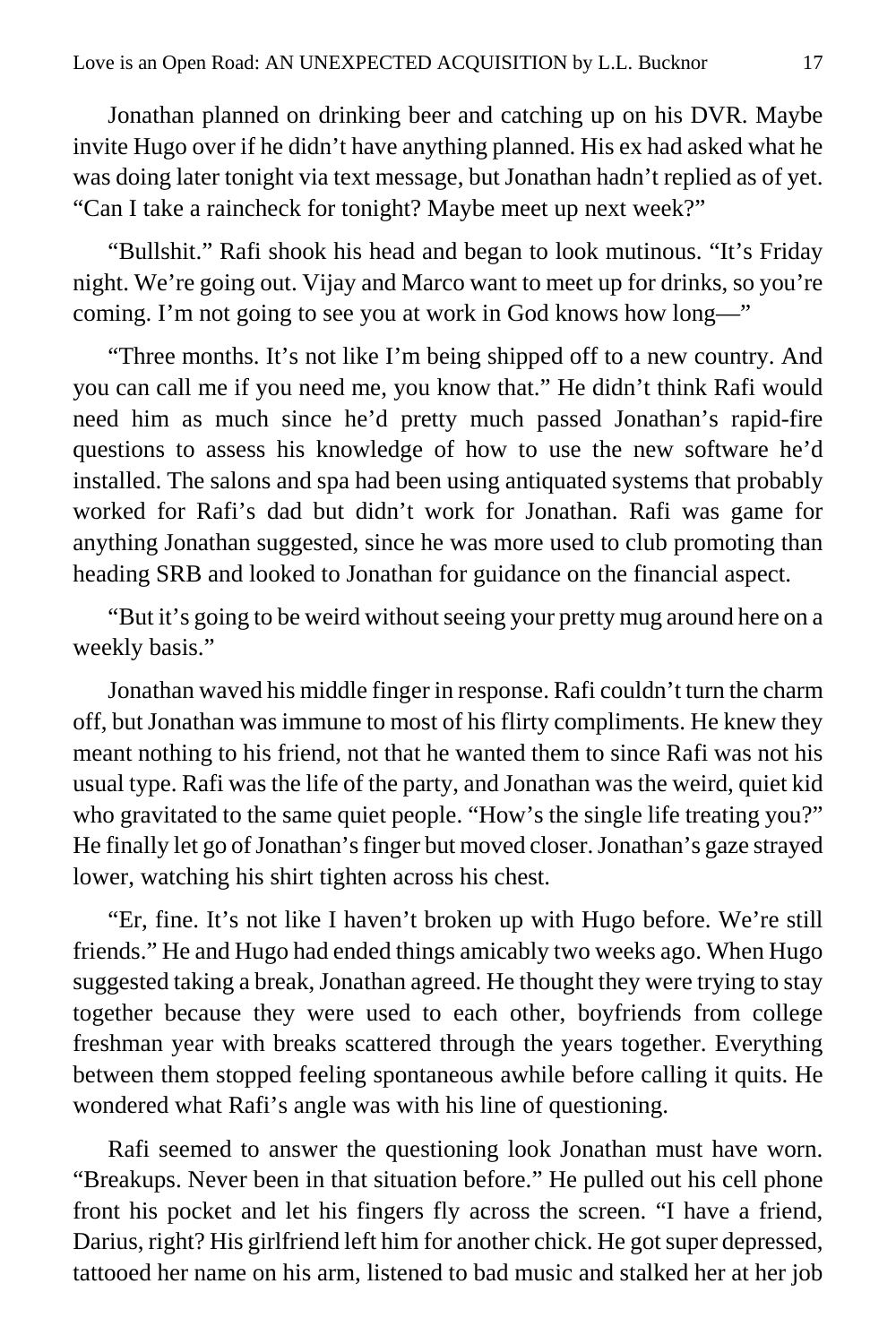for a month. You're not going to do that? Because I can't afford to listen to mopey indie music, it bums me out." He stopped typing on his phone to gage Jonathan's answer.

Jonathan snorted. "You don't have to worry. I'm too indecisive to get a tattoo. Mopey indie music hasn't ever been my scene. And there'd be no point in stalking Hugo if we amicably broke up. I'm fine, Rafi. Honestly. In fact, I planned on beer and television tonight." Rafi widened his eyes and kept quiet. Jonathan waited another minute in case Rafi blurted out whatever caused that look he just gave him, but Rafi remained quiet, so he continued going through the general ledgers. Rafi kept looking up and then looking down at his phone. Jonathan tried to ignore him, but he started to pay more attention to Rafi's fidgeting. He was the one who usually fidgeted, not Rafi. He was going to give him five more minutes before asking what was on his mind, but Rafi broke.

"You almost done? I know everything is good on my end. I balanced out the ledgers last night."

"Just about," Jonathan said as he watched his friend fidget with his phone. His face looked like he had something more to say, but anytime Rafi opened his mouth, he'd close it. Silence and fidgeting? Not usual Rafi behavior. His friend wasn't going to drop the subject of going out with him. Jonathan looked away to finish his work and ten minutes passed by without Rafi saying a word. He wondered how long his friend would hold out.

"You know, I'm pretty sure you'd have a great time with me."

*Nineteen minutes, a Balian record.*

"I don't doubt it."

"And I'm sure they have television and beer at the lounge I had in mind."

"Good to know."

"And if they don't, we could always search until we find a proper bar equipped with your demands."

Fuck it. He could watch television alone tomorrow. "I'll join you." He could text Hugo that he already had plans. Breaking routine wouldn't hurt.

"I'll keep you company until you're finished, Jonathan. Then we can head out together. You look great by the way. Love the man bun! Hey, tonight can be a tribute to the single life and a sort of going away party. Think about it. I can be your wingman, guide you into the right pair of boxers. You've been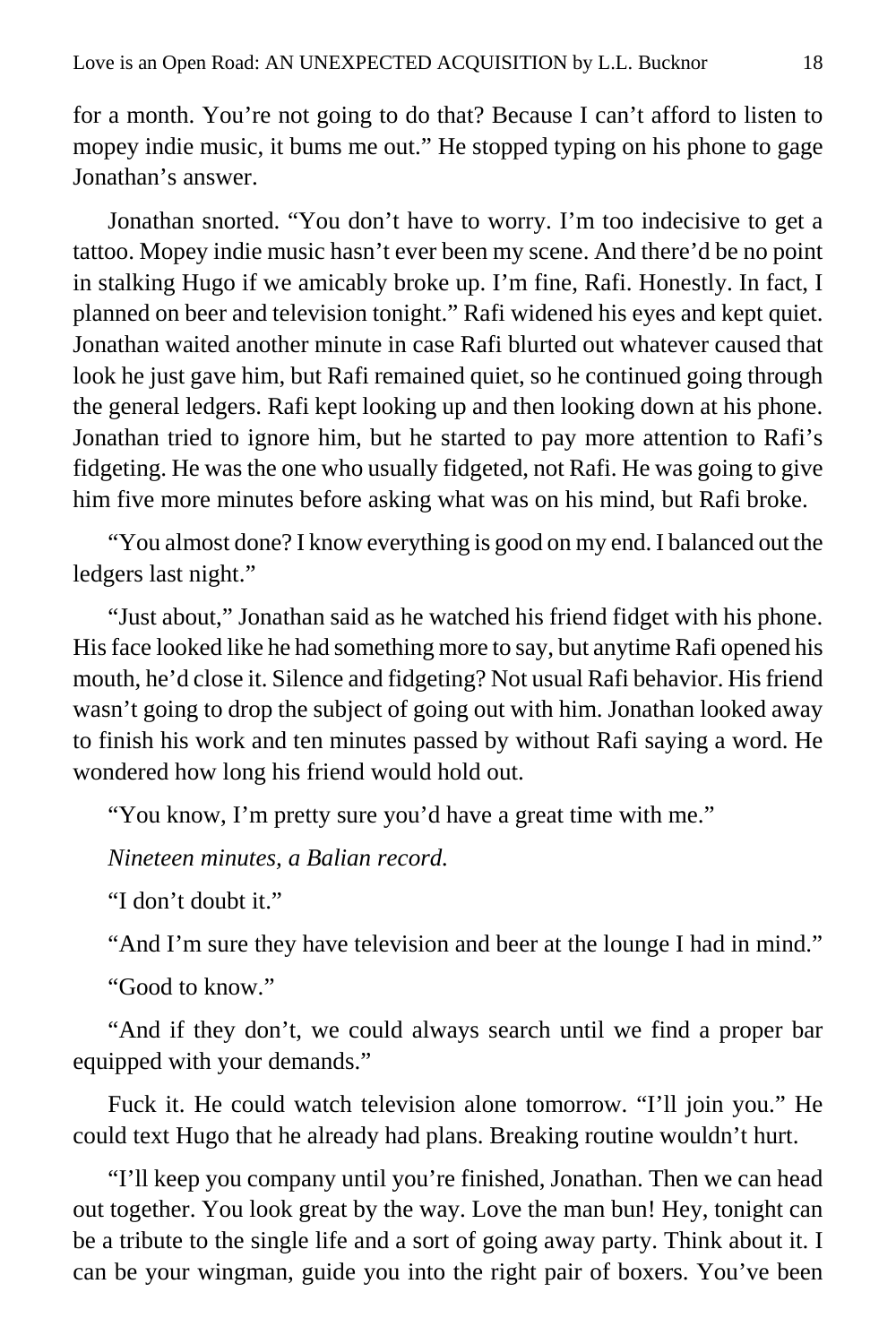away from the dating scene so long, you'll probably need a GPS to find a potential hookup."

"You mean I should lead with my Eagle Scout glory days? I'm pretty badass with knots."

Rafi looked worried. "Dude. No. Let me do the talking first, okay?"

"I'm kidding."

He watched Rafi tighten his lips, his fuller bottom one nearly covering his smaller upper lip, trying to figure him out. Jonathan was a fan of that face. Then he berated himself. He spent too much time around him if he could rate his favorite Rafi faces.

"Truth or truth, Jonathan?"

Jonathan playfully groaned. Rafi liked to ferret answers about him through this line of questioning. Instead of truth or dare, he'd ask "truth or truth", leaving no way to avoid a question with a dare. It was something that helped pass the time when Jonathan sifted through boxes of finances during that first year.

"I'm sure it's my turn to ask a question."

"I can't remember. So let's make it my turn."

Jonathan couldn't think of anything to ask him at the moment anyway. The man had no filter most times. "Fine. Go ahead."

"You and Hugo. It's over for good this time?"

"I don't know. Who knows what will happen in the future with us, you know? We love each other and are best friends. That will never change. We were pretty stagnant together the last couple of months. It didn't hurt this time around when we called it quits." Jonathan was sort of happy when Hugo asked to separate, but he'd never admit it out loud.

Jonathan expected a response as he entered a number in the computer. There was only silence. He looked away from the screen to find Rafi staring at him.

"What?"

"He was your only boyfriend, right?"

"Yep."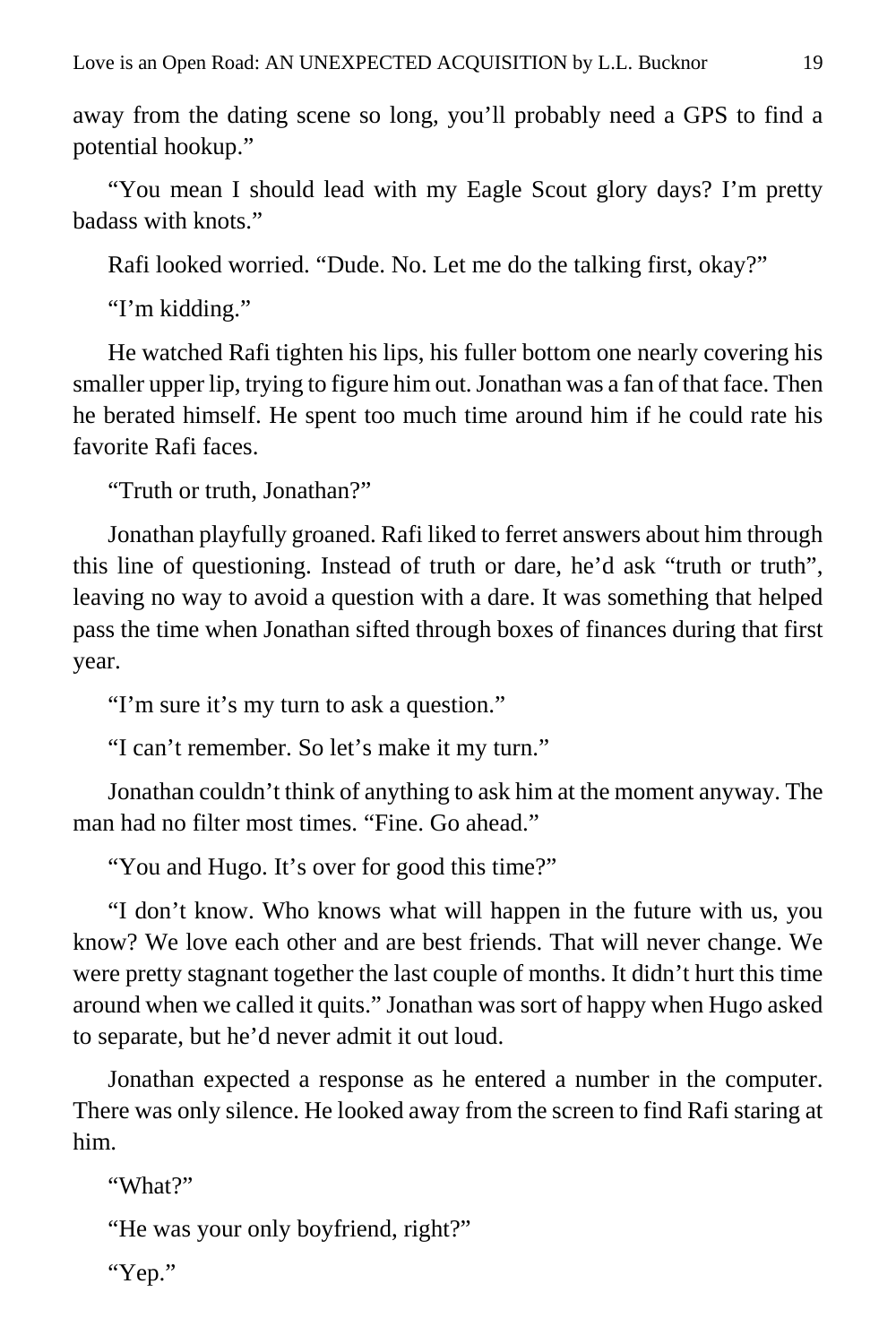"You need to branch out to different cock. You're home free, man. Take advantage. You're a good looking guy, young, no attachments, nice ass—"

Jonathan stopped typing. "You've checked out my ass?"

"Habit." He shrugged like it wasn't a big deal. "Anyway, you might need pointers in the conversation-starter department but the other things are prime commodities in the meat market."

"What else, how good I give head?"

"I thought that was a given." He looked deadly serious.

Jonathan entered the last figure and double-checked the balance. "Finished."

Rafi jumped off the desk and grabbed Jonathan's hand. "Let's go!"

Rafi chose a pub not too far from his apartment, so Jonathan parked his car, and they drove over together in Rafi's car. The moment Rafi hit the door, he was in his element. While they got beers, he talked to the bartender and staff animatedly like they were old friends. While Rafi talked to his friends, Jonathan sent a quick text message to Hugo that he'd see him next week—he usually helped with filing his taxes this time of year. He finished his beer while reading Hugo's quick reply to make sure to bring something to cook when he did. Jonathan was the better cook between them.

Rafi nudged him and pointed to an empty table. They sat down and waited for his other friends, Vijay and Marco, to join them. Rafi offered to get another round of beers, and Jonathan noticed Rafi making prolonged eye contact with a ginger-haired guy who was way too obvious at the corner of the bar. He thought Rafi could do better with someone who was at least semi-subtle. The guy stood at the bar, full-on staring when Rafi walked back to Jonathan with their beers.

"Rafi!" Vijay and Marco arrived, and they good naturedly greeted each other. Vijay swiped one of Rafi's beers and started a conversation about some girl he and Rafi knew. Rafi pushed the other beer in front of Jonathan and winked at him while talking to his friend. Jonathan smiled back and tuned out whatever story Vijay and Marco talked about.

Rafi tried to include Jonathan in the conversation, but he preferred to coast along and grunt or nod his head while drinking his beer. Tuning back in, Vijay and Marco were regaling the table about football scores and the upcoming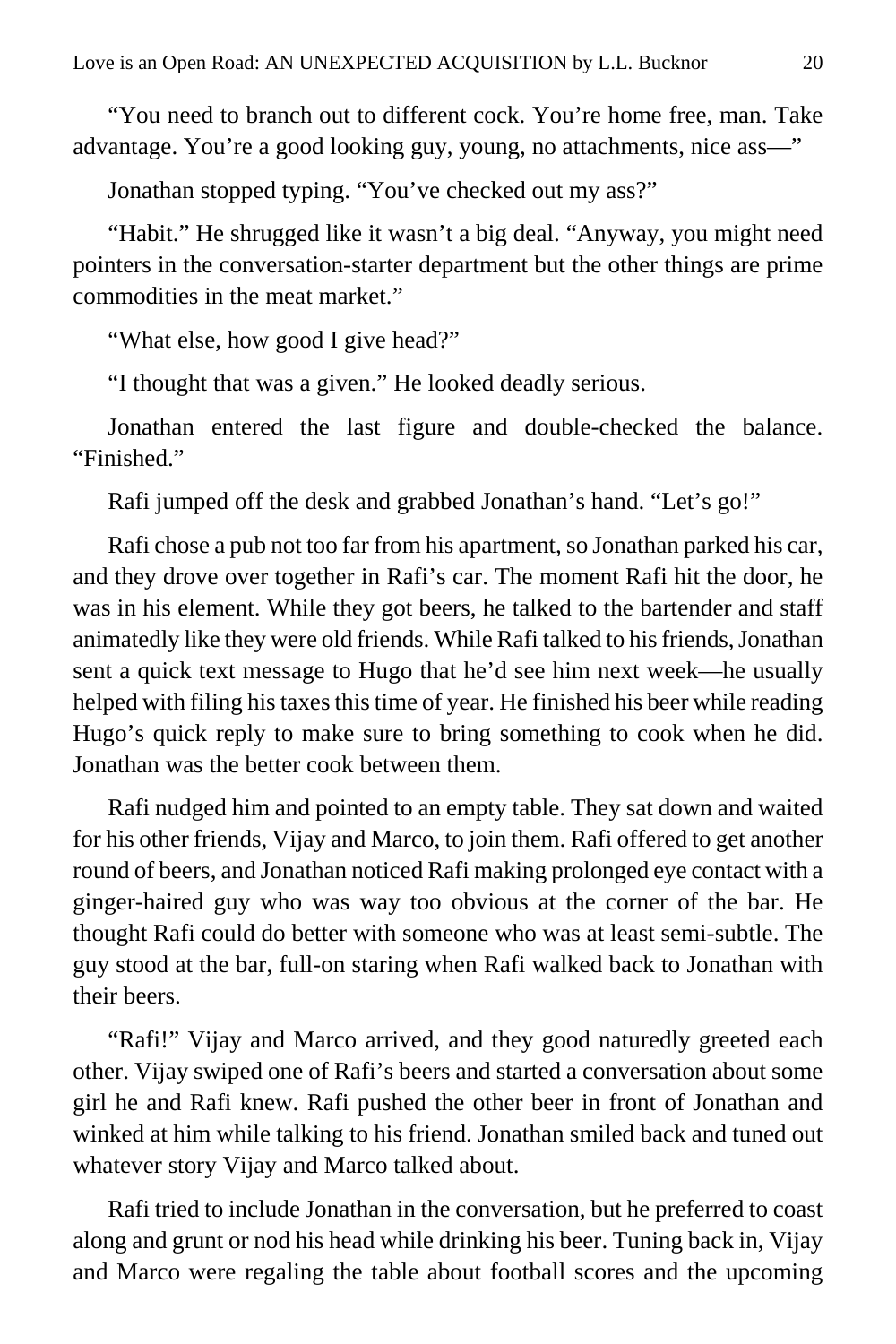Super Bowl, something Jonathan definitely was not interested in. He watched Rafi participate in the conversation, but his eyes were going back to the redhaired man at the bar.

"I'll get us some more beers." Rafi jumped up and swaggered his way to the bar. Jonathan knew Rafi wouldn't pass up a sure thing, and the way the ginger eye-fucked his friend, it was most assuredly a sure thing. Marco picked up the next round after ten minutes of waiting. A half hour later, Rafi was still at the bar. Jonathan's phone vibrated. He noticed Rafi's friends look at their phone screens too. Rafi texted an apology about not bringing the drinks. Vijay and Marco guffawed, gave Rafi thumbs-up signs and catcalled.

Jonathan: *I see why you're held up. ;)* Rafi: *I can ask if he has a friend.* Jonathan: *No, that's all you. Go for it.* Rafi: *You sure?* Jonathan: *Have fun, man. There'll be a next time.* Rafi: *Next time, you'll come with me to the bar. Tag team them. ;P*

Jonathan would have taken that opportunity if he was in Rafi's shoes. He wasn't disappointed. No, not him. He watched Rafi leave with the guy from the bar. Okay maybe he was a little disappointed. But only because he thought Rafi could have left with someone less obvious.

\*\*\*\*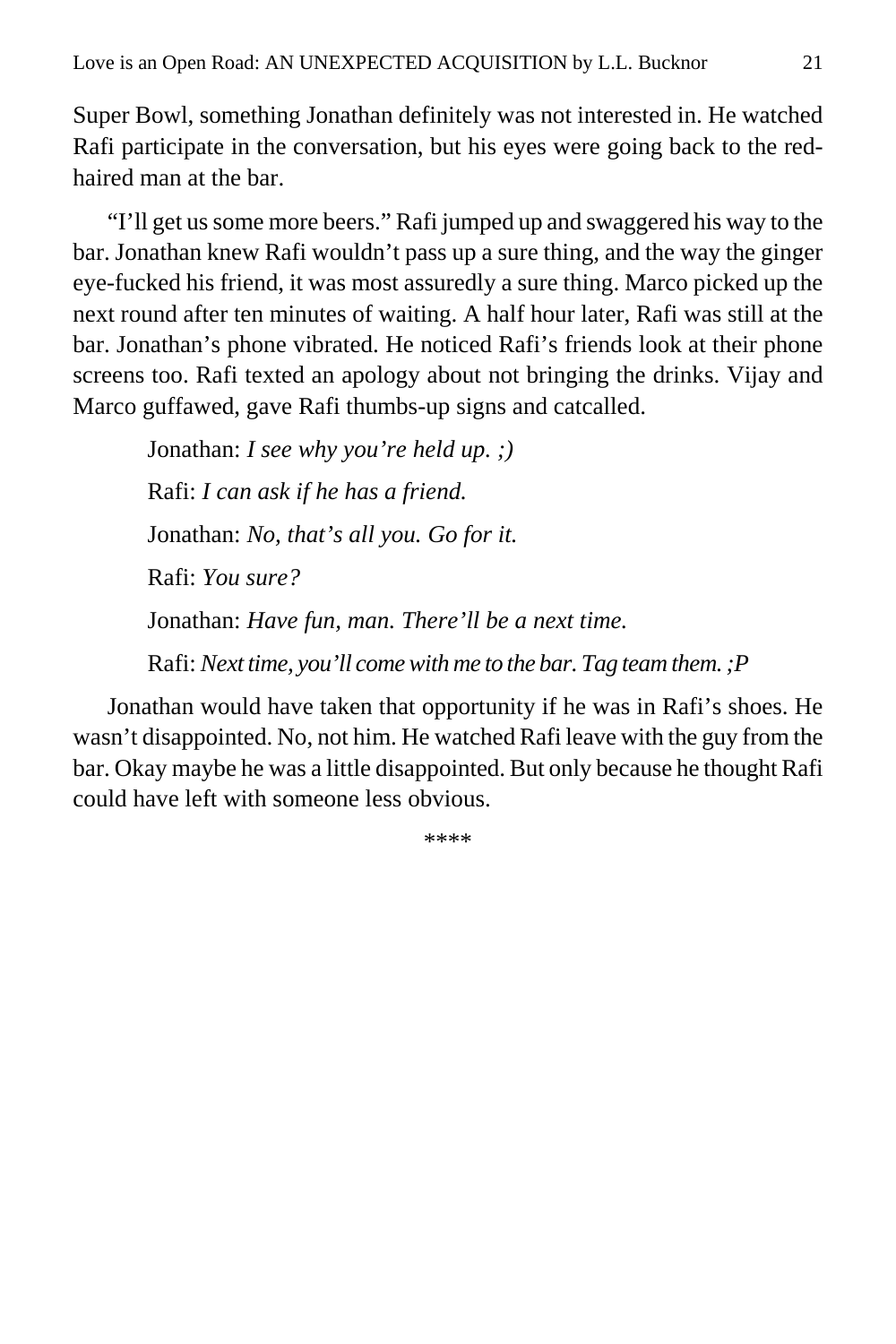#### **Chapter Two**

Other than text messages, Jonathan hadn't spoken to Rafi since last Friday. Jonathan had more than enough work to keep him occupied. The texts would range from pictures Rafi took while working, with a funny recap of what happened, and weird story links he found online. Even when he wasn't around, Rafi still kept him entertained. Who wouldn't chuckle from silly donkey memes sent at random times during the day? Another week passed without seeing Rafi. It was weird, but maybe it was time to get back to his old normal. With snowstorms making it hard to travel, there were plenty of days he got to work from home. Before he knew it, spring had arrived, and he'd only met with Rafi for a few days scattered here and there. Jonathan would've thought, since they were unable to see each other as much as they did in the past, their friendship would wane.

That wasn't the case.

Jonathan's social circle was not as extensive as Rafi's. Jonathan didn't know how his friend kept the faces and names together. He'd be lost and sure to mix them up. Out of the small band of Jonathan's friends, his closest would be Hugo—they've known each other from freshman year. Hugo read him the best and called him on his bullshit.

When Hugo invited him to his elementary school's Spring Festival, Jonathan accepted. Hugo was nervous about the production since he was coheadlining with a new coworker. Hugo's principal gave some of the newer staff a chance to shine. He'd show his support for his friend, even if he'd rather swim in shark-infested waters while wearing meat pants, than sit in an elementary school for more than an hour. Small children made him uncomfortable, possibly due to being an only child. But he knew how much it meant to Hugo, so he'd try to pay attention and congratulate his friend at the end of the show. While trying to find a seat as close to the back row as possible, he bumped into Rafi's sister, Kami. Or he should say, she literally bumped her hip into him to get his attention.

"Jonathan, it's been some time. How are you? Why are you here?" She knew he had no nieces or nephews since she had whipped out a pile of photos of her brood when they first met, and he had told her he was an only child then. "You let your hair grow longer. I like it." She was also a part-time hair stylist as well as assistant, of sorts, of SRB Corporation.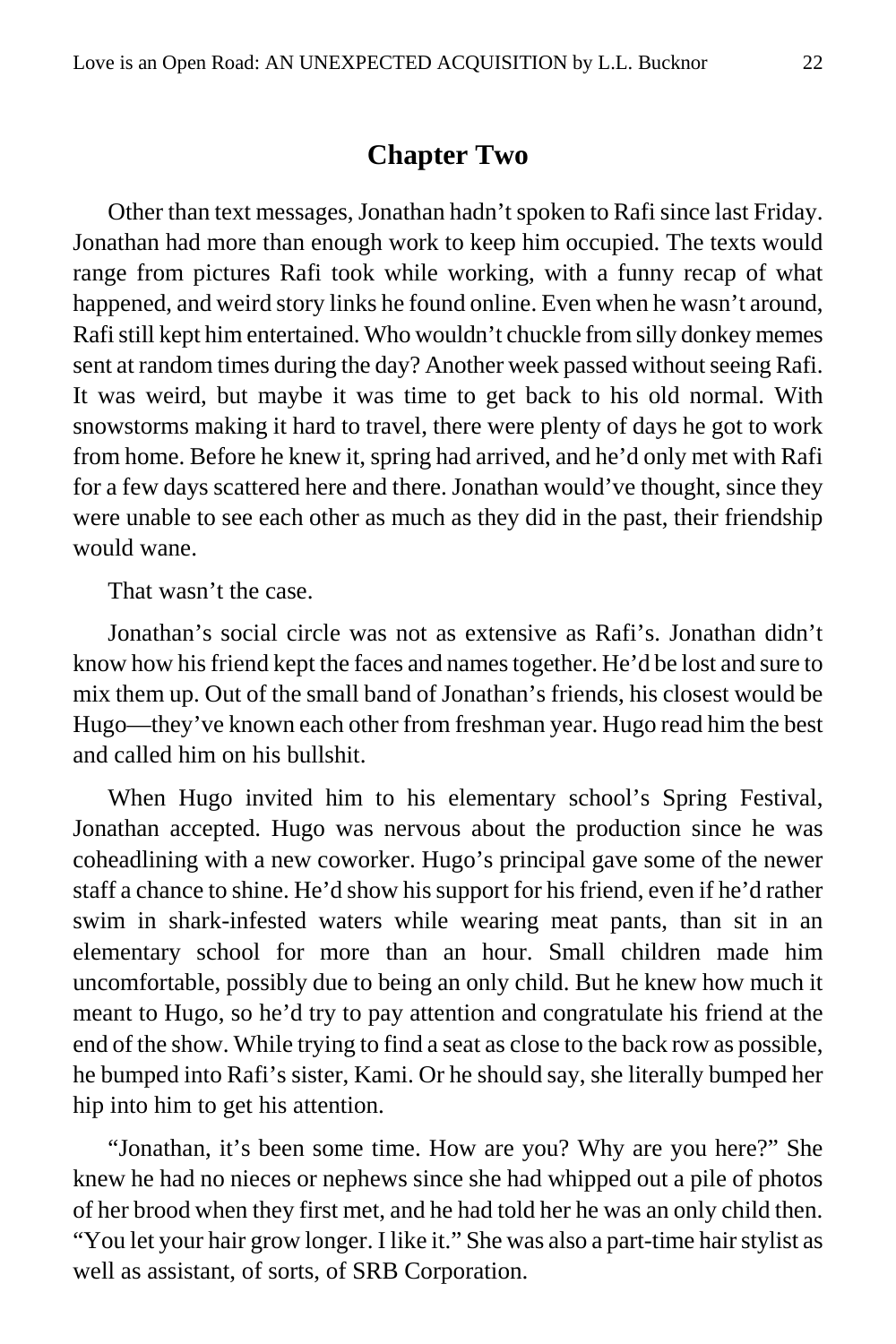"It's great to see you, Kami. I haven't had time for a cut." He fiddled with his hair, pushing the longer bangs out of his eyes. He was about three weeks overdue to cut his dark-brown locks. He'd been wearing more stubby ponytails and buns lately. His personal time usually took a nosedive at that time of year, and things like haircuts and shaves got pushed to the back burner. "Hugo's a teacher here. He and another new teacher helped create tonight's program. I'm here for moral support. He's the newer kid on the block, and he was nervous."

"You're such a good boyfriend. My hubs has track practice duty tonight or else he'd be here with me to see my youngest girl in her starring debut role as Flower Number Five." She rolled her eyes and grinned. "You don't mind if we sit together do you?"

"Of course not." Now he could look like he was an interested party at tonight's event instead of a creeper for not having a device plastered to his face for the entire night. He saw more than his share of enthusiastic, proud parents for tonight to last him a lifetime. He let Kami lead him to a seat in one of the back rows. Once they sat down, he leaned closer to her ear, "Me and Hugo broke up, actually. I'm just here supporting him as a friend."

Kami tilted her head to the right just like Rafi usually did. She patted his leg in a consolatory manner. He didn't need consoling. Kami looked like she wanted to say something more about the news, but her phone rang. She smiled at her screen. "My husband. Let me talk to him now before the recital starts. I'll be back. Thankfully, Amaya won't be on until the middle of the show. I have to speak loudly when I talk the hubby down." He watched her walk away as the lights were lowered.

He watched a few numbers of miniature people singing about the sun and rain, and applauded when it was appropriate. He knew Hugo spotted him from the stage. He waved at him in between songs. Jonathan tried to resist playing a game on his phone, but it vibrated.

Rafi: *I hear you're at this big time Broadway show.* Jonathan: *Box seats too.* Rafi: *Oh yeah?* Jonathan: *It's good to have friends in high places. ;)* Rafi: *I'd ask you to hook me up, but I think it's outta my price range. ;P* Jonathan: *Balian what are you doing?*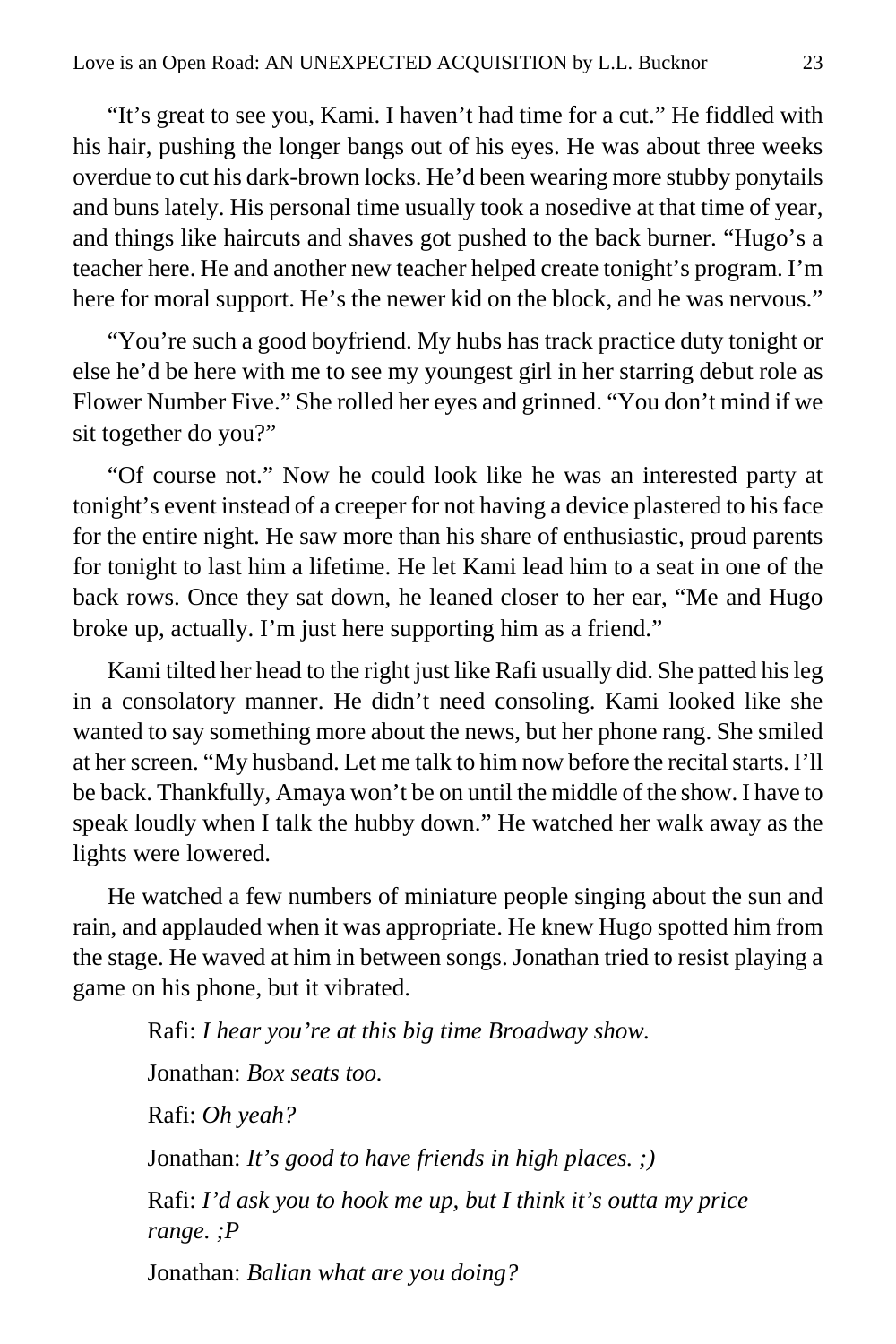Rafi: *Work. :( I'm hungry. Hey, you eat yet?*

Jonathan: *I could eat.*

Rafi: *Let's do it together. When is the show done? You can give me the highlights.*

Kami returned, tapping his shoulder as she sat down. "How many songs performed?" she whispered.

"Four," he whispered back.

"Good, my kid's in the sixth. My brother called while I was on the phone."

"You happen to tell him I was here too?"

"Of course." She looked at Jonathan's vibrating phone in his hand. "Rafi?"

Jonathan smiled and held up his smartphone. "Yep." The song ended and the crowd clapped. Jonathan joined in briefly and then went back to his conversation with Rafi, who already followed up with another message.

Rafi: *I still owe you for the last time we went out.*

Jonathan: *You don't owe me a thing.*

Rafi: *Well I want to see your face, eat some grub, and unwind.*

Jonathan: *Long day?*

Rafi: *The longest.*

Jonathan: *Anything crazy?*

Rafi: *Nothing out of the ordinary. This being responsible thing is for the birds.*

Jonathan: *I hear ya.*

Rafi: *What are you in the mood for?*

Jonathan: *Um, would it be okay if Hugo tagged along?*

Rafi didn't reply right away. Rafi's niece performed with her grade, dressed as a tulip. Jonathan gave her a standing ovation, along with Kami. When he sat down, he checked his phone. No answer. He started to get worried, but Rafi replied:

Rafi: *Sorry, had a phone call. Sure. :)* Jonathan: *Great.*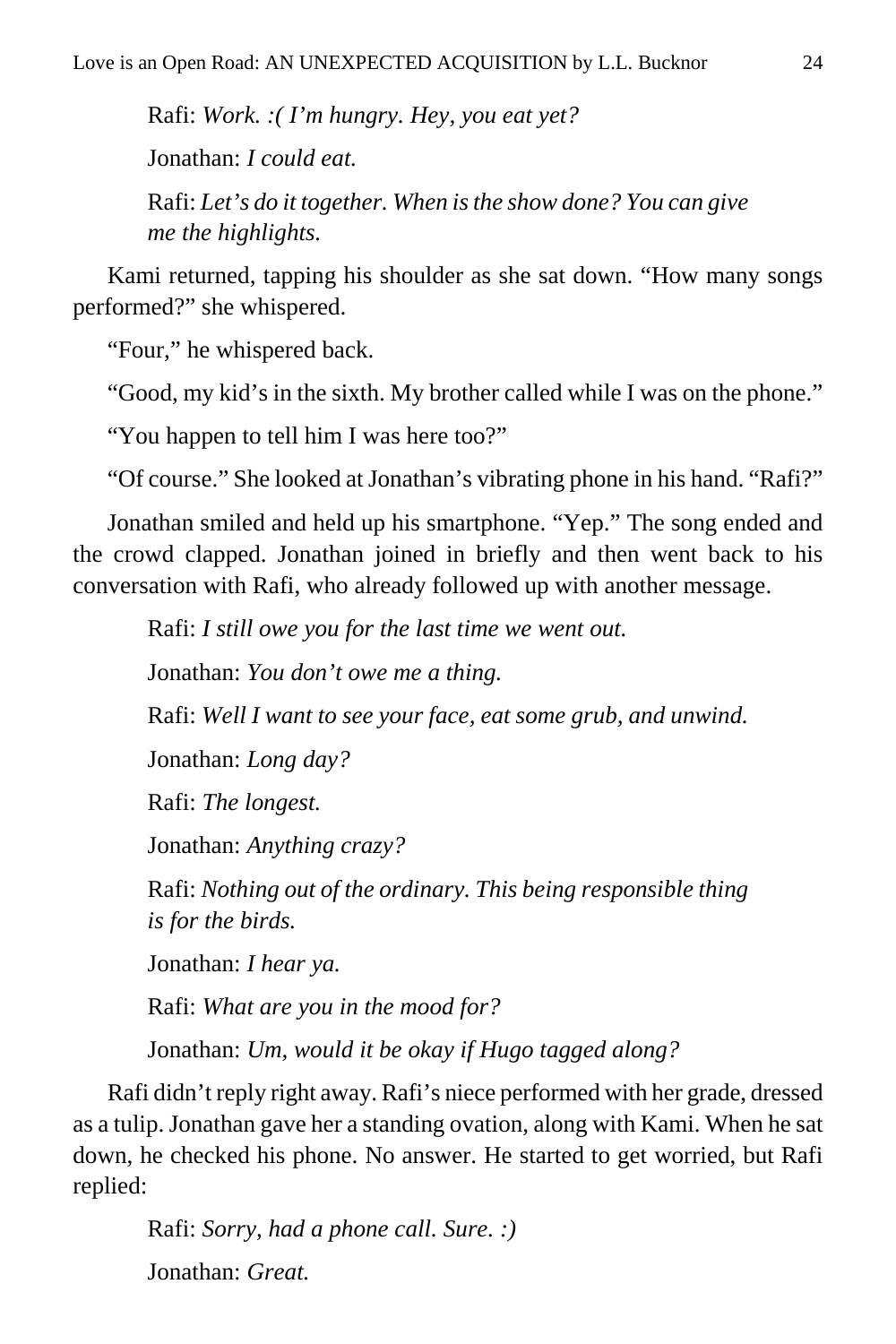Rafi: *How much longer? I'm just about done here. Eyes crossing from comp screen.*

Jonathan: *Beats me.*

Rafi: *Asked Kami. She said less than 30 minutes. Meet me at that diner we usually get lunch from.*

Jonathan: *Cool.*

Jonathan barely paid attention to the rest of the show. He thought about dinner with his friend, so happy he would see him. It has been a while. He did make sure to smile when Hugo, aka Mr. Durand to the ten-year-old-and-under set, took a bow with his students. Hugo with his mop of curly hair and blackframed glasses, waved again at him. Kami tugged his elbow, so he bent down to hear her.

"The curly fro and glasses is Hugo?"

Jonathan nodded. Hugo was a pretty good-looking guy and mixed race like Jonathan. Taller than Jonathan, fit, with intense brown eyes. He always pulled more than a few gazes when they went out. Jonathan definitely understood her reaction.

She winked with enough sass that it reminded him of Rafi. The siblings did have similar eye color, though hers was more in the gray family. Kami's daughter ran to her mother, asking loudly if her mother saw her "performance." Kami nodded enthusiastically, put her on her hip, and waved good-bye to Jonathan. "Tell my brother I said hi." Amaya waved and chirped enthusiastically about the good job she did.

Jonathan smiled and made his way to meet Hugo in the front of the auditorium. Hugo kneeled, tying the shoelace of a kid in a leaf costume. "Great show, Mr. Durand."

"Thanks to the students. I owe Mr. Weller for attending. How about we have dinner at—"

"Hold that thought. I can top that. Rafi invited us to dinner. We should leave now though. Are you done? Need help?"

Hugo stood tall in front of him and smirked. "You know what? You should go, and we can have dinner another time. I'm going to have to help cleanup with a couple other teachers. I appreciate the offer. Tell Rafi I said hi."

"You sure? I mean I can text him we'll be late. I can—"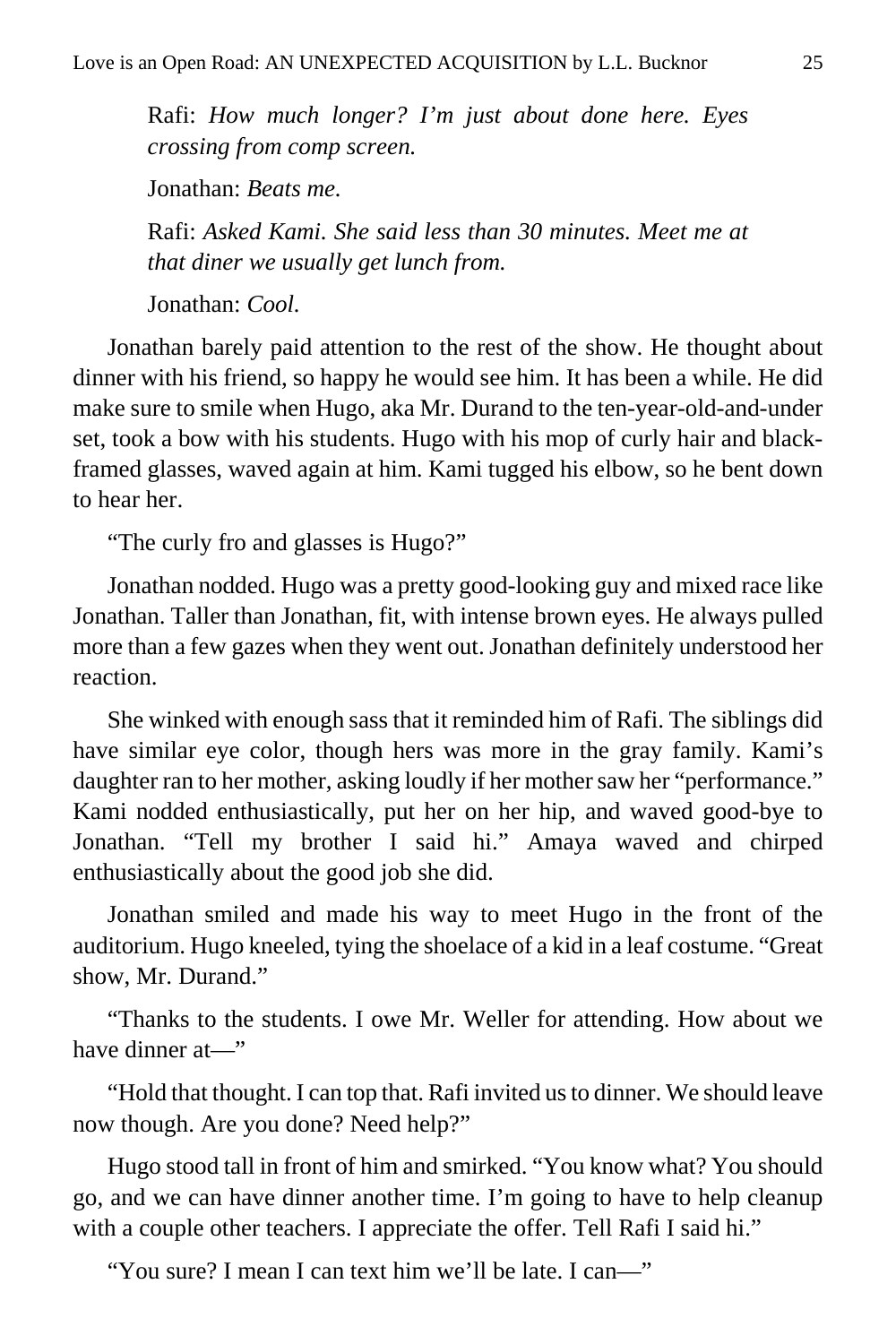"Jonathan. Chill out. It's more than enough you came to support me. Go have dinner with Rafi. Seriously, it's fine. We'll catch up later. I know where you live. I'll have leftovers instead." Hugo patted his arm in farewell and turned to pick up the construction paper cutouts from the front of the stage.

Jonathan left the emptying auditorium. The crowd had thinned enough that it took him only a few minutes to get to his car. He parked in front of the diner and got out of his car. Standing in front of the building, he pulled out his phone from his jeans pocket to text Rafi to see if he had arrived, so sure he made it before his friend.

"Weller! Get your ass inside already," Rafi called out jovially from the entrance. He held the door open for Jonathan to join him. Once he reached the top of the stairs, Rafi hugged him tightly. Once he let go, he kept an arm slung across his shoulder. Together, they walked to the hostess station. "You're looking swell by the way. Where's Hugo?" He peered behind him.

"I could say the same for you. Hugo sends his apologies. He couldn't make it. He had to stick around for clean up."

He shrugged. "Party of two, please," he told the teen at the podium. Jonathan used that time to take in his friend's changes. Rafi had cut off his hair and sported a buzz cut. He looked a little older with close-cut hair, closer to his age and just as handsome as the day they met two years ago. With Rafi's arm still across Jonathan's shoulder, they were led to a booth in a secluded corner. Jonathan tried to give his friend some space as they walked to their seats, but Rafi wasn't having any of it.

"So how was Amaya's recital? Was she the best flower you ever saw?" He laughed. "Kami was bored as hell, according to her messages. I couldn't believe it when she told me you were there tonight."

"Hugo wanted support. It wasn't that bad." Having Rafi's sister there also didn't hurt.

"I'm betting it wasn't that great either, though I know my niece was the star of the show. It's the Balian blood." The waiter came to take their orders. They'd visited enough times that they didn't have to look at the menus. Once the waiter left their table, Rafi took a drink from his water while staring at Jonathan intensely.

"What?" He pushed his hair out of his eyes and behind his ears.

"You going to watch Hugo's students means you're trying to get back with him?"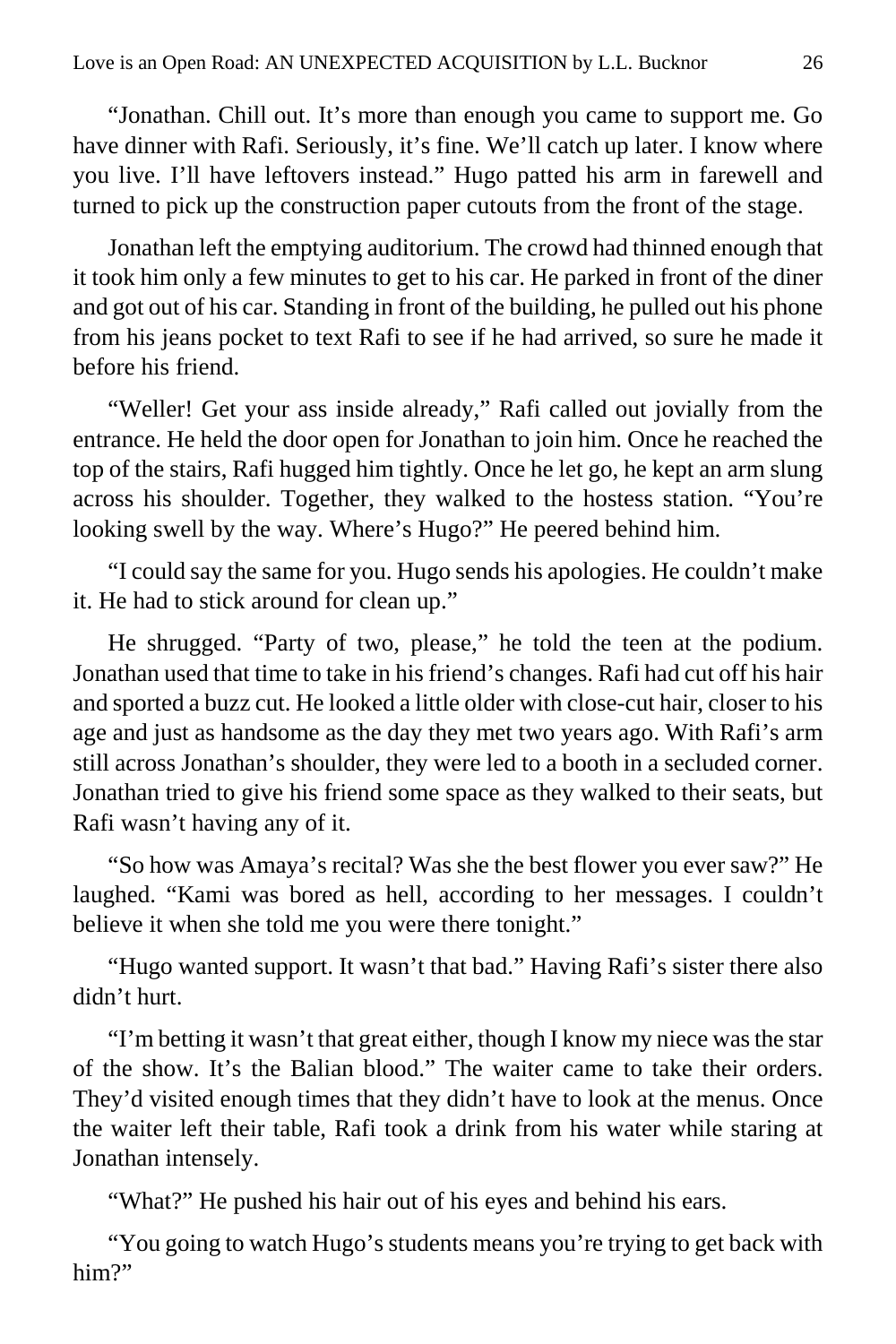"Just friends like the last time I told you."

" $Hm$ "

The waiter returned with their drinks. Once he left, Jonathan asked, "What's with the 'hm'?"

"Nothing. I think it's nice you're so willing to help out your friend."

"I'd do the same for you if you ask."

"Trust me, if I invited you to go with me to my niece's recital, I'd be figuring how to get out of it for myself. Speaking of, the next time I have a family shindig, would you come with me?"

His pesky stomach started flipping. He drank his soda, hoping that might help. "Sure."

"Great. My sisters already love you. Well, the ones you've met. My sister from San Diego, Nora, is flying in next month. You can meet our family oddball when you come with me."

"Why is she the oddball? What's happening next month?"

"She became a nurse. In a family of mainly hairdressers, it was a different career path." The waiter returned with their food, setting their plates in front of them. After they each took their first bite, Rafi answered, "Next month will be one year since my dad passed. I'd be honored if you came with me. We're having a dinner with family and close friends, which you are."

Jonathan got flustered. He was flattered. He felt honored for being considered to accompany him to something so special to Rafi.

"I wouldn't even consider Marco or Vijay. They're not what I'd call family friendly."

He was a safe choice. He didn't know if he should be honored or not, since safe wasn't exciting. He nodded and continued to eat his sandwich and fries. "Truth or truth, Jonathan?"

"You should just call it truth, you know."

"It makes the person playing feel like they have a choice."

"I shouldn't answer you just for that."

"You can't resist the almighty truth or truth. No one can."

"Keep telling yourself that."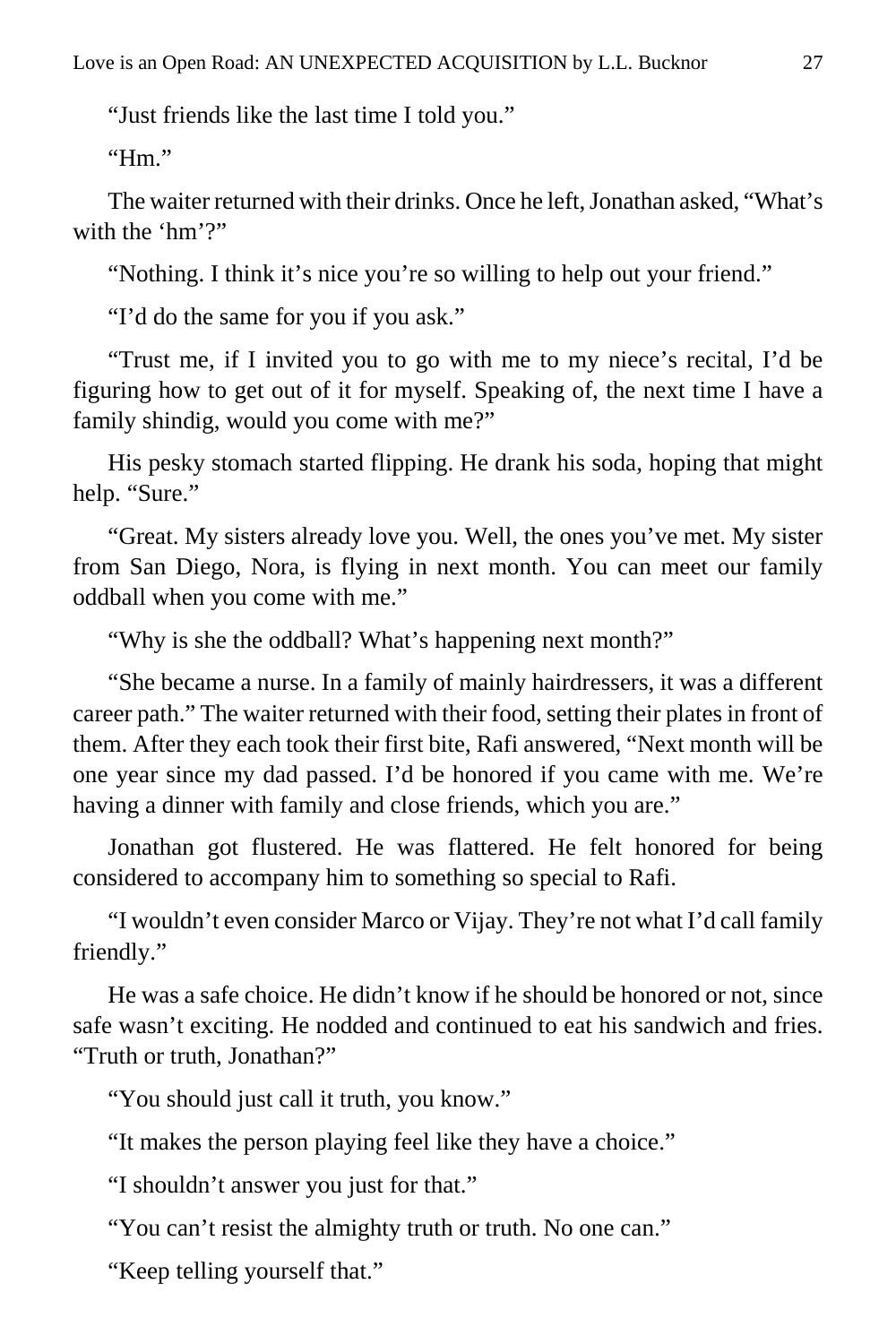"You're stalling. First time you had sex?"

Jonathan choked on a fry. He quickly drank his water. "Are you serious, Balian?"

"Dead." He stared across the table and held his gaze. "I'll share mine."

"I can't even guess what it'll be. Knowing you, it's going to be interesting."

"One of my mother's clients, Gregory Stavros. I was fifteen."

"And he was?" He finished his sandwich and eyed Rafi's fries. He might be skinny, but Jonathan did enjoy eating.

"Hung like a donkey. The first couple of times hurt like a bitch."

"No, that is not what I meant." He couldn't stop the images in his head. Picturing Rafi having sex with anyone did not need to play in his head. "How old was he?"

"Older." Rafi took a sip from his glass, as if that would deter Jonathan.

"Like by a few years?"

Rafi smirked. "Sure." He stole a couple of fries from Rafi's plate. He always ended up leaving a few, sometimes Jonathan liked to think just for him.

"More like a lot of years, wasn't it?"

"Maybe. What is this, the Spanish Inquisition?"

"You're the one who wanted to know about our first times. You and your nosy games."

"Oh yeah. Well, my mother used to cut Gregory's hair. Dark eyes, dark hair with a little silver in it—"

"He had gray hair?"

"Open your eyes a little wider, why don't you? A little silver; he wasn't ancient. Can I finish?" He waited for Jonathan to signal he wouldn't interrupt again. "So Greg would stare at me when I came to help clean the shop. I made sure to catch his eye when no one was looking. He saw me at the pizza parlor after school one day, offered me a ride—"

"Obviously—"

"Head out of the gutter, you. He fucked me the next day. Best three weeks of my life."

"What happened? He got locked up?"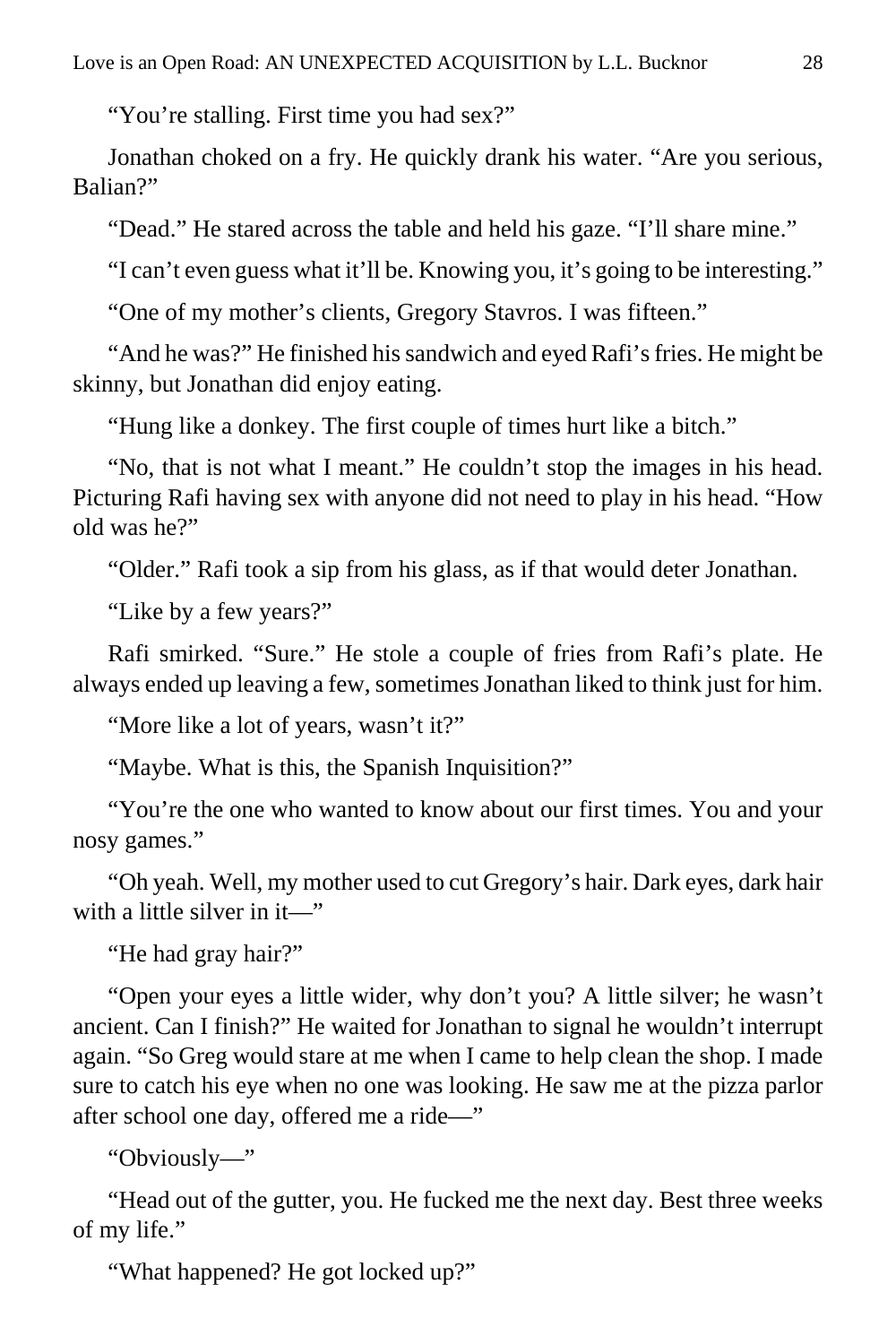"He was in his twenties, tops, Jonathan. It wasn't like I went in looking for hearts and flowers. In fact, I've never gotten flowers. That was pure hormones and lust. He knew how to fuck." He leered. "Now your turn."

"I doubt I can top that."

"Lemme guess. You and Hugo, college freshman year." Rafi polished off his burger, looking so smug.

"Wrong. It was my girlfriend, Jennifer Moran, freshman year in high school, at her house, after school. Not the best couple of minutes in my life, but it got better with practice. We broke up by junior year."

"Really?" Rafi paused in sipping from his straw to goggle at him.

"Don't look so shocked."

"I thought you were gold star. I would've put money on it."

"Shame that you didn't. I would have been richer tonight. Why'd you think Hugo was my first?"

"You said you guys were together since freshman year. You guys keep breaking up and getting back together. I thought he was your only experience. You obviously like being in a relationship 'cause you keep going back into one. I don't understand it, but more power to you two."

"Don't sell yourself short. I'm sure a match exists." He hoped he was still friends with Rafi when the time finally came. His brain refused to imagine a partner for Rafi.

"I highly doubt that. I'd rather taste all the sweets in the bakery than stick to the same doughnut. I have the attention span of a fruit fly."

Jonathan didn't think Rafi should sell himself short. He'd grown some since the first time Jonathan met him. "My turn. Have you ever been in a relationship?"

"Does a month-long series of one-night stands count?" Rafi's self-growth was still a process.

Jonathan shook his head and finished the rest of Rafi's fries.

"So, no." Rafi smirked. "Hey, if I'm ever crazy enough to settle down with a partner, I'd like someone with your qualities. You're loyal as shit. I mean, you went to listen to kiddies wail about flowers."

"Spring. It was their spring recital. Hugo did a great job too."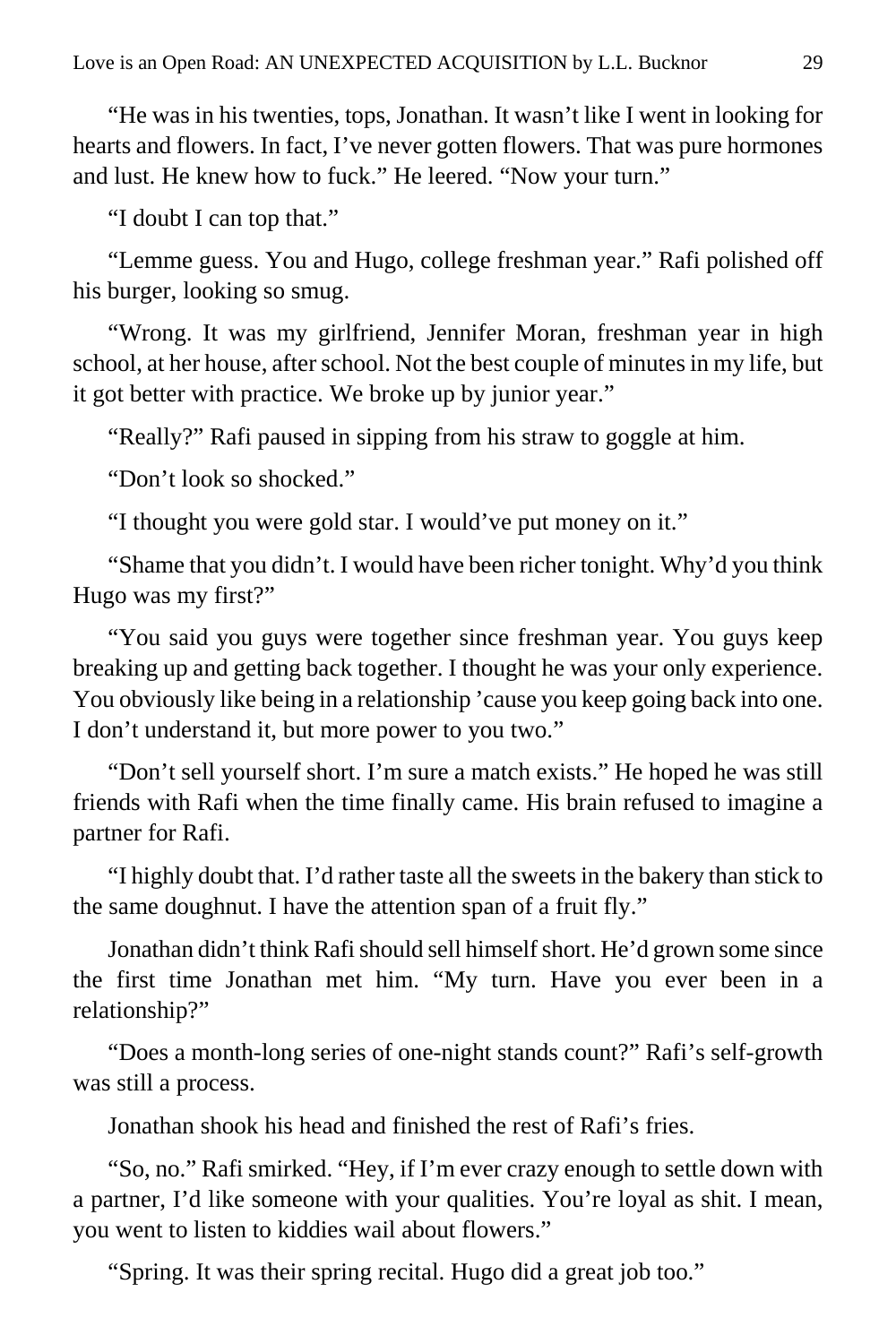"See?" He pointed his glass at Jonathan. "Total dedication. Suffering for their happiness. That's a great trait for a partner. Plus, I wouldn't mind for them to have a nice round ass." The waiter chose that time to return for their empty plates. He did a double take at Rafi. Rafi continued on. He had no shame most times. "A nice looking face wouldn't hurt, not a deal breaker though. Beauty fades, but a booty can be forever."

"Ugh, Balian." They both laughed as the waiter hightailed it out of there. God knew what ran through the waiter's head. "How's the new hairdresser?"

"Why? Do you want a cut? I like your length." He laughed. "I like the urban caveman look you got going on. It fits your features. Hey, can I ask you a serious question? I think you could figure I was working my way to it." *Oh my God, he was going to ask him out on a da*—"You don't feel forced into coming with me next month?"

Jonathan chided himself for even going down that avenue. It couldn't have been more apparent that Rafi was not interested in anything other than friendship. Not that he'd say yes to Rafi even if he asked.

"Of course not. I can't believe it's been a year already. I like your family. It's not a hardship. Besides, I can say no to you Balians if I want."

Rafi smirked and grabbed the check.

Jonathan pulled out his wallet and tried to grab the bill with his other hand.

Rafi pulled the bill closer to his chest, away from his grip. "C'mon, I invited. My treat. I owe you anyway for bailing that day."

"No apology necessary. How did that work out for you? With the guy from the bar?"

"I barely remember. Not even worth the mention." Rafi drummed his fingers against the tabletop and changed the subject. "We need to hang out sooner rather than later, Weller." He grabbed his jacket off the seat and stood to put it on.

"You want to get me laid?"

"That, and you're good company. I promise to do my duty in getting you new dick the next time we go cruising. Not this weekend, though. I have to help out at the spa. I can't believe my decline in free weekends lately. This is a sad state." Rafi paid the bill.

"But the silver lining is that you're doing a great job in charge."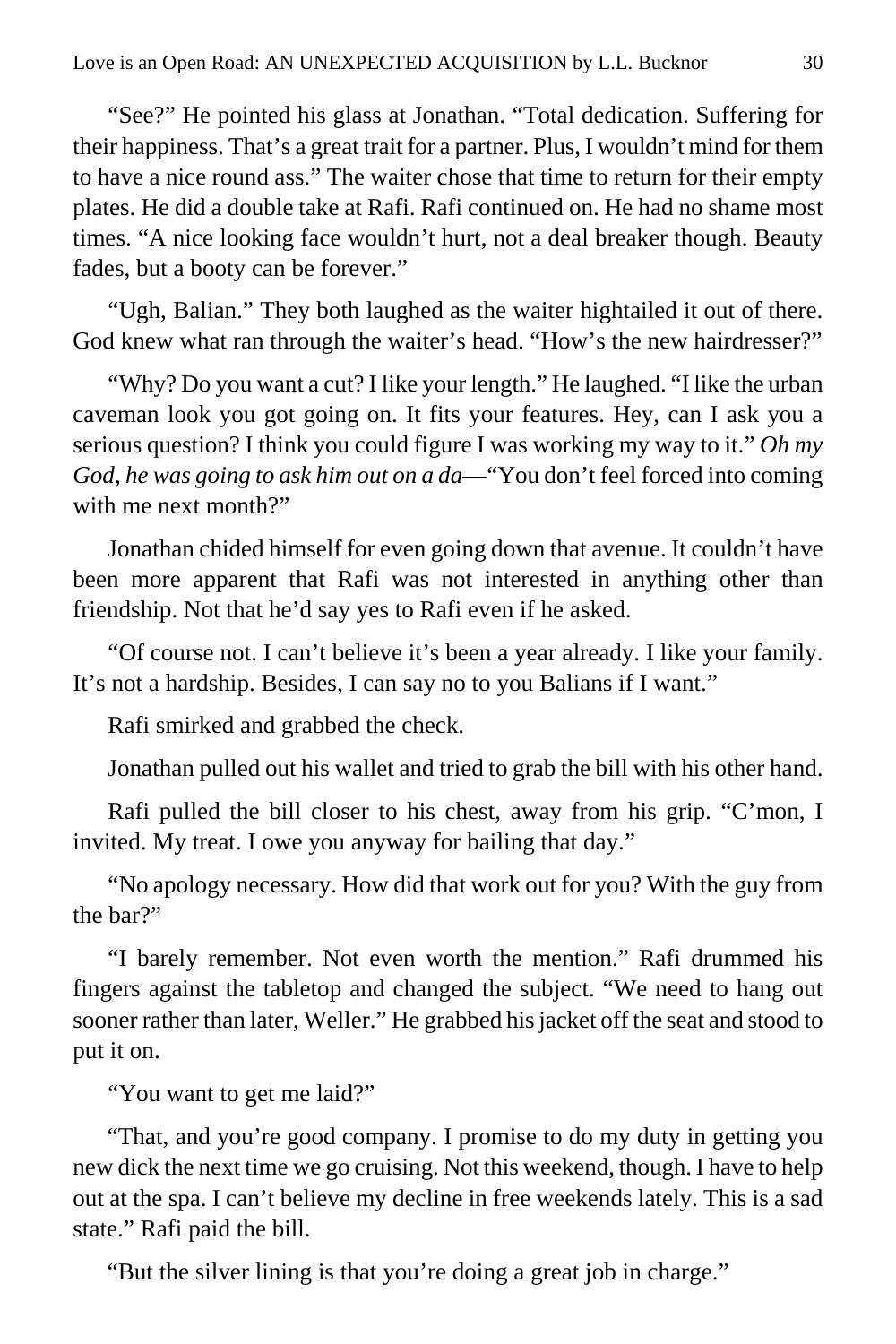Rafi grumbled as they walked toward the parking lot. "Being an adult blows."

Jonathan couldn't stop his smiling. "You're smiling pretty hard over there, Jonathan. Though I do enjoy seeing your dimple coming out to play. I have an early morning, so I'm going to say good-bye for now."

With a brief hug and quick joke, Rafi drove off. Jonathan paused before starting his car, replaying their dinner conversation in his head. He chided himself over thinking Rafi would want to ever date him. From what he'd witnessed, Rafi liked beautiful and closer to easy.

Meaning not him. Never him.

\*\*\*\*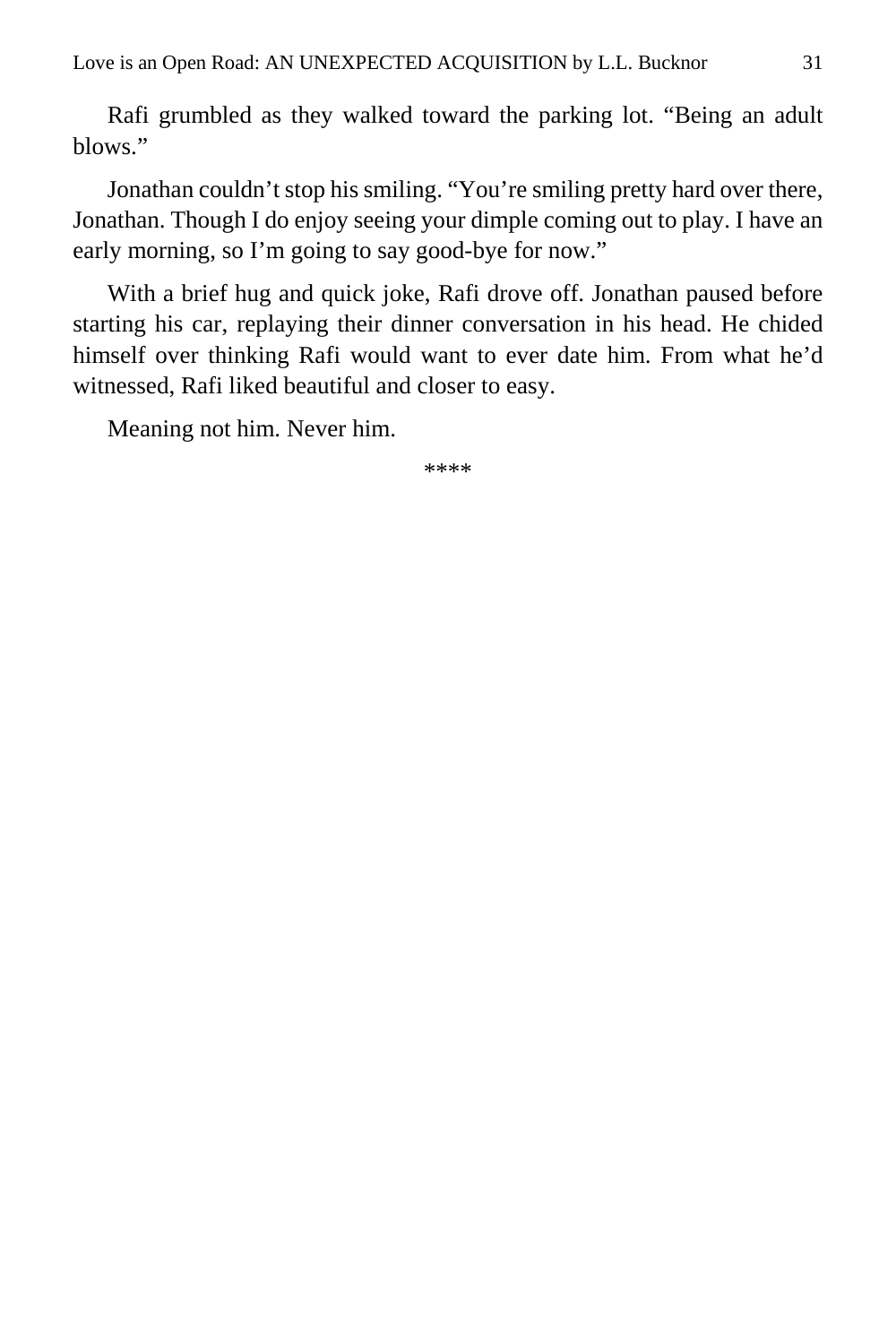#### **Chapter Three**

<span id="page-31-0"></span>Meeting the entire Balian family was quite the experience.

Rafi and his family befriended, laughed, loved, and mourned hard. As an only child of divorced parents who could barely say three civil words to one another, the Balians were as opposite as they got for Jonathan. They treated him like a long lost family member, though Rafi not being an arm's throw away might have added to their warm welcome.

Raucous and full of life, Jonathan could see where Rafi got his outgoing personality from. The family was just as vibrant as he was. They loved each other openly and grieved just as openly. Jonathan witnessed the boisterous, lifeof-the-party side of Rafi in all of the interactions he'd ever had with the man, but the grieving son was something Jonathan rarely encountered. Rafi fell into his arms after choking up in tears while trying to share stories of his father with everyone. When Rafi couldn't finish, he sat next to Jonathan for the remainder of the evening, leaning into him. Jonathan returned silent support, leaning back on his mourning friend while talking to other family members.

Rafi hid his pain from him pretty well, but he planned on letting him know that he could talk to him whenever he wanted before he left the party to go over to Rafi's place.

He had thought nothing of Rafi inviting him over to his apartment to give him his belated birthday gift after the dinner party. When Jonathan had completed his last quarterly visit earlier in the week, Rafi had told him he had a big surprise for him, but it wouldn't be ready in time for Jonathan's birthday.

Not that Rafi hadn't helped celebrate on Jonathan's actual birthday. He and Hugo had been treated by Rafi with a visit to a strip club for his birthday. That was one awkward night for him, being egged on by his ex and his friend. Both men trying to outdo each other with the entertainment in between the numerous drinks and making Jonathan blush. They had a good time. Body shots and birthday cake, what wasn't to like?

So he could only imagine what Rafi had planned for tonight. Rafi wouldn't give him any hints, no matter how hard he tried to trip him up. They left the family dinner with promises to visit more often, hands laden with leftovers and one of Rafi's sisters telling Jonathan to come by the salon for a trim.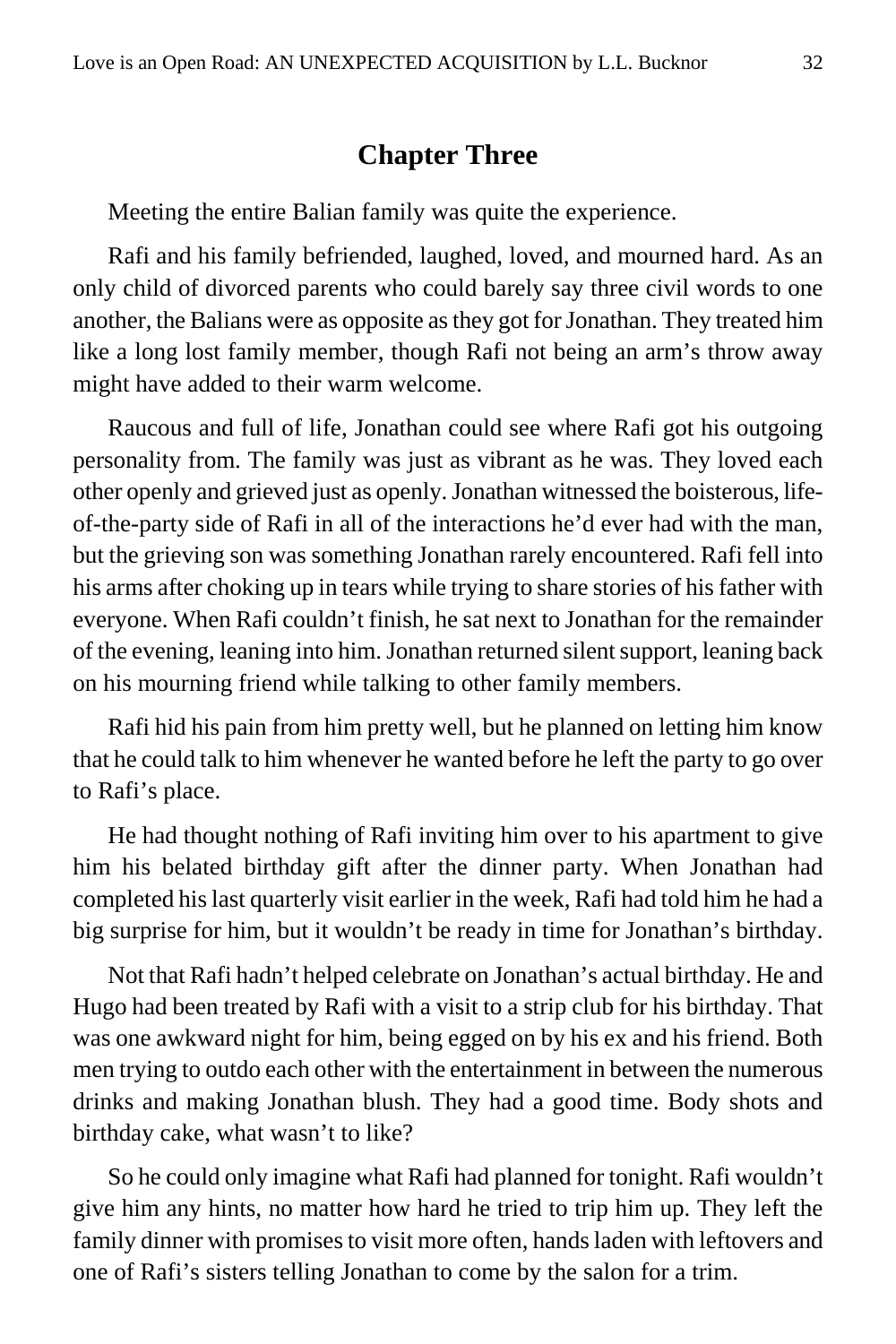They drove in separate cars to Rafi's apartment. Because it was Jonathan's first time there, he didn't know what to expect as he walked in but finding a sparse penthouse with a well-stocked wine cabinet was not it.

Rafi took off his shoes at the door, Jonathan followed suit. Together they carried the bags of food from the family gathering to Rafi's bare kitchen. Other than kitchen appliances that looked top-of-the-line and barely used, there was no indication Rafi lived there. When Rafi opened his fridge to show how empty it was, all the times they had gone out to eat now made sense.

"You need to go shopping," Jonathan blurted out while staring at the emptiness. How did his friend survive?

"I have the essentials: booze, coffee, cereal, and menus to the best restaurants in town."

"So what do you usually cook?" It looked like it was cereal and air sandwiches if the fridge was an indicator.

"Cook?" Like this was a new concept.

Jonathan wasn't a chef by any means, but living in a single-parent home for most of his life, he had learned how to feed himself quickly. His father's idea of a fancy meal was box macaroni & cheese. When his dad remarried, his stepmother refused to eat food from the freezer or boxes and taught them how to eat real food that didn't come with instructions. And as he got older, both his collection of recipes and his cooking skills grew. "Do you have pots?"

Rafi shook his head and closed the refrigerator door. "Why? If push comes to shove, I travel to one of my sister's or my mother's place for a home-cooked meal, though not as much as of late because Ma's back on her "time to settle down and be an adult" tangent."

"Knowing how to make meals on your own may help with that." Jonathan couldn't stop himself from opening a cabinet door, only to find various boxes of cereal and little else. "Or having food in the cabinets."

"I have food."

"Technically, you do." He squinted at an expired can of wax beans. Really? "But man cannot survive on booze and cereal alone."

"Good booze. I have some pretty expensive shit here." He proudly directed Jonathan to his well-stocked wine rack. Jonathan couldn't tell how expensive they were because wine wasn't his thing; give him a beer any day. He took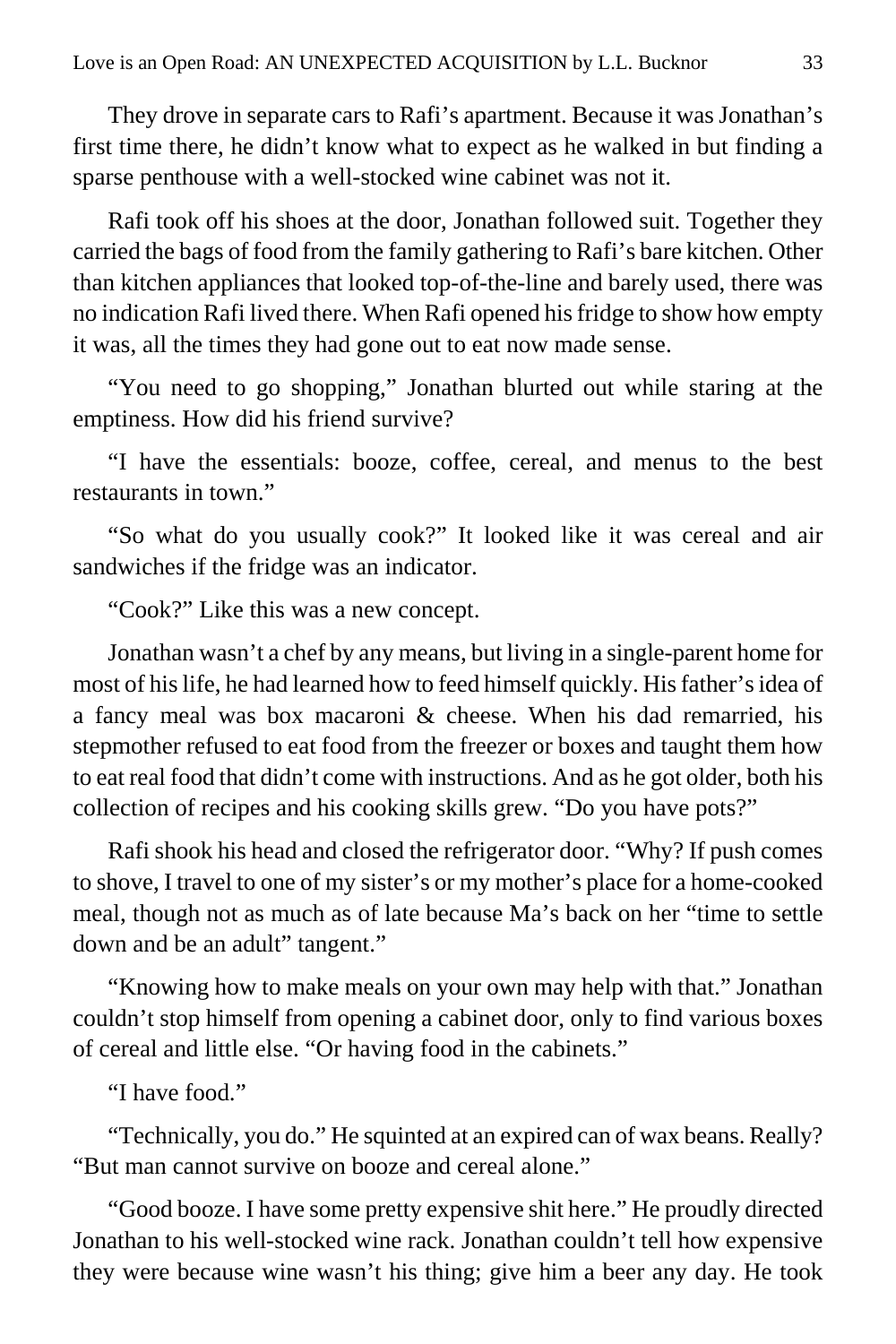Rafi's word on it since the rack was filled, and his friend started to touch the wood reverently.

"Take out the wine, and add toaster pastries and frozen pizza, and it's like revisiting my first year with Hugo. He was a disaster in the kitchen. If I could show him how to not burn a meal, I'm sure there would be hope for you."

"I'm game, Weller. Just point out the pots I should get and pick up the groceries for me."

"So I'm shopping with you now?"

"I'm not getting tortured by myself." Rafi threw his arm around his shoulder and led him to the living room. "You're the one who suggested it in the first place. The least you could do is accompany me. Besides, you know you're going to be all secretly smug when you do come with me."

"I do not get secretly smug."

"You do. You fold your arms and make a mini duck face. You pucker your lips when you know you're right. Like this." Rafi demonstrated, and Jonathan tried not to stare at his mouth. What was it with a full bottom lip that made him want to stare? "Ask Hugo. I bet he knows what I'm talking about." Jonathan didn't even know he did that. "Anyway, we're not here to talk about your lips. It's gift time." Rafi stood in front of his coffee table and pushed him toward it. There was a neon-green card on top. This is what he was so anxious to give him?

"Go on, open it."

Jonathan opened the envelope to a card with a nearly naked man on front. Definitely chosen by no one else but his friend. A pamphlet fell out when he opened the card.

"Surprise!"

He skimmed the booklet. It contained information about an exclusive resort in Miami.

"We're going to Miami!" Rafi started to sing the song off-key and dance around while Jonathan read the sticky note attached. Rafi had paid for a boys' weekend in Miami for them. Just looking at the amenities, the place was way out of his price range.

He cringed at how much attending would cost. He couldn't go. "But—"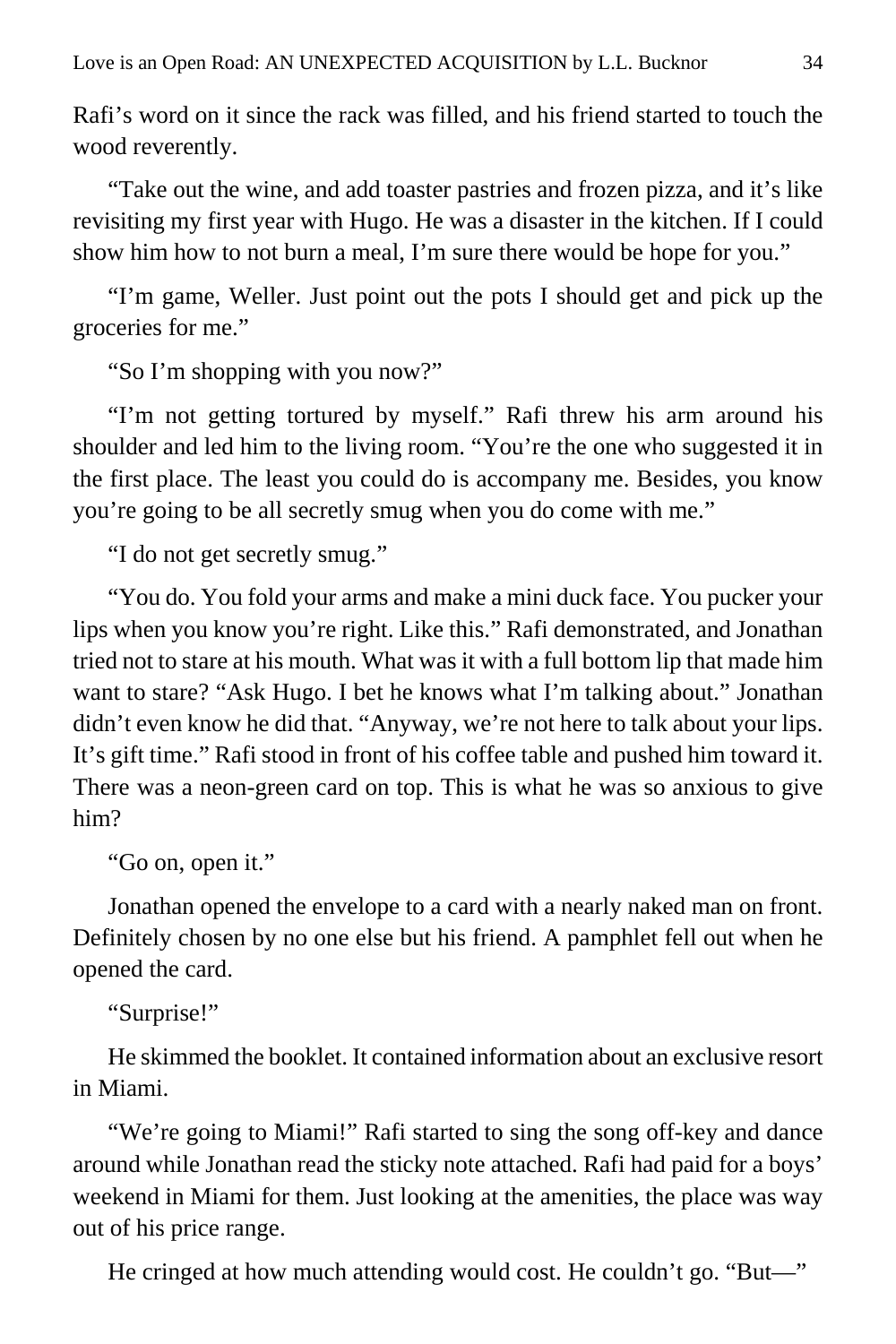"Before you give me any excuses, it's booked for the Fourth of July weekend. Plenty of time to put in a request for time off from work. I know I need a break, and you do too. Vijay's dad is supremely loaded. He's letting us use his private jet, meaning no air fare. Bring Hugo if you want. We'll have plenty of room since we pretty much have the entire floor to ourselves. Me and the fellas haven't had a boys' weekend in forever. You have to say yes, it's already paid for."

He thought of everything didn't he? He was sure Hugo would jump at this chance to go with him especially since it would be during summer break. This was very sweet of Rafi to think of including Hugo. "Thank you." He gave him a brief hug, but Rafi was having none of that. He held on and slapped his back enthusiastically. He couldn't believe how generous Rafi was being. He had six months until Rafi's birthday to try and top this gift, unless it included his kidney. He doubted he could afford it.

"It's going to be fun as fuck. Marco's counting this as his preengagement bachelor party. So that means he's going apeshit all over that town. I can't believe he wants to do this."

"Go apeshit in Miami?" Jonathan could believe Marco going apeshit for anything involving a party.

"No. Get engaged. He's only known Amy for like three months, but he thinks she's 'the one.' He gets a taste of new constant pussy and boom, she's 'the one.' This has been his third 'the one' in a year. Though I hope they last long enough for him to keep the parrot."

"Parrot?"

"She has a friend or something who breeds them. She gave Marco a parrot, and the thing is funny as fuck. You walk in the door, and it screams out 'nasty fucker' to greet you. He knows a lot of filthy words. I'd get one too, but I'd have to feed it and clean the cage."

"You'd prefer a pet that could feed and clean up after itself?"

"Do they have something like that?" Oh God, he was serious.

"Goldfish maybe?" Let's see if Rafi could feed himself before bringing another living creature into the mix. He listened to Rafi talk about how "kick ass" their vacation was going to be. Sun, fun and hotties. They'd fly down on the Wednesday night before the holiday and be back Sunday night in time for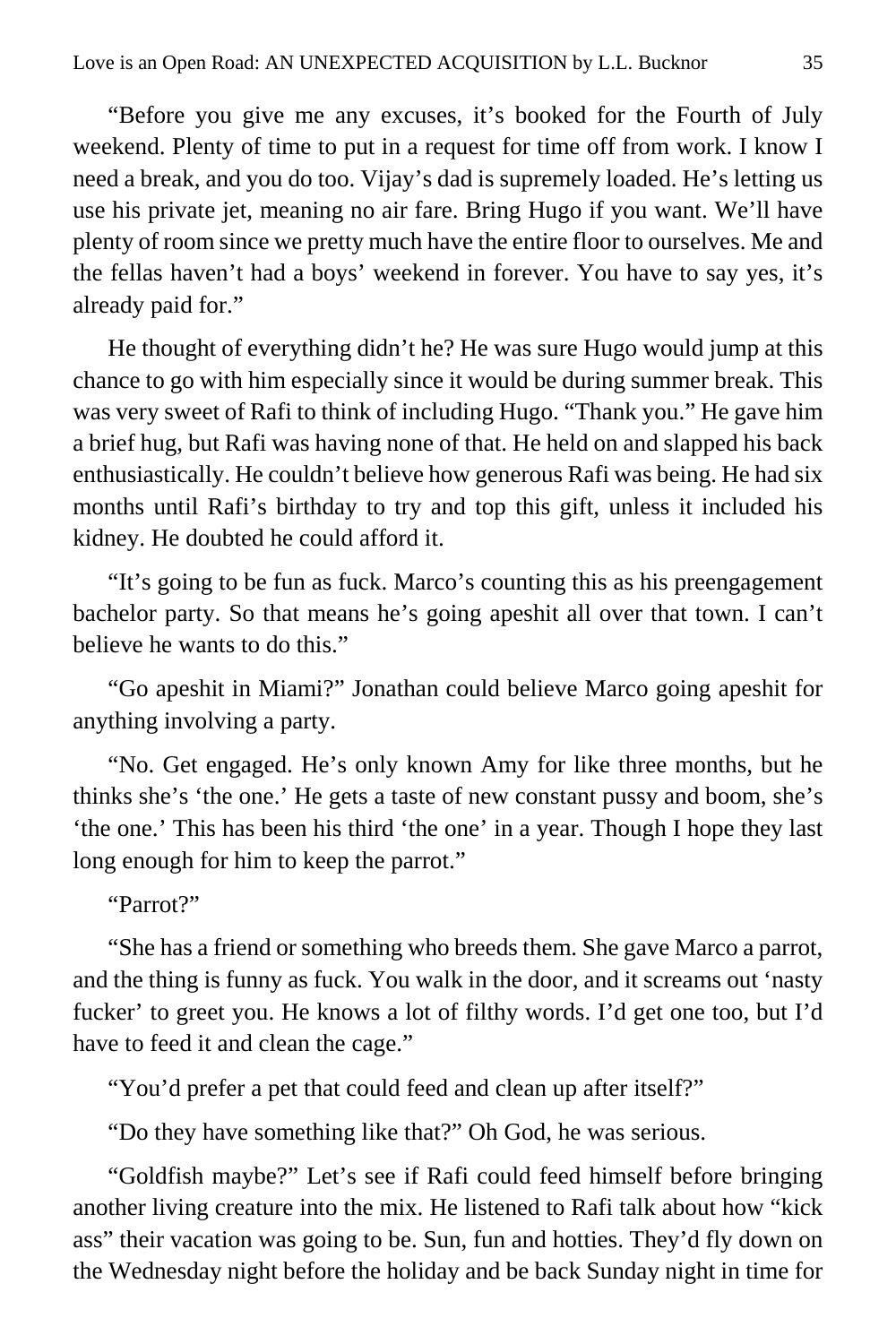the work week. He had a feeling about how the weekend would turn out, but a gift was a gift.

\*\*\*\*

Like always, once Jonathan's April birthday passed, spring vanished and summer was officially here.

Jonathan had now been at his company for three years and made strides at his accounting firm, building his clientele, and having a firm network, outside of family and friends. He didn't have to research as much as when he'd started with Rafi.

Speaking of his friend, Rafi was now the proud owner of a set of pots, but using them was a different story. The business owner had found a space that he wanted to move his office into, and it was right next door to the original salon. Fiscally, Rafi was solid for the move, but he called Jonathan more often for advice, phoning at odd times, genuinely worried about taking this step, and wondering if his father would be proud of his choice for the move.

Jonathan reassured him each time that it would be fine. During the last conversation they'd had about floor patterns and what their first meal would be when Jonathan came over to show Rafi how to make food fit for consumption, Rafi sounded choked up. He was reminiscing about a funny story of his father cooking breakfast for the Balian family when they were younger and burning it so badly the fire department had to come. Jonathan could tell he was trying to put on a brave front and decided he wanted to cheer his friend up.

The next day, he'd sent a bouquet of daisies to Rafi's house, having remembered his friend's comment about never receiving flowers. He'd thought Rafi would get a kick out of them, and maybe give him a call after work or send him a text message, his usual modus operandi.

What he didn't expect was Rafi showing up to his house after work to fullbody hug him and take him out to dinner. Visiting each other's homes then became routine after that flower delivery. Who knew daisies could have that effect on a person?

Rafi had tried to get him to go out to dinner that night, but Jonathan talked him into food shopping together instead, an activity Rafi couldn't charm his way out of doing. Rafi grumbled that first time, but Jonathan could tell he'd secretly enjoyed picking out his own food—he'd especially enjoyed haggling at the farmer's market.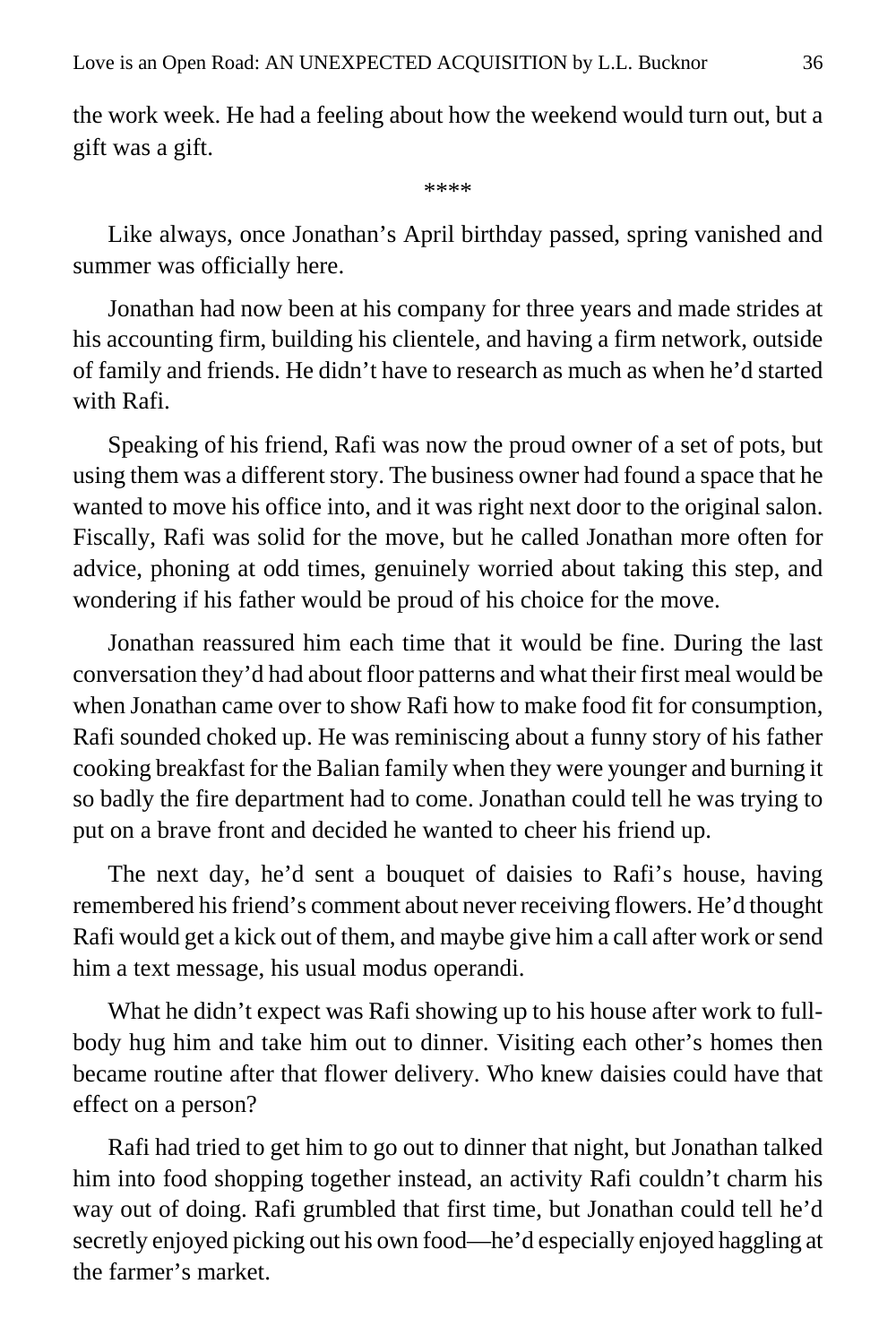Shopping at the market became a fun activity with Rafi, not that Johnathan expected anything less. Rafi, always ready to make his point, really loved bargaining with him and the stand owners at the farmer's market or, for that matter, anyone who came along with them. Most times, Rafi won the battle.

Jonathan usually was free on weekend mornings, something Rafi didn't complain about when he joined him and Hugo. He thought Hugo got off easy because Rafi didn't subject him to his game of truth or truth. He and Hugo would playfully tease each other when they were out together. Jonathan noticed Hugo eyeing Rafi more often when he thought Jonathan wasn't looking, making him unsure if his ex was interested in Rafi. Hugo didn't seem like Rafi's type either. His brain refused to picture them together in any capacity, full mental block with triple padlocks. He tried not going there in his head; he got really cross just thinking about it.

Hugo's excitement for their July trip with Rafi and pals was contagious. Hugo and Rafi would countdown the weeks each weekend market trip. Once July first finally arrived, their upcoming trip finally sunk in. No more countdown. Vacation was finally here. The bachelor's party turned into a true bachelor's party for Marco. Marco and his "one" had broken up.

He was so heartbroken, he drowned his sorrows in enough cranberry vodkas to stock a bar. Of course his pals had to also help him along the way. Vijay promised to assist Marco in getting rid of his heartbreak by exploring Miami's female population. Rafi seconded this idea. Hugo smirked at the heteros and assisted with drinking as well, Jonathan couldn't resist joining the bunch. Nothing said vacation like free booze. Jonathan only vaguely remembered how he got off the plane and checked into the suites at the resort.

That weekend was a haze of beach, clubbing, tanning, and drinking. Jonathan rarely saw Rafi, just what he imagined would happen when Rafi gifted him this trip back in April. He and Hugo visited tourist spots since they were usually the only two out of their group awake by noon.

Flirting with cute boys with Hugo was different this time around as just friends. It used to be playful and arousing in the past. Now, when Hugo pointed or nudged him to look at a random bangable stranger and compared them to Jonathan, he wasn't into it. But when Hugo flirted with him, kissing his check or nuzzling his neck at sporadic times as the weekend progressed, he could safely assume he wasn't interested in Rafi.

The other thing was… he wasn't interested in resuming a physical relationship with Hugo. Those types of gestures were usually the prelude to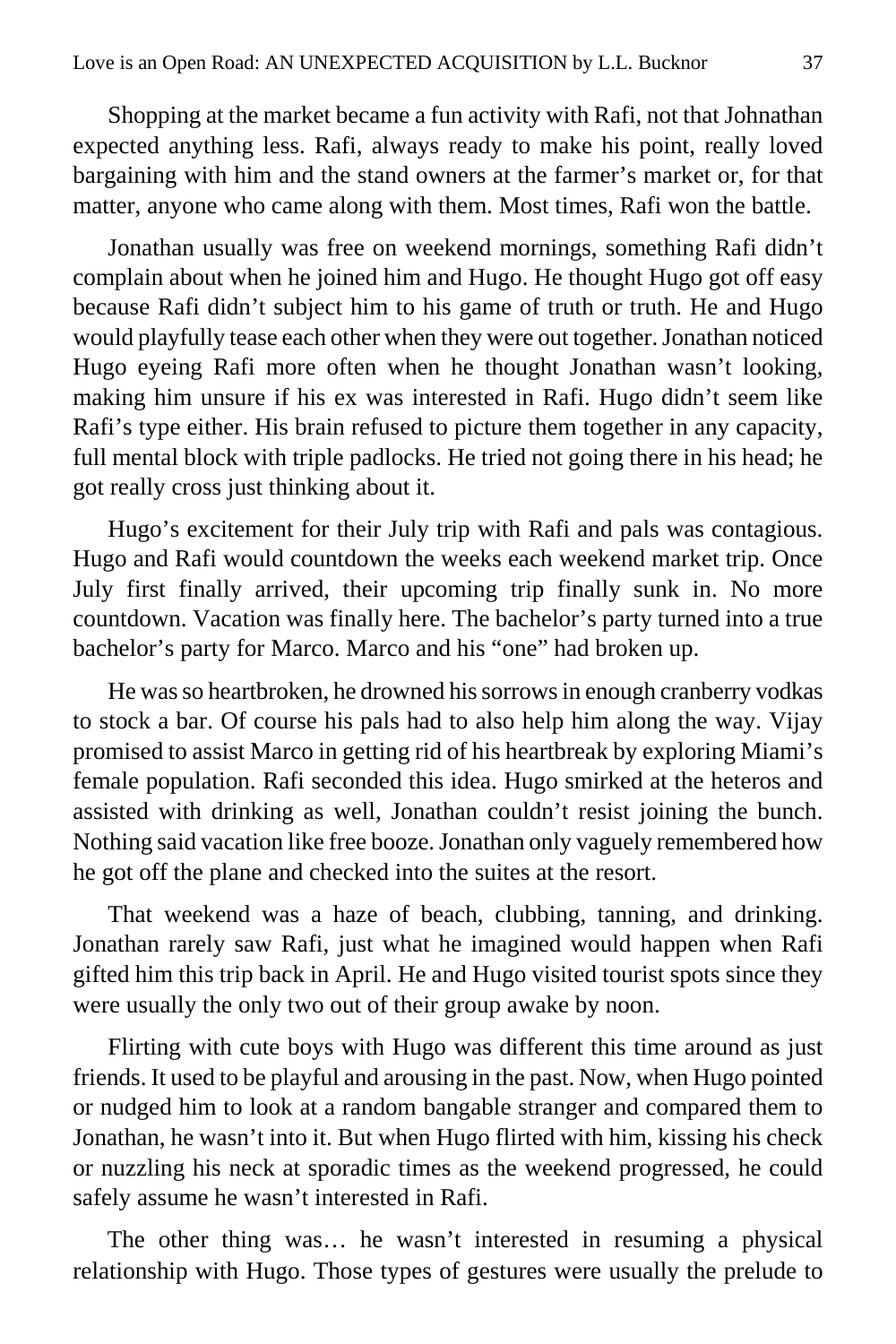Hugo grabbing his ass or rubbing himself on him which led to them having sex; it was their cyclic pattern. They'd have sex together during off periods; it was easier for both of them since they knew what they liked and could cut out the preamble.

Simple, easy, hot, and steady… yet he didn't want ex-sex with Hugo. Jonathan hadn't had sex in months and didn't notice. He wanked off in the mornings when he could and didn't turn down a chance to fuck… until now. When Hugo started nibbling on his ear while they were alone on their secondto-last night, he felt nothing.

As he was getting ready to rebuff Hugo, Rafi barged into the suite's living area wearing a pair of board shorts and aviators and a wide-open mouth.

"Left my wallet." He hurried to his room without looking in their direction.

Jonathan pushed away from Hugo on the couch, surprised that he felt guilty for being caught. He wasn't doing anything wrong. "No, Hugo." He tried to whisper and hoped Hugo caught the hint.

"You want to wait until Rafi leaves?"

"No." He left his arm on Hugo's, not to ward him off, but to let him know not tonight, not anymore. He stared in his friend's eyes, trying to ease his rebuff.

Hugo didn't say a word when Rafi came out of his room, loudly announcing that he'd left a couple of VIP tickets to some club on the table. When Rafi opened the hotel door, he heard a high pitched annoying giggle with a loud "took you long enough," that did not sound like Marco or Vijay.

He turned to look, but Rafi had already closed the door. He wondered who Rafi's "fuck of the night" was, forgetting the person sitting next to him momentarily. Hugo cleared his throat, bringing him back in the hotel room, instead of out in the hallway where Rafi was doing God knows what with God knows whom.

Here he had Hugo, sitting there ready and willing, looking as gorgeous as he always did, and he wanted to see who Rafi's "flavor of the hour" was? What was wrong with him?

Hugo gave a small pat on the arm that he forgot to remove. "I guess it's truly over then."

"I really want to be your friend, Hugo. If I gave off the impression that I—"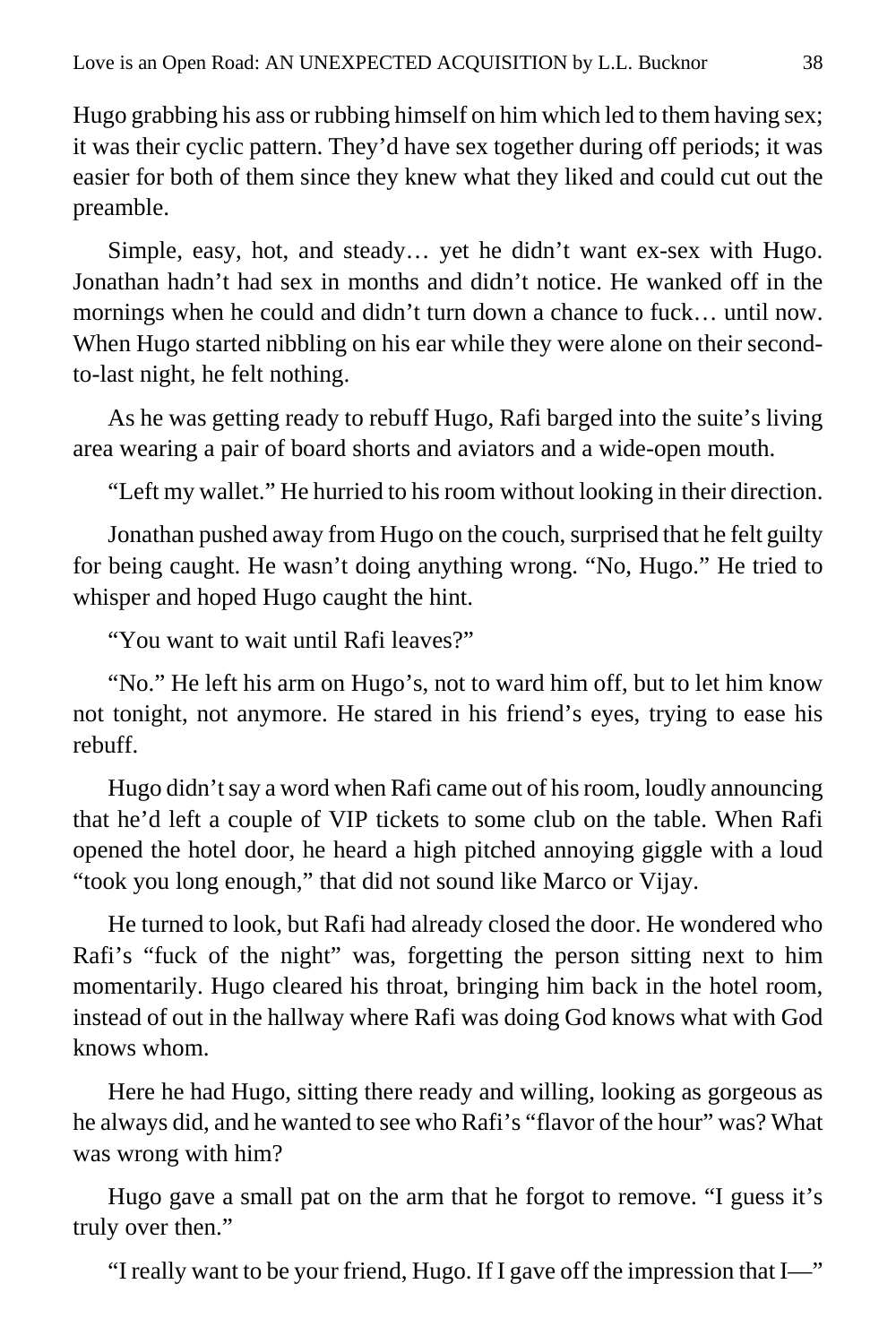"You don't even have to finish that sentence. Let's call it vacation horny madness. It snuck up on me." He ran his fingers through his fro, took a deep breath, and stood up. "I'm going to check out the club Rafi left tickets for. You wanna join?" The offer sounded friendly enough.

"Nah. I'm going to swim in our private pool one last time. Have fun." Someone should because he couldn't believe his actions and thoughts for the night.

"I'll let you know if I see Rafi at the club."

"You don't have to. I'm sure he'll be there and everywhere tonight."

Hugo grinned and turned away with his hands in his pockets. "Hugo?" He turned. "Are we cool?"

"We'll always be."

Jonathan believed him and went for his swim.

No one returned to their suite until the wee hours of the morning. The next day Rafi was actually awake in the morning. He mumbled something about sightseeing while inhaling a massive mug of coffee and sporting bedhead. Rafi had let his curls grow out some on the top.

He was going to comment about Rafi taking a walk to the man bun side, but Hugo came out and helped himself to coffee. More than Rafi, he looked worse for wear.

"Dude, I'm surprised you're up after last night." Rafi scoffed and then yawned loudly. He started a chain reaction in the hotel nook.

"Can't shake the teacher schedule no matter how hard I try."

"And he's tried," Jonathan added. "Rafi said something about sightseeing today before we leave tonight."

"Sounds fun."

"You should totally go. I'm just going to—" Rafi's cell phone cut him off. He looked at his screen and unlocked it after checking the number. "Excuse me, fellas. You two should definitely go on without me," he answered, winked, and spoke into his phone, taking his coffee mug with him toward his room.

Before he left the room, Hugo asked, "Guy from last night?"

Rafi held the phone to his chest. "Something like that." He left the room, deepening his voice for the caller.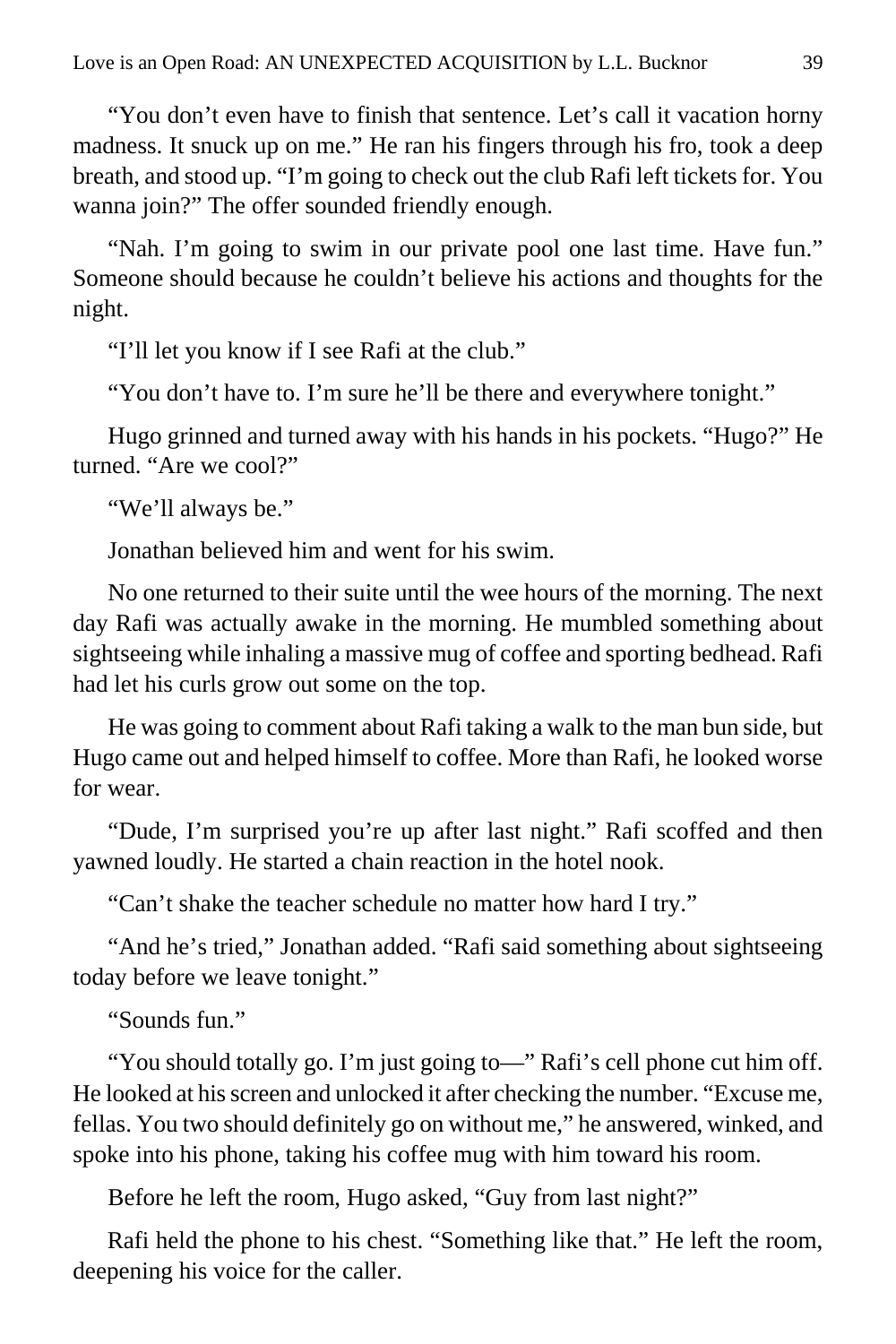"You should have seen this guy last night, Jonathan. I thought they were going to have an anatomy demonstration on the dance floor. Rafi always pulls tens from what I've seen. But the guy last night was an eleven." Jonathan tuned out Hugo's description of the "ebony god." He practiced his selective hearing skills for most of the day, giving minimal answers when they took thousands of pictures and walked through South Beach.

He was in a mood but put on a happy face all the way onto the plane. He'd had a lovely time with each person individually, and as a group. But the image of Rafi and the "ebony god" on the dance floor left a sour taste in his mouth. He closed his eyes and pretended to sleep on the flight all the way back to New Jersey.

Jonathan hugged everyone good-bye and tried not to rush Hugo off the plane since they drove together to the airport. Jonathan felt… off. Maybe boys' weekend overload? He'd worry about it when he was in his own bed. He didn't have to work the next day which meant Jonathan planned on vegging out before having to get back to the daily grind. He loosened his stubby ponytail and showered, leaving his luggage on the floor. He'd deal with unpacking tomorrow. He'd deal with everything tomorrow, including thinking.

When he finished and put on a pair of boxers for bed, he plugged his phone on the charger on his bedside table. He noticed a few missed messages. Rafi had texted him when he was in the shower.

Rafi: *Good night Weller.*

Rafi: *The next vacation we're going to sightsee together.*

Rafi: *That's an order*

The contents of his stomach did somersaults after he read the message for a third time. He punched his pillow and turned off the lights. He needed to stop these thoughts about Rafi before they worsened. It would only end badly if he continued these unwanted, secretly stimulating thoughts of his friend.

Maybe it meant he should get back on the dating scene? Maybe his body was ready, and his head just got stuck on the first available man it saw.

Or maybe he was lying to himself. Jonathan muted his ringer and went to bed.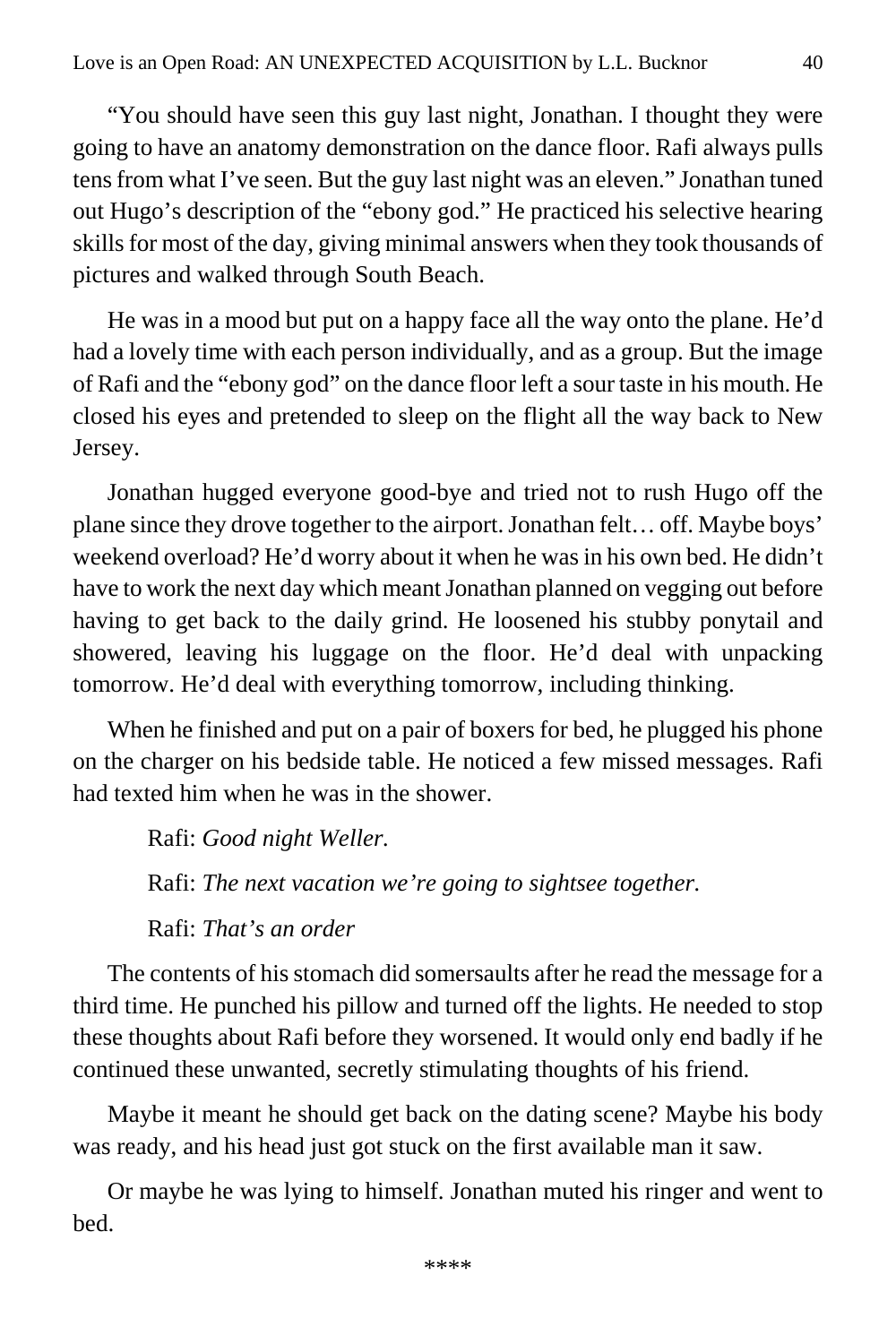Kami, Rafi's sister and sometimes assistant, let him in to check their books for his quarterly visit later that month. Rafi was tied up with the new office remodeling. She let him know how picky Rafi had become with the new office space. She'd never seen her "chill little bro's anal side" before.

That just made Jonathan burst out laughing. Kami said Rafi was rubbing off on him.

"Naughty," he managed to gasp out in-between laughing.

Kami wadded up a sheet of paper and threw it at him. "You two belong together. If you can get your head out of the gutter for a few seconds—"

"Sure." Jonathan mimed zipping his lips.

"I like this side of him. It can be annoying, what with the five a.m. text message about the same shade of green paint for the office walls."

"You're right they did look the same. He sent color names and pictures of swatches of what looked like the exact same color." Good to know he wasn't the only one getting early-morning messages. He should be happy it wasn't a phone call because he was crap for an early-morning major decisions.

"I like the change in him. He's sort of responsible now, which is something he'd never tried to be. Vijay and Marco and all the others were living the richkid life, with no real responsibilities, and everything was a party. Some of it's toned down now. Did you know he actually spent last weekend at the deli and salons, going over their books—all night? He slept at the salon to *work* again Sunday morning. My little brother willingly did this! I think you're a good influence on him."

"I'm sure it's more of running a company and wanting to make your father proud than me."

"I agree, but I still think you're also a part of the equation."

"If I take credit, you should as well. You Balians make a great team." They truly did. Kami didn't roll over to Rafi's subtle demands. She stood up to him and was deadly honest about anything that didn't work. She cared about the staff and customers just as much as her brother did. And it didn't hurt that she had the patience of a saint to deal with irate customers and employees from time to time. She was the good cop to Rafi's bad cop.

"Any time I see him, your name isn't too far from his lips."

He ignored the heat on his face. "He's a great friend."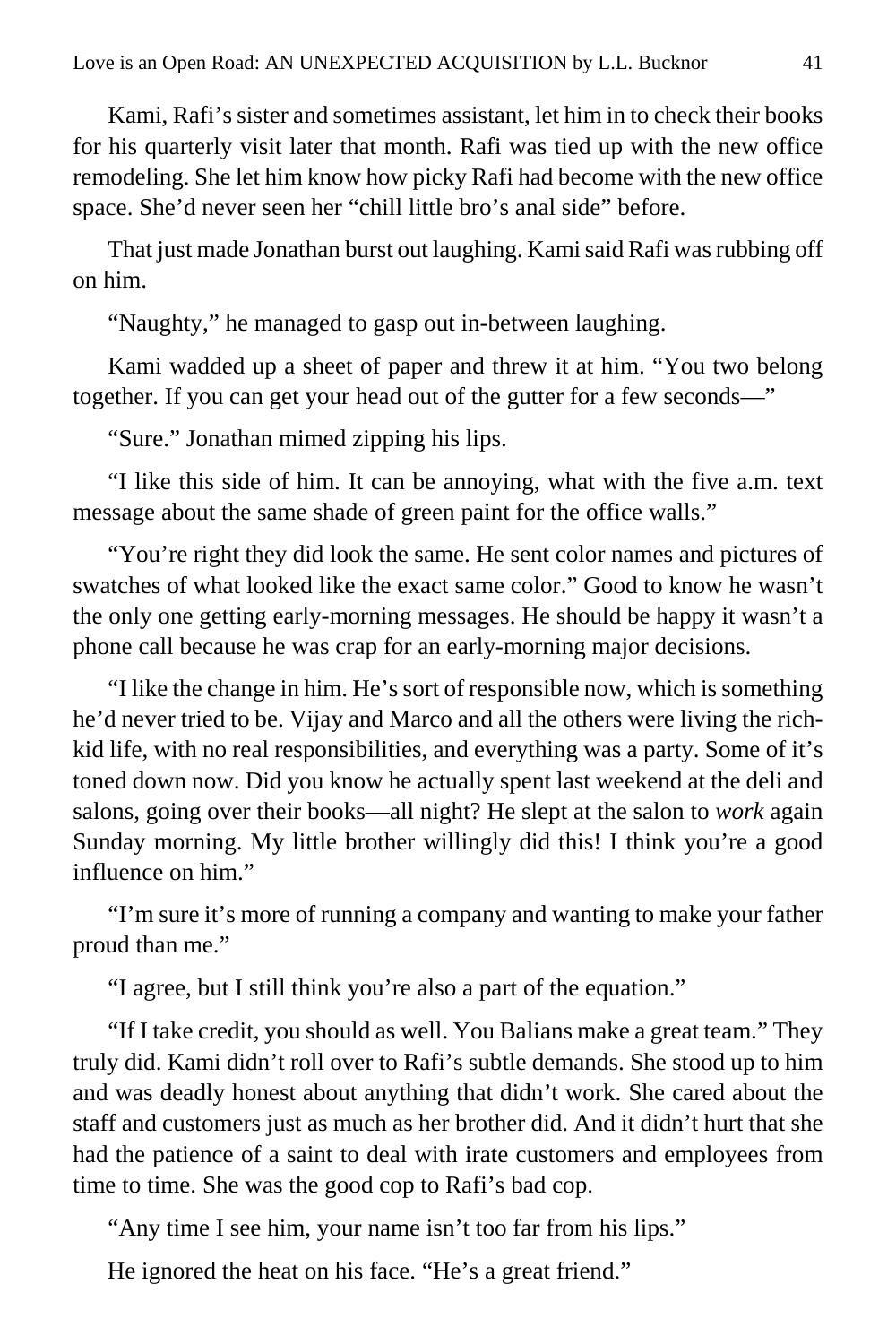"Uh-huh," she drawled and smirked. "How was Miami? All Rafi would talk about was the temperature." Her phone chirped. She cursed when she looked at the screen. Jonathan would bet it was Kami's husband. The man didn't seem to be able to survive without his wife manning the fort at home. "I gotta take this. The hubs is picking up the youngest and her friends from summer camp. He also mixes up their addresses—no sense of direction I tell you." Kami walked out of the office. She had a tendency of talking very loudly when she was on the phone.

In the meantime, Jonathan went over the figures while Kami took her phone call. When she came back, Kami asked about Miami while working together. Jonathan regaled her with the highlights. Talking about his trip reminded him of those pesky thoughts of his friend, including the ebony god. He berated himself for thinking that while trying to answer Kami vaguely about the nighttime activities of the friends. He shouldn't care who Rafi screwed.

"Jonathan, I gotta go, it's later than I thought." She kissed him on the cheek and picked up her purse. "See you at the barbeque next month!" Kami called out from the doorway. The last time they spoke, Rafi had invited Jonathan to be his "plus one" at an upcoming Balian barbeque. Jonathan, being the family-safe friend, came to the rescue and accepted. Things were better when he stayed in his lane. His brain seemed to latch on to that idea.

Or maybe it was because he didn't have the stimulus in front of him on a daily basis. He didn't think anything of it when Rafi bailed again from going to the market that weekend. Or the next. By the third weekend, he wondered how much work Rafi was getting done to the new office. He still texted or called him at random times for questions about the business, but everything seemed to be running smoothly since the last quarterly visit he had with Kami. He was not pining for missed friend time with Rafi. Jonathan went shopping with Hugo and their usual friends. He and his coworkers caught a couple more happy hours; he was finally losing his "newb" status. All was going fine.

It didn't hit him until the day of the barbeque that he didn't physically see Rafi in over a month since Miami. When he saw Rafi pull up and get out of his car in a thin tank top and jeans, he realized how much he missed seeing him. And all those feelings he thought he'd managed to push down came right back up just from looking at his friend in the flesh. He'd cut his hair back into a curly mohawk, his face scruffy as usual, something reminiscent of the first day they met. Except there wasn't any lipstick staining his neck, and his friend looked even hotter without that pesky hangover Rafi denied having. Jonathan tried to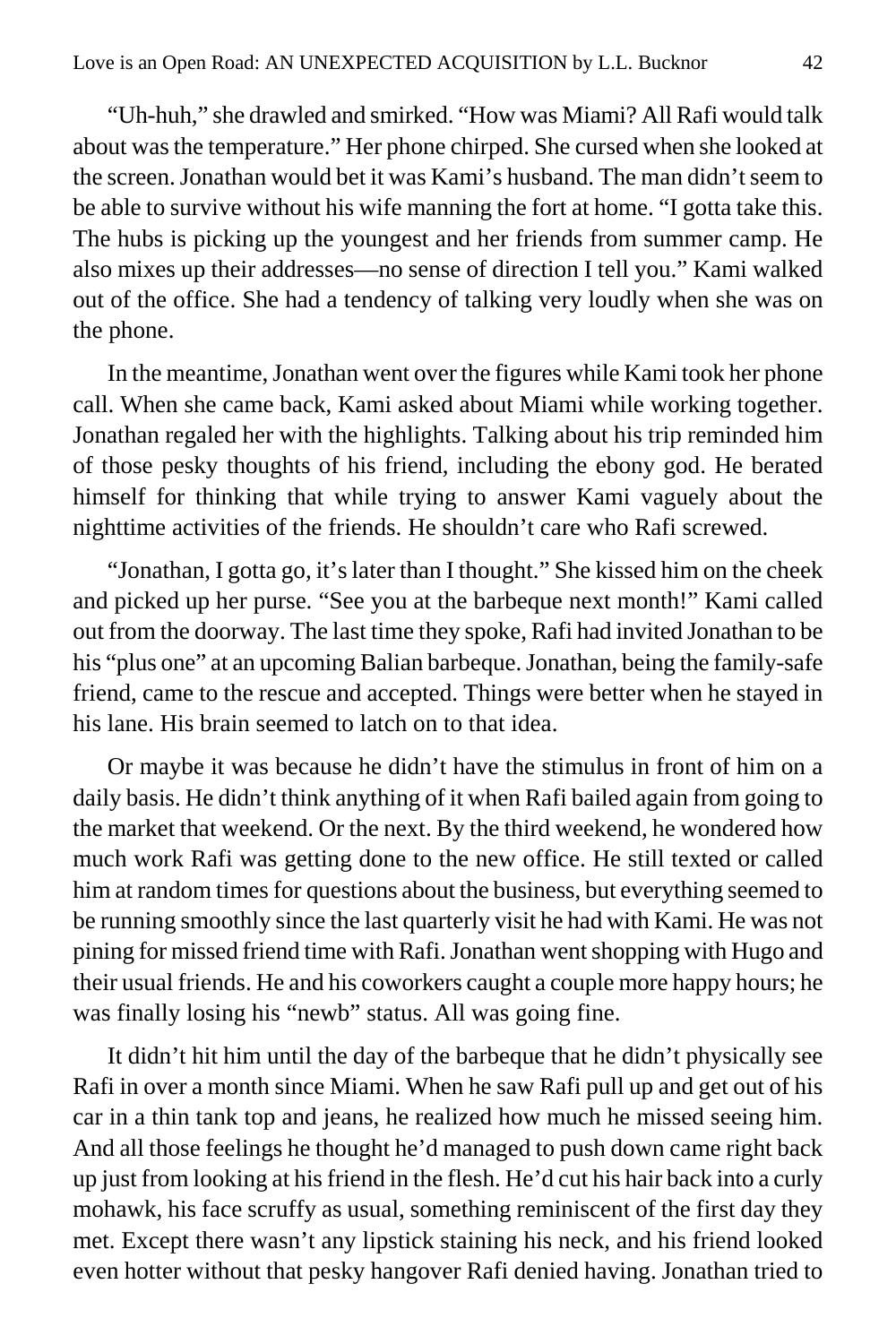give him a friendly arm pat when he remembered to greet him but Rafi was having none of that. He fully embraced him and pulled on a loose strand of hair.

"Weller, aren't you a sight for my eyes. Looking good. Like the shirt, you look great in green, man. And your struggle beard is coming along nicely." Rafi had a five o'clock shadow at noon, so anyone else's, especially Jonathan's with his light patch of facial hair, were struggle beards to Rafi.

"Good to see you too, Balian." He bumped into his friend, Rafi following him to his car, making sure to bump into him along the way. The affectionate Rafi continued touching him in minor ways like brushing their fingers or nudging him with an elbow as they drove in Rafi's car.

While Rafi caught him up about the last few weeks, Jonathan couldn't stop himself from searching for all the changes in Rafi since he'd seen him last. One thing was constant—Rafi smelled the same—part cologne, part soap, and part him. Jonathan thought the touching would maybe tone down once they arrived at his family's home but nothing doing. Rafi kept touching him all day while they were together. It felt like old times, with Rafi's normal touchy self, though Jonathan was beginning to notice just how much. The entire day, he stayed close to his side. Their rhythm went back to that happy pace they seemed to have. And if he noticed Rafi more often that day, noticed the curve of his ass in his jeans, or the way the top curl had a way of falling on his forehead no matter how many times he tried pushing it back, it was only because he hadn't seen him in so long. And damn, were those jeans tight as hell!

They played with the kids, cracked jokes with the adults, and ate enough food for an entire week. All in all, they had a wonderful time together with Rafi's family. When they drove back, Rafi interrupted their silence and digestion with a question he didn't see coming. "How is Hugo?"

"Fine since the last time I saw him." Jonathan wondered where that came from.

"Oh."

Rafi continued driving. Jonathan noticed the constant contact stopped. Or maybe it was wishful thinking on his part. When turning a corner, he asked, "So how does the relationship version of Jonathan work? You still go out on the weekends?"

"Usually the same as nonrelationship Jonathan works."

"Oh." Rafi paused and wore his thinking face.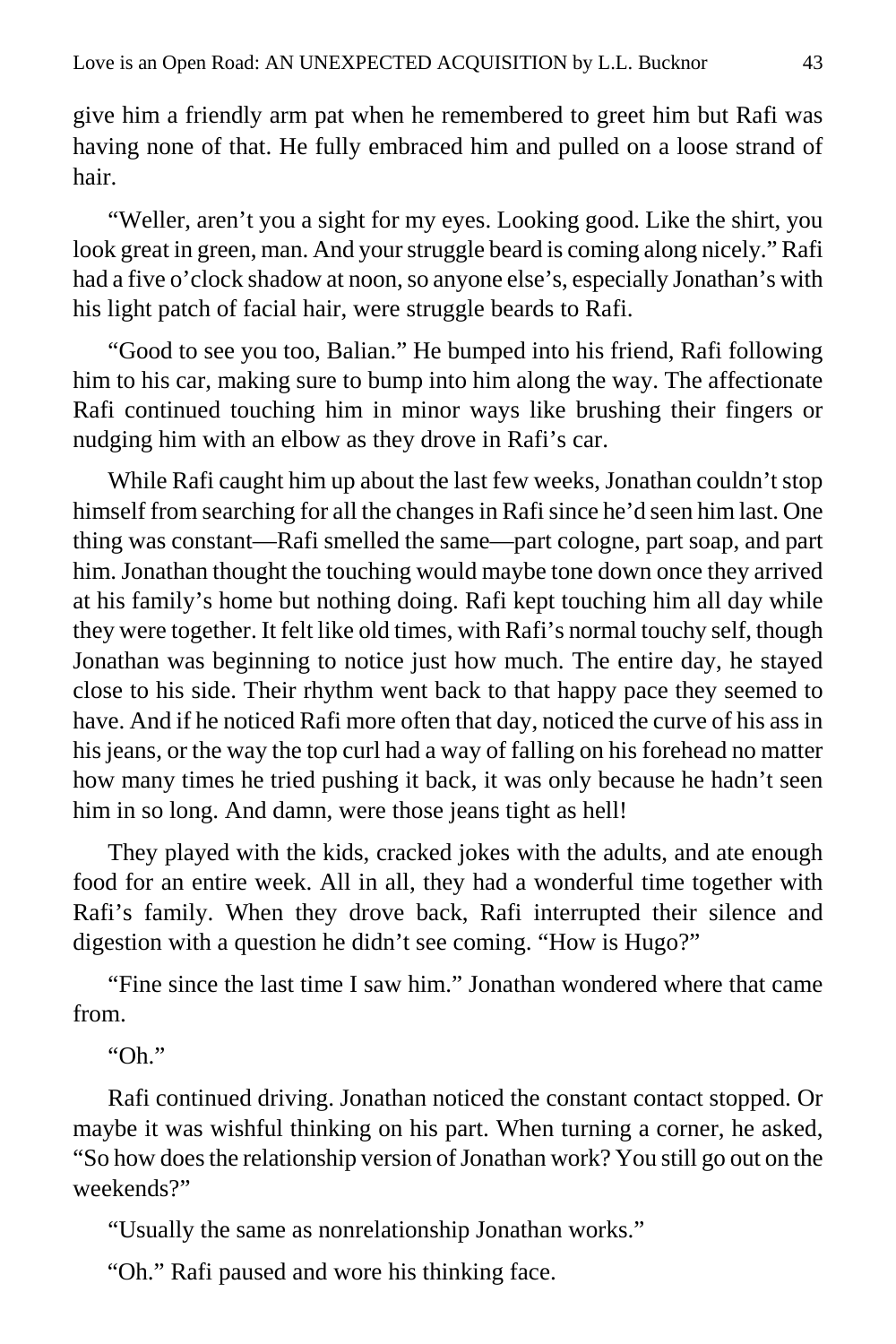God knows what else his friend was thinking. Jonathan was prepared to "truth or truth" Rafi if he didn't spit it out soon.

"So it's cool to invite you and Hugo out next weekend? I'll try not to hit up too many places packed with singles."

"How very accommodating." He raised an eyebrow. "I'll ask Hugo next time I see him. I'm down for going wherever you choose. I'm sure Hugo wouldn't mind either. Don't change it up on my account."

"You and Hugo get down like that? I didn't think you guys were the type."

"Type of what? What are we talking about here?"

"To have thirds. With the way you two look, you're bound to get picked up or taken to a back room. So if you're doing the open relationship thing, good for you. I'm pretty sure I wouldn't like sharing my partner with someone else. I mean I've had ménages and quatres before. Those were work, fun but work to try to include everyone at the same time, you know? Anyway, good for you two."

Another mental image he didn't want to picture. *Just great.* "That isn't my style either, Rafi. However, Hugo and I aren't together."

"I saw how much you *aren't* together on the couch in Miami."

"No. It wasn't… Hugo wanted… I didn't… that was a mistake. Nothing happened. Trust me on that."

"Are you sure about that? Because when I saw Hugo at the club that night, he was beaming like a thousand watt lightbulb when I asked about you. He's totally into you, bro."

"We're not back together."

"Oh." He looked down toward his lap at a stoplight. "Well, I never did help you score. Next weekend, it's on. Bring your fine self and those big brown eyes, and you'll have the men creaming their pants. Show them what they're missing."

Rafi talking about creamed pants just made him wonder if Rafi was ever so infatuated with another person that he jizzed in his pants. Then Jonathan's cock started to like his train of thought. For the rest of the car ride, Rafi jabbered on about his office and finally settled on a date to open while Jonathan allowed his imagination to run wild.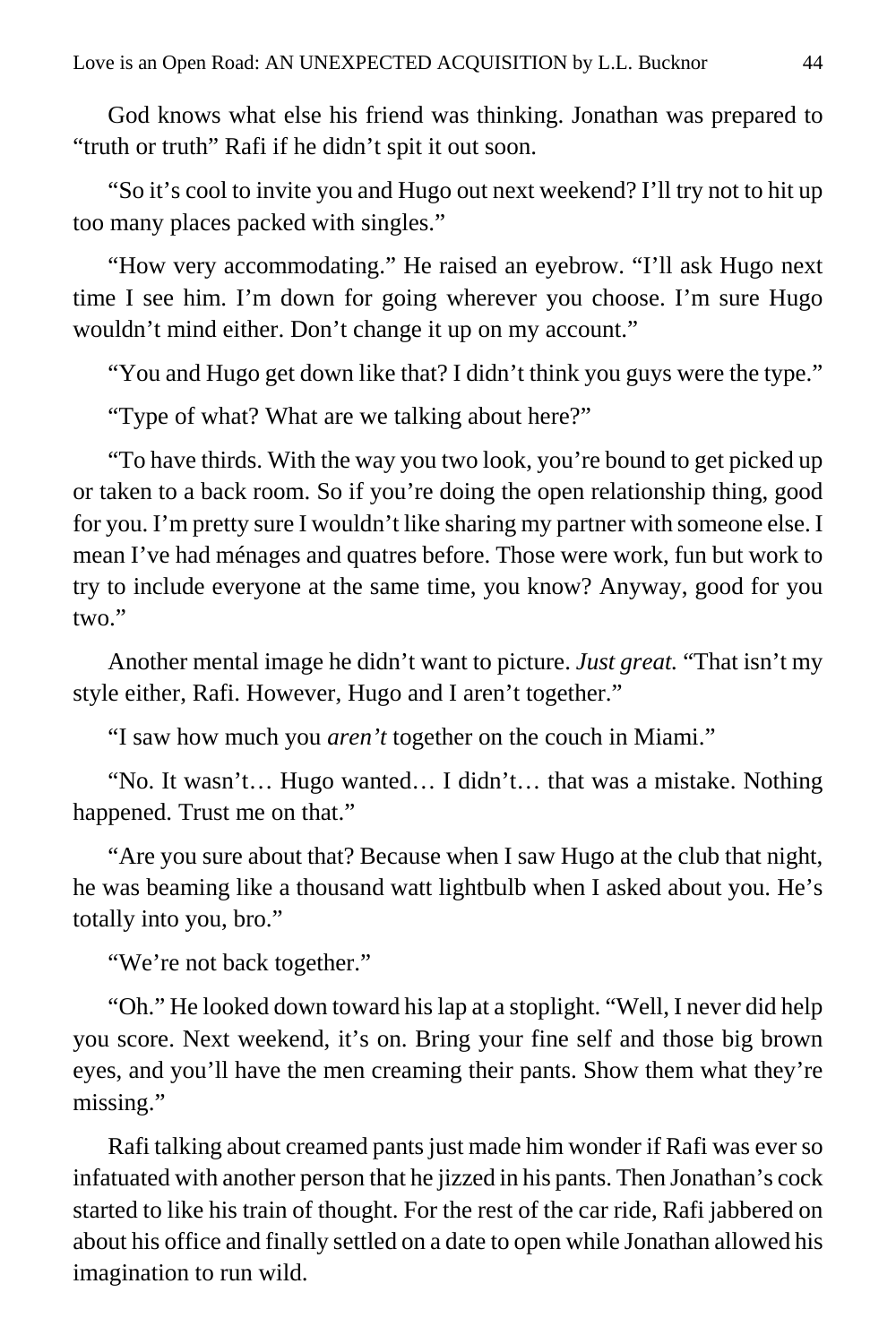He tried to not picture Rafi tenting his pants, but his head nixed the idea. Then his evil brain didn't only want Rafi ejaculating in his trousers, it wanted pants off too, and naked Rafi was in full force. Would he have a skinny, long cock? Short and stubby? Cut or uncut? The images made the rest of the ride uncomfortable for Jonathan. Not daydreaming—or in his case, *night*dreaming—about his friend was a forgone conclusion.

Rafi suggested something or other; Jonathan wasn't fully paying attention now that he unleashed the sexy thoughts beast inside his head. He could barely hear Rafi over the moans he added to the images floating in his mind. He was thankful his shirt was long enough to cover his fly and hopped out of the car without looking like he was sporting major wood for his friend.

Hightailing it out of the car, before Rafi tried to exit and come inside to shoot the breeze, Jonathan waved and ran up the short flight of stairs. He called out good night, as he opened the door, going inside. Once he closed the door, he leaned against the wood, looking at his crotch as if it were a traitor. Because it was. Or his brain was the main culprit. Fuck.

He might need to revisit dating sooner, rather than later, because thinking about Rafi in a sexual light and sporting wood that would never be touched by his friend was just a road that ended in failure. But if he maybe meandered down said road for a few minutes, would it make any difference?

And if he jerked off that night to the image of bending Rafi over, rimming his delectable ass, it would only be just this one time. So meander and masturbate, he did. Jonathan went full force with spank-bank material from today's memory alone. He stared so hard at his friend's body tonight that he could probably draw his ass on paper. It was round and big enough to fill out the back of his pants, with just enough bounce when he walked. His cock was so hard, it didn't take much effort to bring him to the precipice. Thinking about parting those cheeks and tonguing Rafi down sent him over the edge. He breathed deeply as he caught his semen in his hands. He finally opened his eyes and looked down at his lower half. He'd barely had a chance to push down his pants, he had gotten so excited. Pitiful.

And he would never tell a soul. His private one-time jerk-off session starring his friend would only be the one time. He was determined. Jonathan figured, since they hadn't been visiting each other as much lately, he got it out of his system.

He couldn't have been more wrong.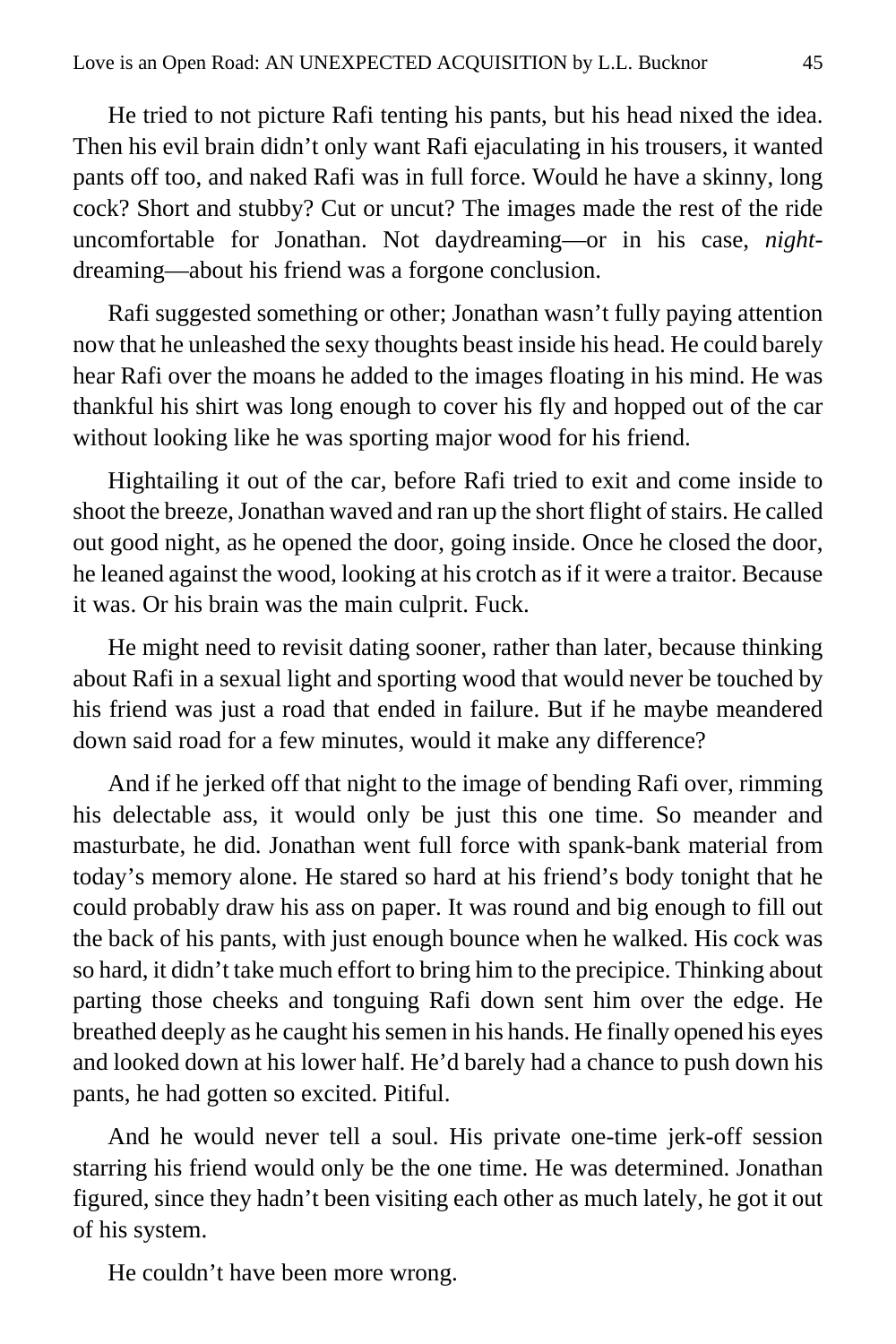Rafi returned to being a dominant presence in his life. He resumed weekly shopping with Jonathan, hanging around and inviting him to different places whenever he had free time, which seemed to be more often than not. And if Jonathan thought that maybe having other people, namely Hugo, as a buffer would be an option, he was sadly mistaken. Hugo stopped shopping with them the last couple of weekends, blaming it on back-to-school madness. He also declined joining them at the clubs each of the times Rafi asked, using school as an excuse. The less of Hugo he saw, the more Rafi filled in the gap.

Jonathan could have called his other friends or gone out during his downtime on his own. But anytime Rafi called and asked him to accompany him to a new place or an old favorite, Jonathan didn't want to refuse. Just being around his friend made him happy. The pair got back into their groove, relaxed, fun, and friendly. Nothing even hinting that they would ever be anything more than just really great friends, if the times Rafi would try to guide him to potential partners were any indication. However, Rafi would nudge him away from the guys who were basically there to bone for the night. He claimed the easy pickings to be unworthy of Jonathan's time. Jonathan thought Rafi might've just tried to steer him away from past conquests. Being single and sort of hung up on his friend didn't stop Jonathan from looking at other men. Jonathan met a couple of great guys, and he even added their numbers to his phone. However, he knew he wasn't going to call any of them.

He might be horny, but he wasn't ready to get back into the dating scene. His head just wasn't ready yet. His weekends consisted of watching Rafi from the sidelines of his life. This went on for weeks. And his one-time boner situation metamorphosed into more nights filled with dirty fantasies of Rafi. He rationalized it was due to basically being in each other's pockets.

Jonathan couldn't think of someone as a potential sexual partner unless they had a connection on some level. And the strongest connection he had, besides Hugo, was with Rafi. And his sexualized thoughts of his friend were turning into an obsession that, thankfully, Rafi didn't pick up on. Rafi continued being himself. Though when Jonathan thought about it, Rafi hadn't been sharing crazy sex tales lately. He usually heard secondhand news from Vijay, and Marco would cackle about the "flavor of the night" Rafi had left with. Sometimes, he didn't know how Rafi dealt with those two.

At the next quarterly visit, Jonathan hoped his friend wouldn't be present or he would embarrass himself with a chubby in his khakis. *Please, please, please.* He breathed a sigh of relief when Kami was the one to work with him that day.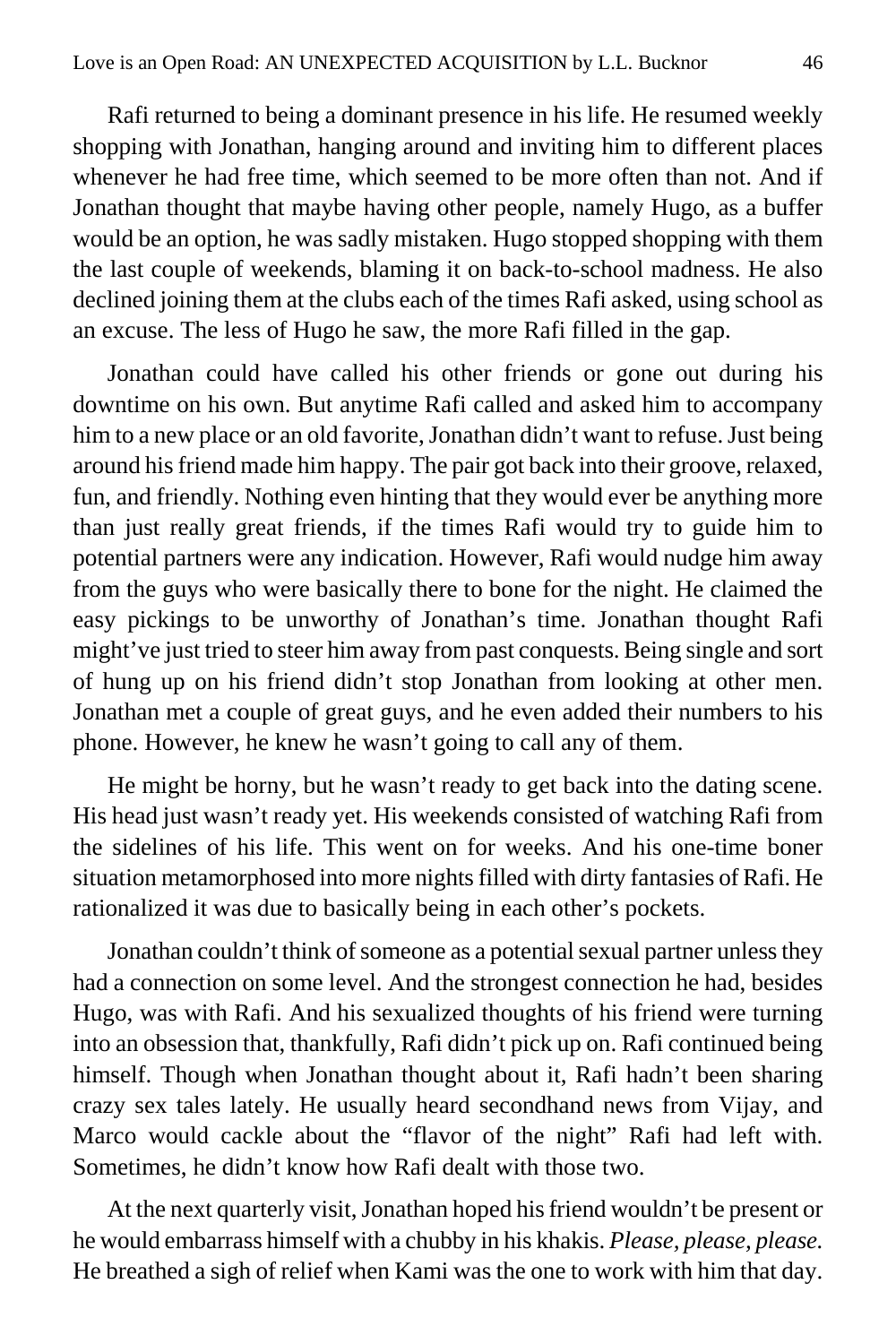Rafi was out in the field. His penis might not have been as relieved as he was. But he could actually focus on the task at hand, instead of him and Rafi together on any available flat surface. Those thoughts plagued him later that day in the privacy of his home.

The next big event for Rafi was moving to his new office space that he planned to officially open on his father's birthday. Jonathan went over to congratulate his friend on opening day in October. He noticed the giant daisy bouquet he'd had delivered was displayed front and center on Rafi's desk. He discovered Rafi's love of flowers and tried to indulge him when he could. Another thing he noticed was his friend's pensive mood after greeting him. Rafi faked a smile and gave one-word answers upon Jonathan's questioning. Thinking about his father.

Jonathan sat at the edge of his friend's desk in a classic Rafi move he thought for sure would get a rise out of his friend. But he got no reaction at all. After watching him sigh for the hundredth time, while looking at pictures of his family on the wall, Jonathan figured he'd let Rafi have today to be pensive. The stilted attempts at conversation weren't going to improve Rafi's frame of mind.

"I could go for a bite to eat. You hungry?"

"Nah. I'm going to go check in at the store in a couple of minutes. Check figures, inventory. Boring stuff."

"You sure you don't want some company? I only have one client this afternoon to get to. He's usually a piece of cake."

"No, it's okay. Don't change your plans. Thanks for the flowers again. And for visiting me." He hugged Jonathan, with a smile that didn't reach his eyes. He was getting the brush-off. Since Jonathan hadn't lost a parent, he figured Rafi was entitled to a day to mope. Just for today.

Tomorrow, it was a different story.

He called Rafi the next day, and it went to voicemail. He sent a couple of text messages. No replies. Jonathan went about his day, working with clients, but by the time he made it home to eat leftovers, he still didn't have a response from his friend. Silence wasn't like Rafi in the slightest, so Jonathan went to sleep with a plan in mind.

He called Kami to see where Rafi was for the day, but she told him he took the day off. He only had two clients who were fairly easy, so he was finished before noon and drove to Rafi's building. Someone was exiting, so Jonathan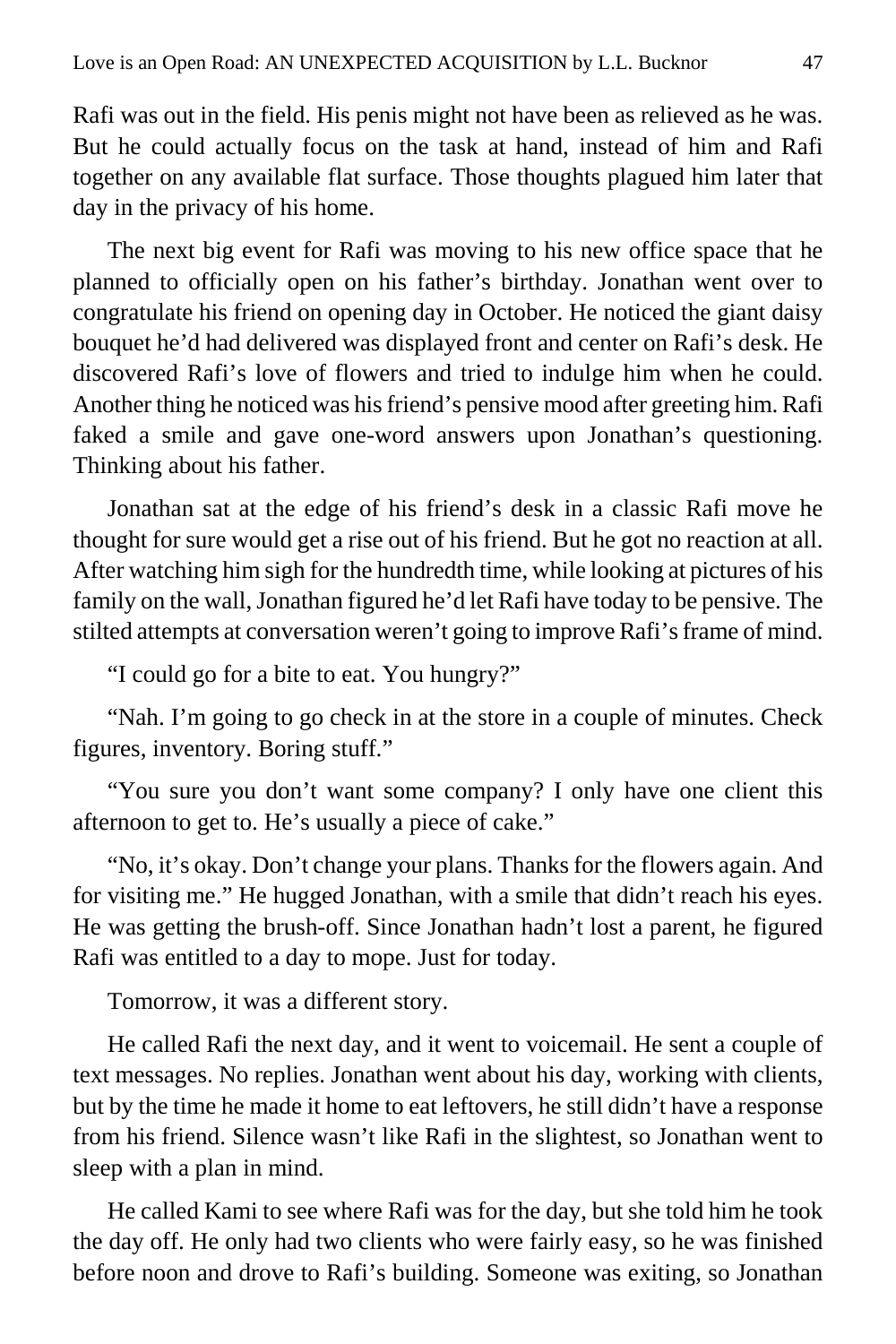got inside without having to alert his friend or have Rafi ignore him. He made his way to the top floor and knocked on Rafi's door. Rafi opened it, yawning and wearing only sweatpants. He rubbed his buzz cut, looking like he just woke up. Totally not typical Rafi-like behavior. Well, in the last year or so.

"Weller, what are you doing here?" He didn't look pissed, so Jonathan took it as a positive sign.

"Having lunch with you. Let me in." Rafi stood in the doorway, holding the door open.

"And if I say no?"

"You won't." He was ninety-nine point nine percent sure Rafi would let him inside.

Rafi rolled his eyes with a semblance of a smirk. "That's my line." He moved inside to let him pass by.

Jonathan waited until Rafi locked his door. "I called."

"I saw," he said with an apologetic tone. "I kinda needed a few mental health days." He stood across from him with his arms folded.

Jonathan thought he was entitled to them. He rarely took any time for himself.

Rafi walked to his sofa and sat down into a comfortable position. He glanced at Jonathan with an "are you coming or what" face. He muted the flat screen while Jonathan sat next to him. Jonathan wondered if he should ask him directly what was up or lead up to asking Rafi how he felt when Rafi took the decision away from him. In less than a minute of sitting next to each other, Rafi scooted over and put his head in Jonathan's lap and faced the television.

Jonathan's dick worked with him for once and understood it was not the time to get happy. Because shirtless Rafi might be lying in his lap, but it was sad, shirtless Rafi.

Rafi unmuted the news. "A building collapsed today, killed ten people," he said in a monotone. "And someone found the head of a missing college girl in a garbage bag this morning two towns over."

"Okay, Ray of Sunshine, let's watch mindless television instead. Let's turn off the depressing shit and save it for another time." Jonathan found a reality television marathon with housewives of some town he didn't care about. It had to be better than watching the news.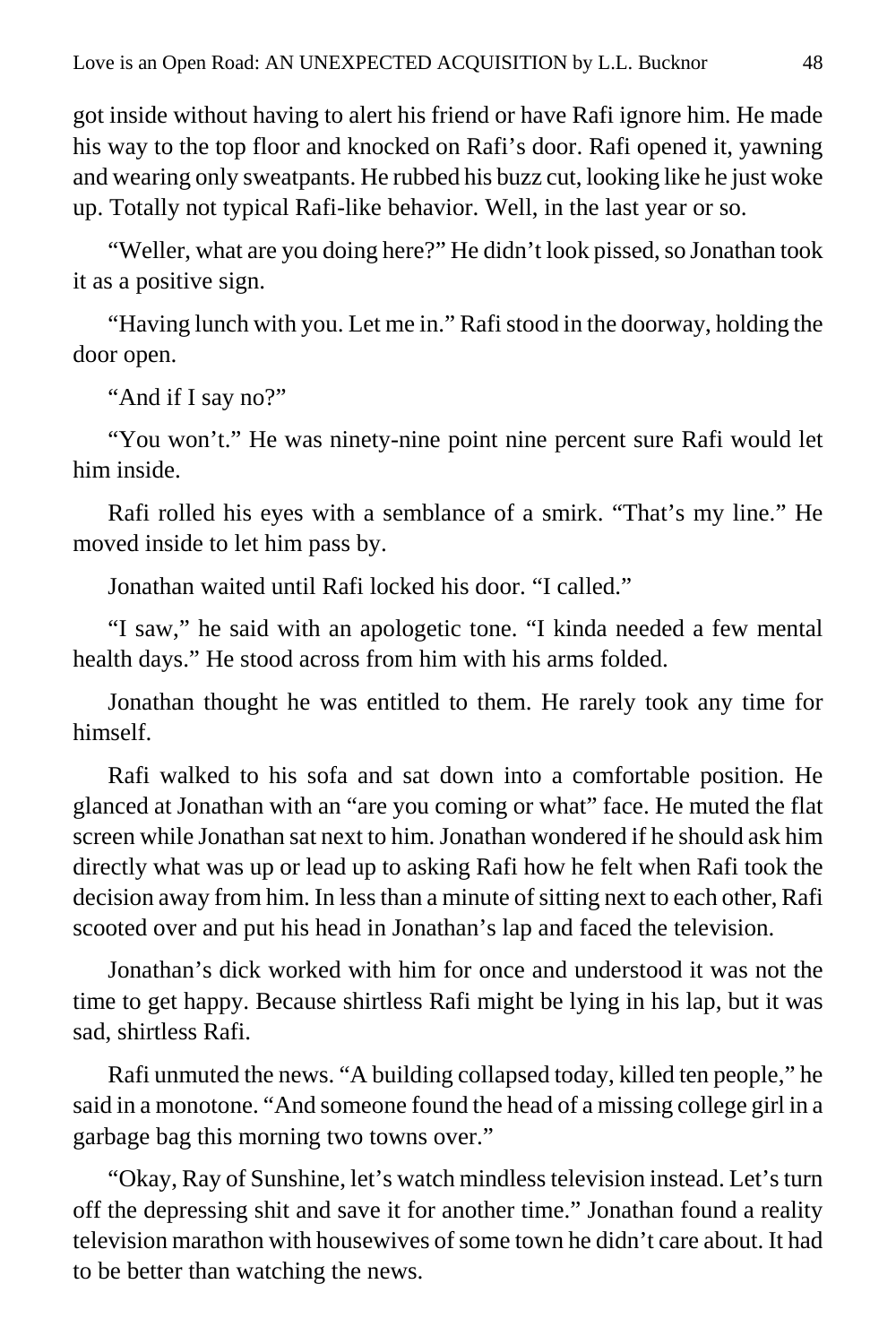"I thought we were having lunch."

"We are. I ordered pizza when I left work."

"Damn it, that means I'm going to have to get up again. You know it's hard finding a comfortable position on your bony thighs. It's like lying on sharp sticks."

He playfully smacked his shoulder. Rafi reached over and tapped him back on his forearm. The buzzer rang. "I'll get it. Don't move; it'll be harder to find that soft spot for my head."

Jonathan waved his middle finger. "I already paid, by the way. Ass."

"What about it?" Rafi stuck his tongue out and smacked his ass in front of Jonathan before answering the door.

Rafi brought back pizza and placed it on the coffee table then left the room to bring back a bottle of wine and two glasses. Rafi poured, and they both picked up a slice with their favorite toppings.

"You remembered. You're the best." That was Jonathan, the ever thoughtful friend.

They ate and drank—Rafi more than Jonathan, who really couldn't get into the taste.

"We just have to find the right wine for you, Weller. You'll see."

Jonathan doubted that day would ever come. After finishing their lunch, they went back to their previous positions on the couch. Horrible shows passed, and ridiculous fights happened on the screen. They laughed at the antics together, with Rafi going back to his spot after his third glass of wine—he had to finish Jonathan's. The mindless television did its job, and both men got sucked in, taking breaks to use the restroom and eat more pizza.

After the eighth show, Rafi spoke, "Thank you." Jonathan didn't have to ask what for. He rubbed his shoulder in response and yawned. "You're working tomorrow?"

"Late. Why?"

"Sleep over. I have a guest room and television with crap shows to watch. Come binge with me tonight."

"With an invitation like that, how can I resist?" He'd just leave with enough time to change in the morning. Jonathan was glad he went with his gut and didn't go home to probably (definitely) jerk off to another Rafi-filled fantasy.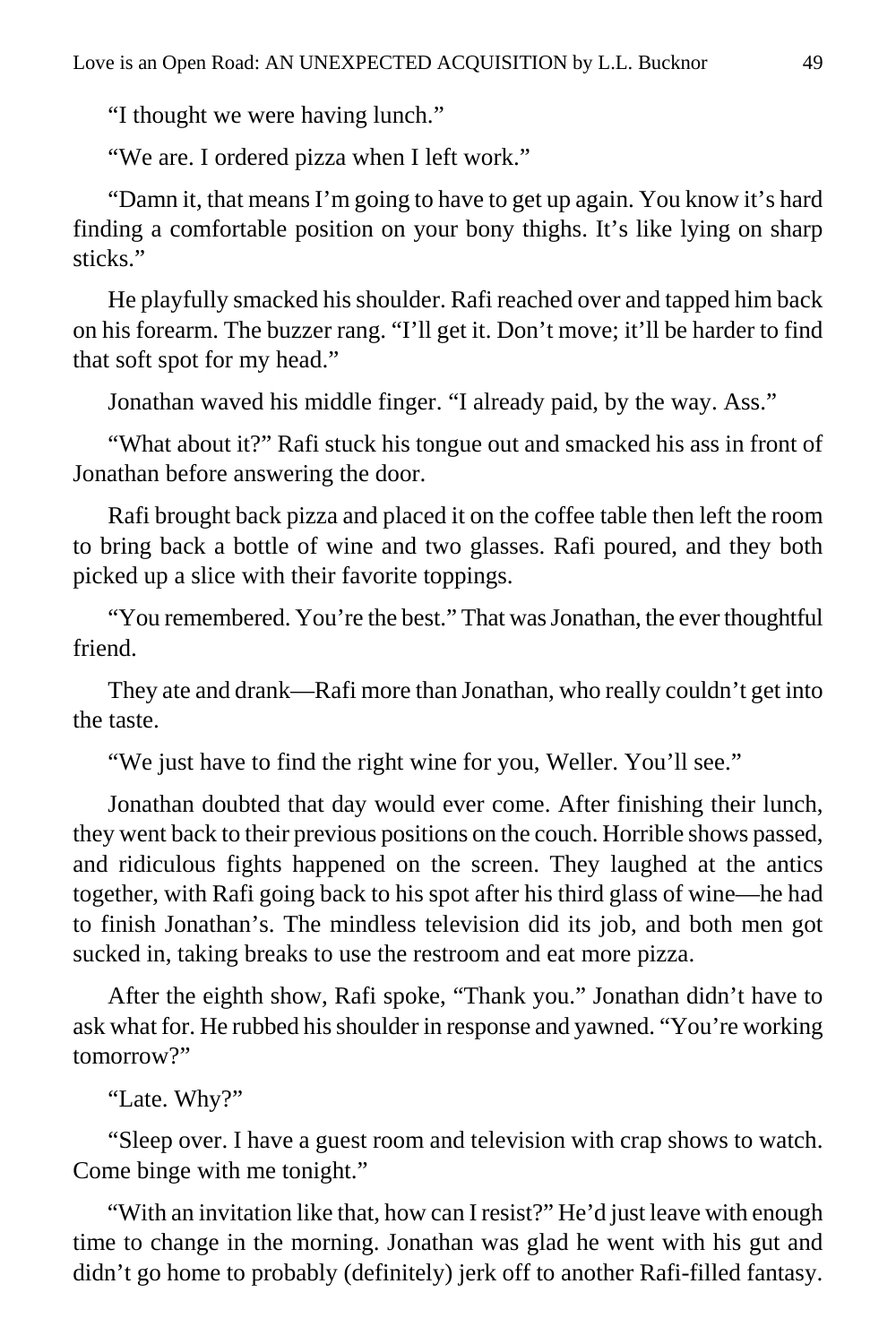"That's why you're my best friend."

Chuffed at Rafi's declaration, he was going to return the sentiment, but Rafi ruined the moment.

"Even if you have poor liquor taste."

He smacked him with a throw pillow instead.

\*\*\*\*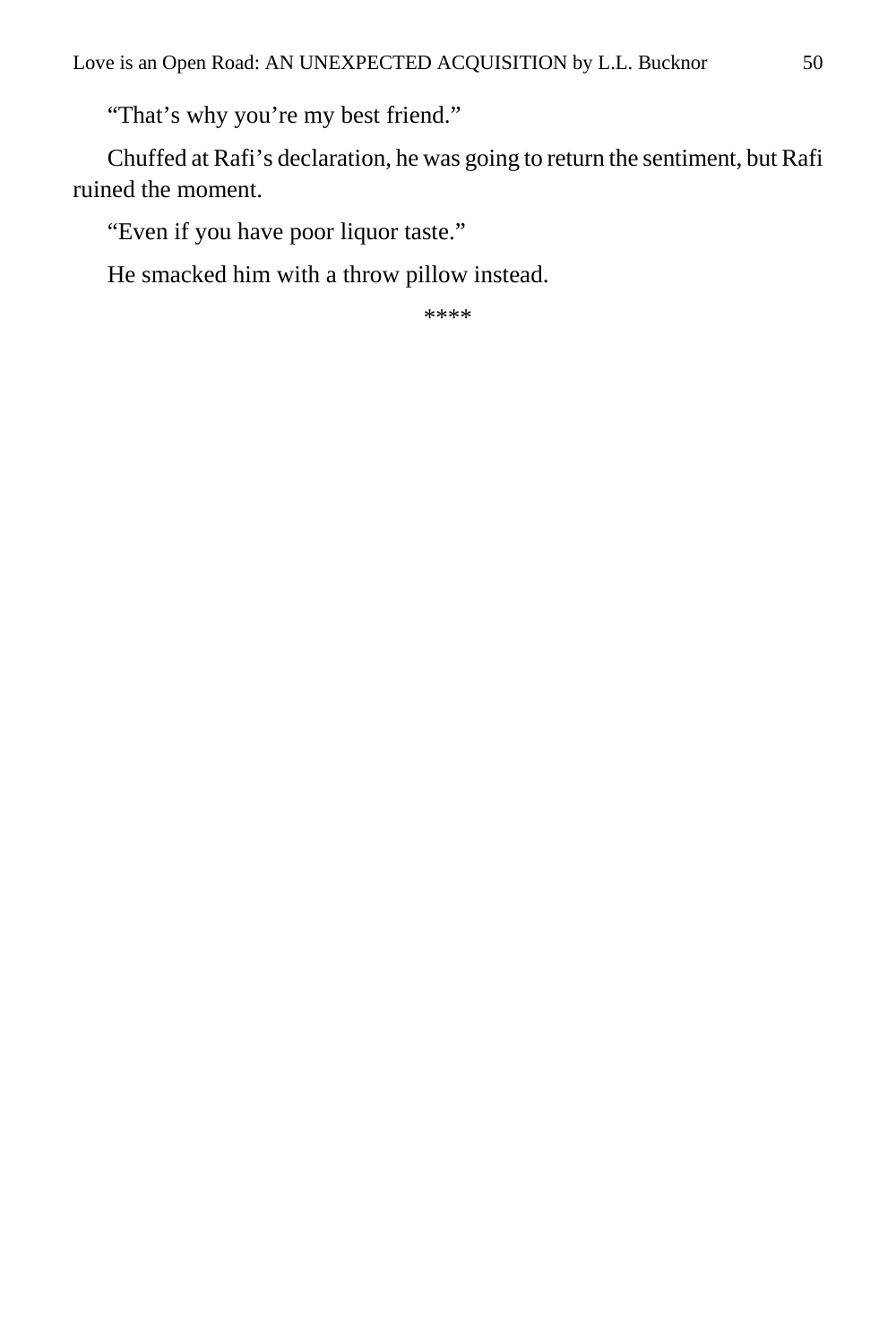## **Chapter Four**

Rafi: *Whatcha doing?*

Jonathan: *It's 8:58 on a Saturday morning, Balian. Take a guess?*

Rafi: *Sleeping off a wild night of blow and hookers?*

Jonathan: *You only got a third of that sentence right. Good night Balian.*

Rafi: *You're awake. Come jogging with me.*

Jonathan: *Snow on the ground still? Unless it magically disappeared overnight, have a nice day.*

Rafi: *I have a treadmill at my place. We can have protein shakes.*

Jonathan: *Vijay flaked out on you again?*

Rafi: *We both knew he wasn't going to stick to his resolution.*

Jonathan: *Rafi, even Vijay knew he wouldn't exercise with you for long.*

Rafi: *Join me. You'll love the results.*

Jonathan's morning wood was onboard with that statement. Rafi had started a health kick right before his birthday in November and actually stuck to it. Thankfully, he roped Vijay into joining him since he had the freer schedule. Once it started to involve more mornings than he was willing to give up prime hangover recuperation time—Vijay bailed.

The holidays were finally over, and tax season was upon Jonathan. He would grab every inch of sleep he could get until the nightmare was over. Rafi arrived back in town from spending Christmas and New Year's in California with his sister earlier last week. They met to exchange Christmas gifts— Jonathan was now an owner of an expensive bottle of Cabernet—Rafi wouldn't surrender—and Rafi got a cool watch he saw that he could use to track his heart rate while exercising. Rafi? Stoked. Jonathan? Not as much, but he faked it and reveled in Rafi's longer than usual hug when they swapped presents. Yesterday was Rafi's quarterly visit which had been brief. Rafi made the time fly by describing his San Diego vacation photos he had uploaded online.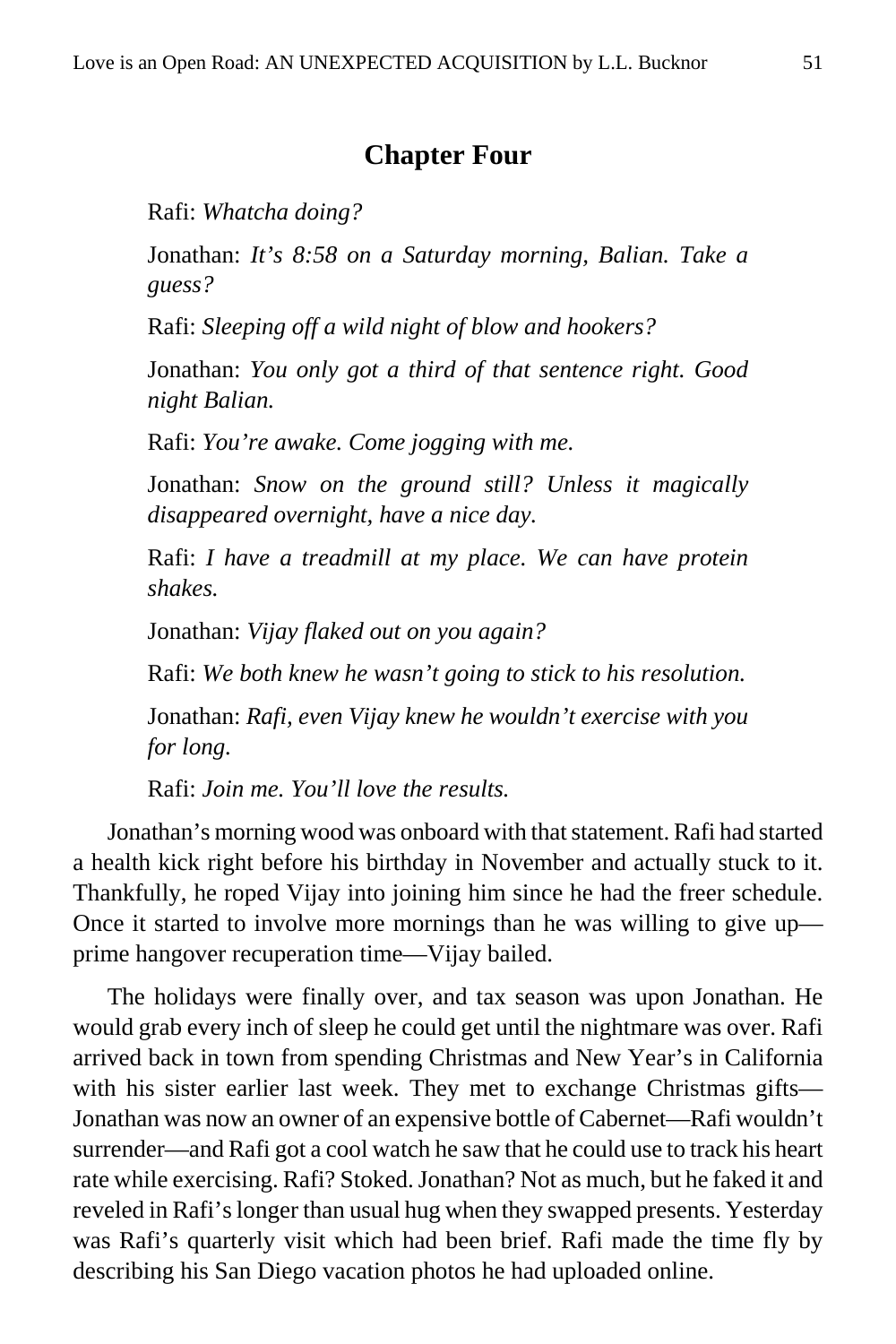Jonathan didn't miss the pictures with the same girl over the course of half a week. Said girl who had a proprietary grip on Rafi in nearly all of the pictures. His fantasies of his friend didn't slow down with Rafi's absence. But Jonathan apparently didn't have to worry about being obvious, Rafi evidently didn't notice him, especially not after Rafi telling him about being cock-teased by a drag queen while in California and what they did together afterward.

There might have been a little ache on the inside, but he knew his infatuation would never go anywhere. If he kept telling himself this, maybe his head would finally get the message.

February came and went, and he started to dream about his friend involuntarily. He tried not to act like a hanger-on when they went out or stayed in. Winter was pretty brutal, meaning their visits were short while Mother Nature let them have it. He didn't have to worry about embarrassing himself in front of Rafi too often. Or ignore the pang of disappointment if they went out, and Rafi left with someone else.

March was a repeat of February except this time he barely saw Rafi with all the clients and projects he worked on. He was busy most days of the week, and their schedules conflicted. Rafi made sure to text him pictures of things he did, to include Jonathan when he wasn't there with him. Unintended taunts reminding Jonathan that he didn't need him to have a good time. He wished Rafi only knew just how badly he wanted to be anywhere other than behind a desk crunching numbers at this time of year. Rafi didn't share just the fun times. He made it his business to call Jonathan when he had to fire his first employee. He was torn up about having to terminate the teen who stole from the job, letting his friends not pay for items, and slacking off when he thought no one was around at the convenience store. Jonathan reassured Rafi he wasn't a dickhead, that it was just part of being in charge.

During the first half of April, Jonathan could barely respond to the pics or funny memes Rafi found. He was just too busy. The paperwork was going to bury him alive. He didn't have clients as interesting as Rafi was to keep him on his toes. His clients didn't have any pink lacy thongs or condom boxes to surprise him with and help break the monotony. He couldn't believe he missed having Rafi keeping him on his toes. A good, or not so good, effect of the tax season was the decline in the number of Rafi sex dreams. Instead, he dreamed of misfiled forms filled with monstrous numbers that tried to bite him when he got too close. April fifteenth didn't get there fast enough for the junior accountant because being surrounded by numbers in both his nonawake and waking hours was starting to get to him.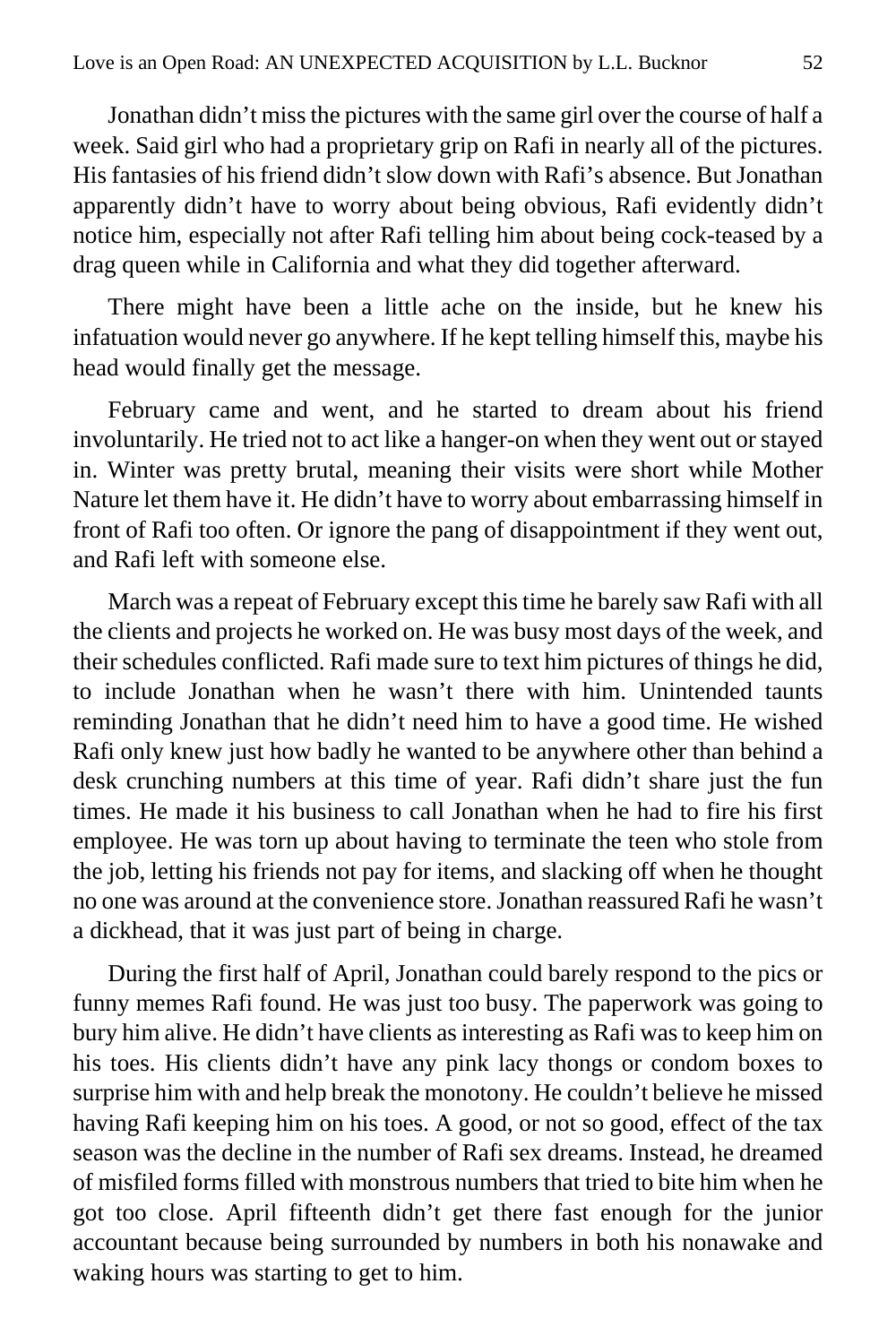When Hugo called him over for buffalo wings and beer two days before his birthday, Jonathan was coherent enough to accept. Hugo knew how crazy this time of the year was, and he'd usually give him a few days after April fifteenth to defrag his brain. Hugo gave Jonathan his birthday gift early since they wouldn't be able to meet up then because Hugo was going hiking in the Poconos with a pair of work friends.

"Open it up. Don't wait on my account." He munched on a wing and looked at him from the corner of his eyes.

Jonathan opened the bag and pulled out a box of hiking boots. "Er, thanks."

"I expected more enthusiasm from an Eagle Scout." He threw away the bones on his plate.

"This Eagle Scout hasn't gone hiking in quite some time." Jonathan took a sip from his beer bottle.

"We never did return to the college hiking club after that first month." He wiped his hands with a napkin and then wiped his mouth. "Jesus, you'll be twenty-nine in two days. I got an invite for my high school ten year reunion the other day. Where did the time fly? I swear we were college freshmen last year."

"I still can't believe it."

"You know you were the hottest guy in our school, right?" Hugo smiled around the mouth of his bottle.

"Actually, you were, Hugo."

"I thought we'd be together forever. I started taking things for granted even when we broke up all those times. I figured you'd come back. You always did."

Oh fuck. "Hugo—"

His friend held out his hands to stop Jonathan from speaking. "No, no. Hear me out. I'm kind of happy you didn't come back this time around. It took me months to realize that. That we love each other, and we don't have to be together and can still be in each other's lives. I stopped waiting for you come back. Started dating and—is it going to be weird to overshare?"

As long as he didn't tell him about a tryst with him and Rafi, he didn't mind. "No. It's cool."

"The first time I had sex with someone else other than you, I called him your name."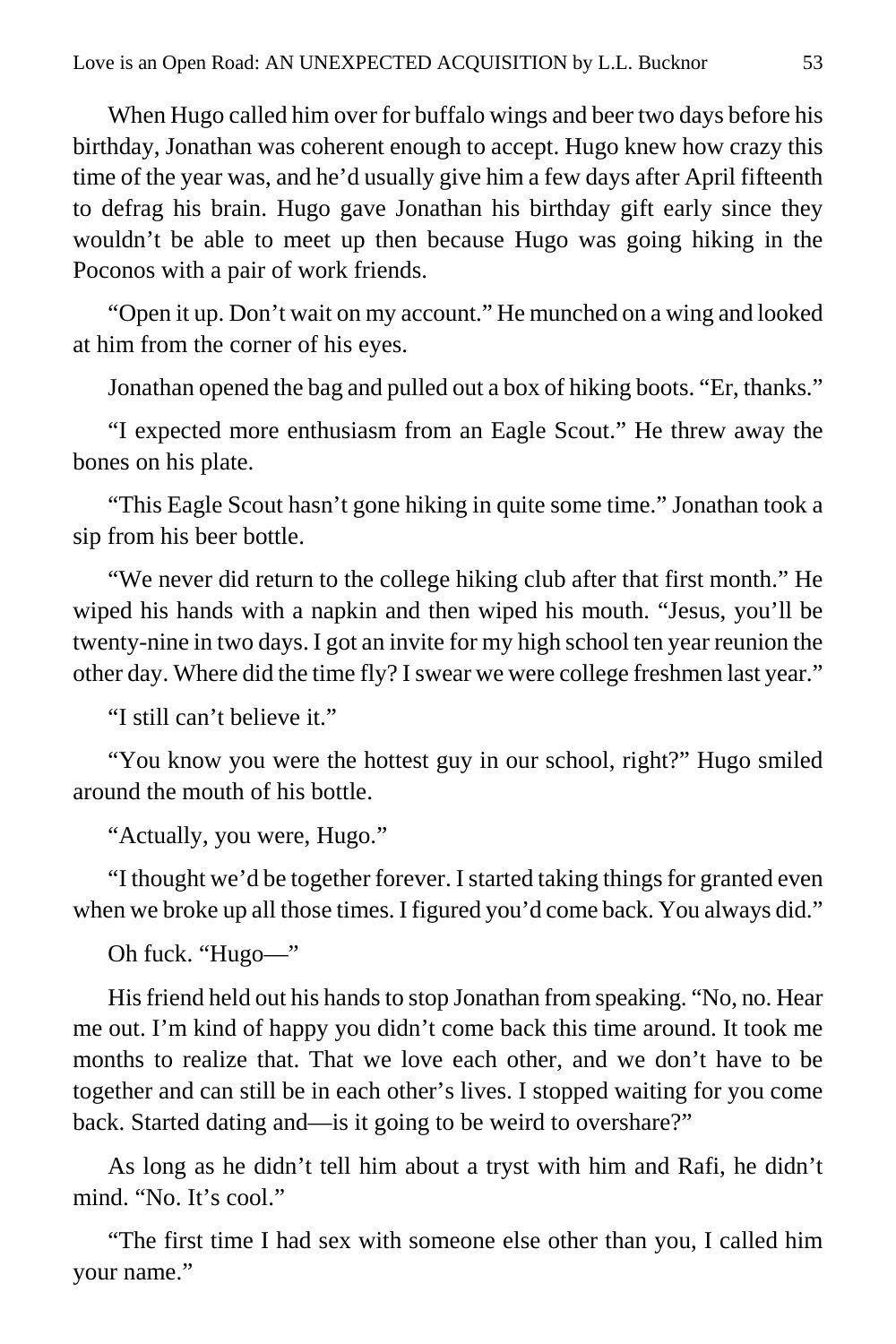Jonathan almost spit out his beer. "How embarrassing. I hope his name started with a J so you could play it off."

"I don't even remember it now." Hugo shrugged. "He got all pissy afterward. I totally deserved it." Hugo widened his eyes, and Jonathan grinned. "It helped, in a way, because I still wanted you, even when you weren't looking at me the way you used to. And I missed it so much. But I finally accepted it."

"This is about Miami?"

"Partly. I also realized something else that you're not admitting to."

"Which is?"

"You look at Rafi the way you used to look at me."

His face heated up, but he had to deny it. "I do not."

"Being one of the recipients of the Weller intense you-make-my-heart-beat stare, I think I'm a better judge than you."

"I don't know what you thought you saw in Miami but—"

"It's not *just* Miami. It's every time you two are together. At first, I thought you two were fucking. The way you two vibe off one another, I'm surprised you haven't already. I feel like the third wheel when I'm around."

"First off, Rafi doesn't see me in that light. And we're friends, *best friends*  according to Balian."

"Uh-huh." Hugo delivered a snarky look. "You don't deny you're attracted to him?"

He let out a shaky sigh. "It would be pointless if I did."

"But if you had a chance, you would be with him?"

"There's no chance of that happening." Of that he was so sure.

"Why? Because he's bi?"

"Has nothing to do with it. Rafi is sexually free. He could settle down with whomever he chooses, but he has to *want to*. He's not there yet. And the bigger factor is he sees me as a friend, not fuck-buddy material. That's all he does at this point. Fuck buddies and nothing more."

"You do realize your feelings for him, though?"

Jonathan didn't want to voice them. It'd give him hope that he knew would have nowhere to go. He should have known Hugo might've picked up on his feelings. "Am I obvious?"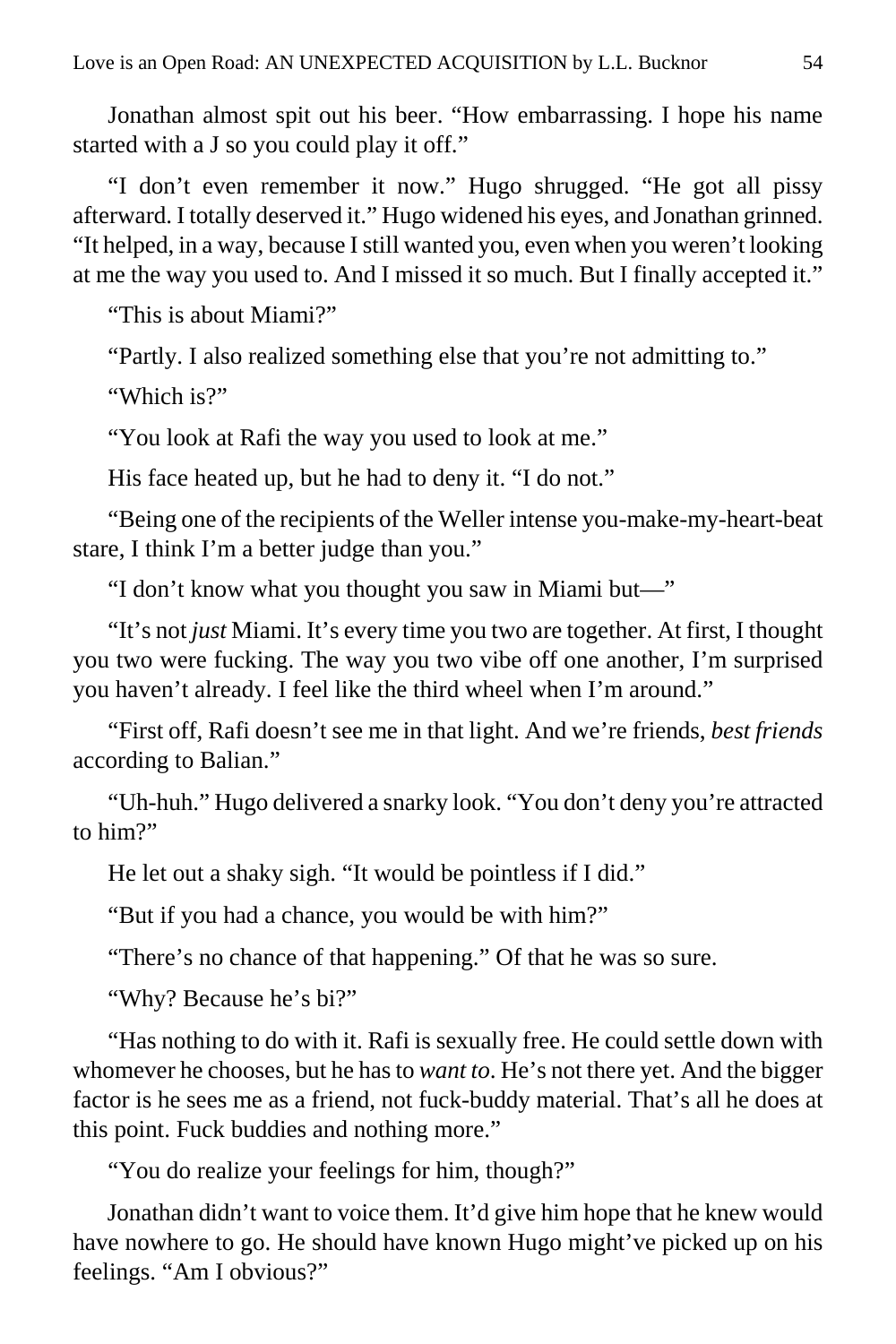"Not really. Your face tends to light up when you talk to him. Or talk about him to me."

Shit. "I swear I didn't feel this way when we were together."

"I know, but I was tired of waiting for you to talk about it to me."

Jonathan gulped his bottle of beer. "It's a little freeing to actually say it out loud to someone else. Maybe it'll help with the fantasies."

"Fantasies?"

"I'm not going into detail with you but I might've daydreamed… and dreamed about Rafi naked."

"So maybe you could be a fuck buddy? He's a not a bad guy. Not my type but definitely looks like he knows how to work a body out."

Jonathan stared at his friend and pursed his lips. Hugo just shrugged.

He'd only been in relationships. He was a serial monogamist, and he owned it. Even if he was in the longest period of being single in his entire dating life. He made the mistake of mooning over Rafi, but it'd wane after a while, right? His brain would catch up with his libido soon enough.

\*\*\*\*

Jonathan's birthday passed. He celebrated with coworkers and friends over the weekend. Rafi had to help with his stores, so they waited to meet up on the next available day. It happened to be the Balian dinner to remember Rafi's father. The dinner was a repeat of last year, though Rafi appeared to be stronger this time around.

When he overheard Rafi telling numerous family members he was "playing the field" when asked about settling down, he couldn't stop the grip of disappointment in his throat. Or when he overheard Rafi telling a cousin that Jonathan was just his "best friend who's been there for me whenever I needed him," his throat hurt. Happiness and disappointment all rolled into one giant emotion the size of a bowling ball that was stuck in his windpipe.

Talking to Hugo about Rafi was a blessing and a curse. A blessing because he had someone to voice how he felt, and a curse because it made him wish for the possibility though he knew it was futile. The touches from Rafi that he now noticed was *all the fucking time* they were around each other didn't help matters. If he could go home and chastise himself for doing this *to* himself, he would have.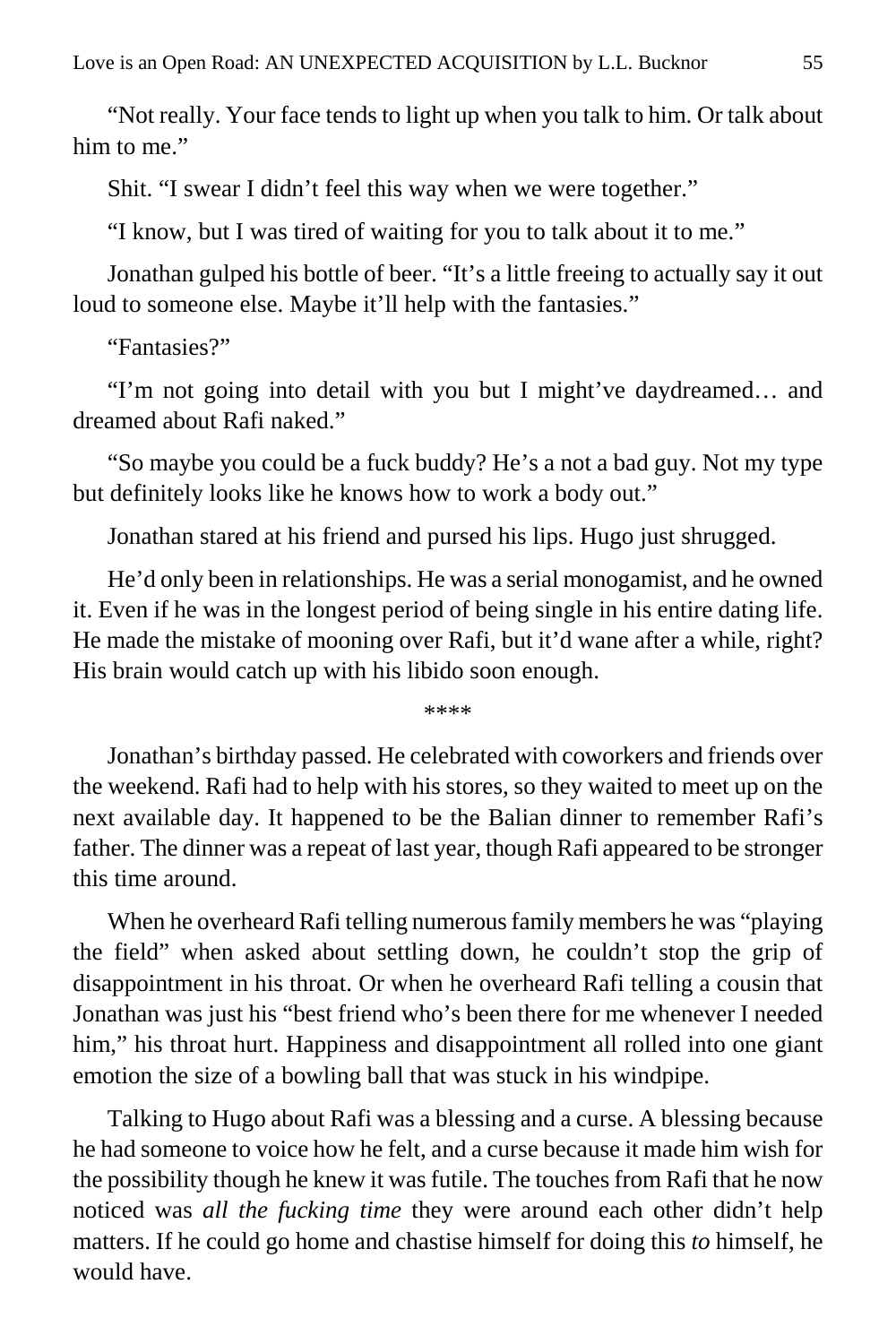But he couldn't turn down a friend in need. When Rafi spoke about his father, he spoke without getting too choked up. Once Rafi was finished, he sought out Jonathan, gave him his Rafi grin. His throat opened some.

They went directly to Rafi's place after leaving the dinner, another repeat of last year. Rafi told him it was to give him his birthday gift, but Jonathan suspected it was for company as well. While Rafi ran to his bedroom, Jonathan noticed the difference from the first time he visited. Rafi started to make his place homier. There were pictures hanging on the wall. When he went in the kitchen, it looked like an actual kitchen instead of demo model of one. And the walls looked different. The color?

"Hey," he asked when Rafi came out, "you painted?"

Rafi held out a medium-sized box in his hands and grinned. "Yeah. I thought it needed something. You've mentioned the emptiness in the apartment before. You like?" He grabbed Jonathan's hands and handed him the box. Did Rafi look anxious? Jonathan watched his eyes flit to the walls and his gift. *Ah, a mixture of both.*

"The walls look great."

"Did them a few weeks ago when you were in crazy-accountant-hermit mode." He pointed to the box. "Now open it up. I like watching reactions when opening gifts."

Who was he to deny his friend? He pulled the elaborate string and tore the wrapping paper as neatly as possible. He hammed it up, opening his eyes as widely as he could. Rafi gifted him a watch, and from the looks of it, a really expensive computer bag with a million compartments.

"Thank you, Balian." It was really nice. Jonathan turned it over and noticed his initials monogramed on the front flap.

"You need something to carry all your crap you lug around. Be as organized as I am." He winked.

Jonathan laughed out loud at that. Need he remind him about their first year working together?

"Happy birthday, Weller." Rafi hugged him and held on. Jonathan wrapped his arms around him and tried not to make his hold too desperate. This was such a thoughtful gift. Rafi spoke in his ear, "Thanks for being my friend."

Jonathan patted his back in return, savoring being in his arms in that moment.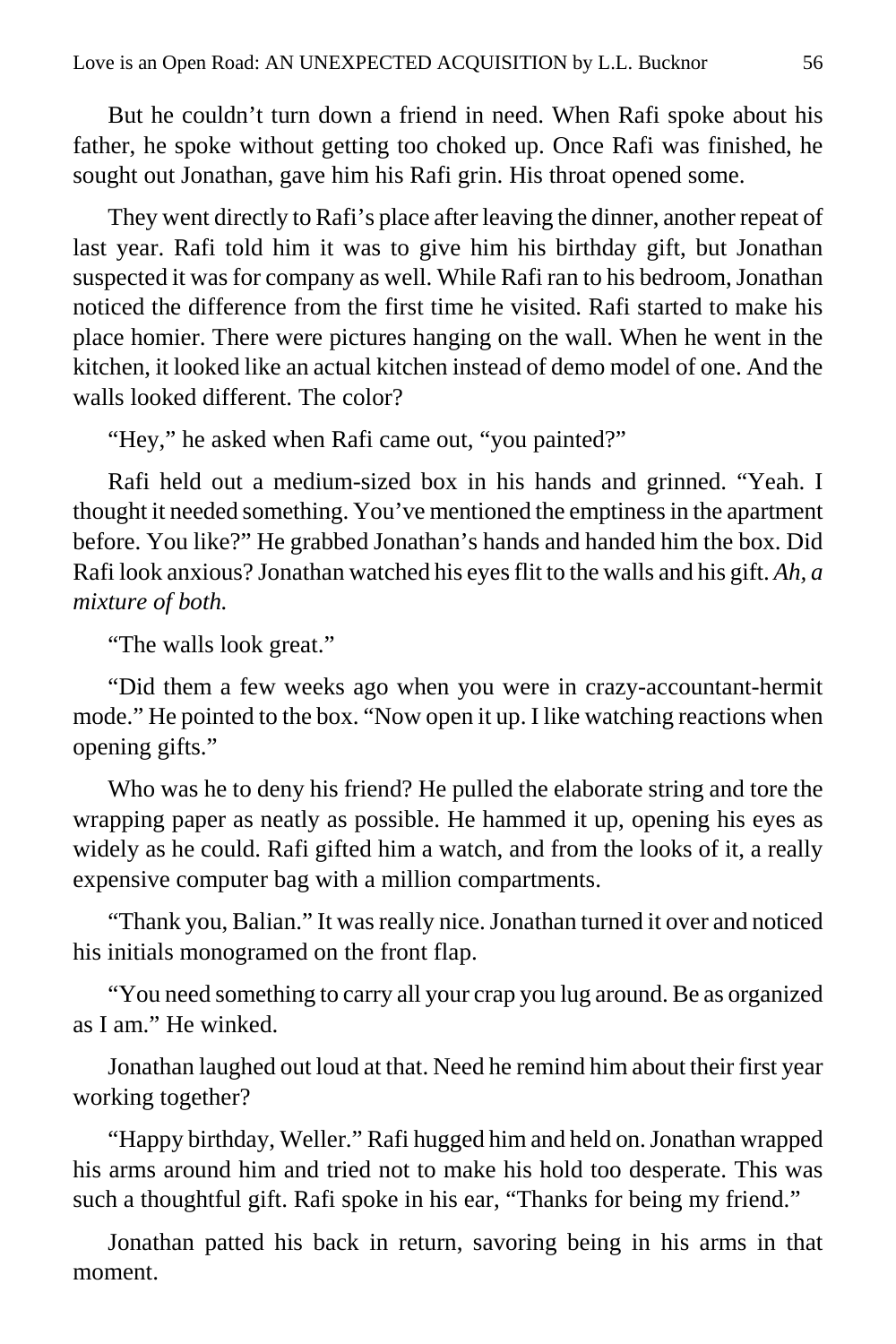Rafi tightened his grip. "Fuck, I miss him all the time, you know. Not just today."

"I know."

Rafi held on for another minute and then cleared his throat. "Want to have a drink? Wine for me, beer for you?"

Jonathan placed a hand on his chest. "Oh, you sweet talker you." Rafi seemed to finally get the fact that wine and Jonathan were a lost cause.

"Ass."

Rafi got their drinks. They sat on his couch, reminiscent of last year. Jonathan even found bad reality television to watch—D-list hip-hop stars and their scripted drama. They sat next to each other and pretended to watch. Neither spoke, comfortable with their silence.

"I wish you would've met my dad when he was healthy. He would have gotten a kick out of you." He took a deep breath. "Did you know he was the first person I came out to? Well, I kind of had to. My first year in college, my dad visited me at my dorm unannounced one morning, and caught me with a closeted phys ed junior who had one hell of a mouth. Nearly sucked my brains out my dick a few times. Suffice to say, after my dad showed up that time, Dad never visited again without calling first." He chuckled. "My dad had just stood there, staring at me and him, but didn't say a word. So I'm there trying to figure out what to say because it was *exactly* what it looked like. My father just froze. Dad stood there for a few minutes just staring at the spot ol' Hoover was sleeping. I actually teared up, could you believe it? Dad finally looks at me, and I'm crying, waiting for something. He just turns and leaves. I'm thinking it's the end of the world, and fucking stood there with the door unlocked, imagining the end of life as I know it. He comes back to my room twice in who knows how many minutes—it could've been a year for how long it felt. The last time he hugs me and asks if all the girls I brought around the house were a lie. I told him they weren't, that I'm bi. He just nods and sits. Then he asks questions, so many questions, but he stayed all day and told me he loved me after every answer."

"Great man. You know he knew how much you loved him right?"

"The best dad I could ever have," he choked. Jonathan nudged Rafi's knee with his. They both looked at their drinks.

"Truth or truth, Weller?"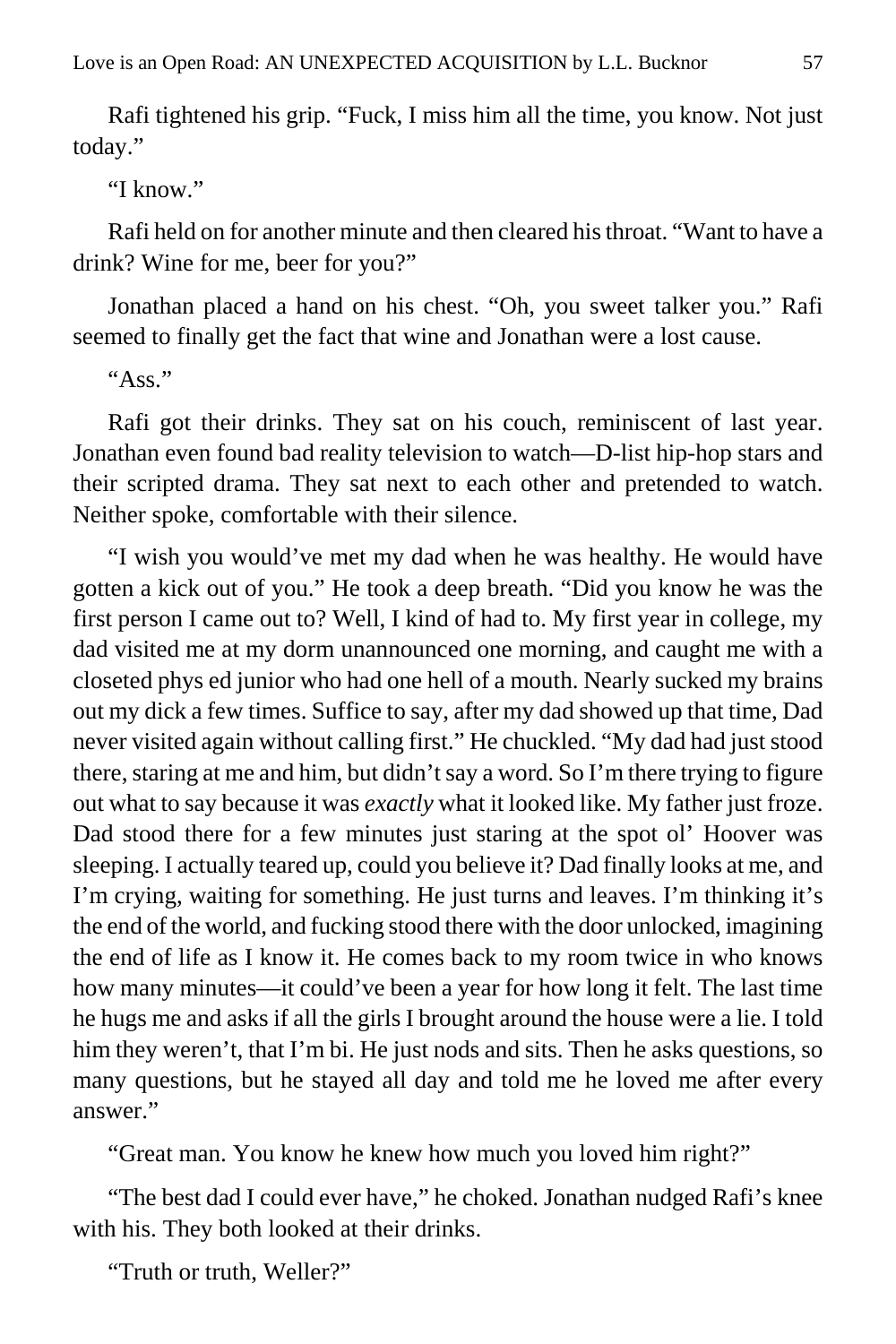Jonathan didn't even play-argue this time. "Truth."

"Good choice." He smiled. "How did you come out to your family?"

"I told both my parents once I started dating Hugo. My mother was more upset that I reminded her she was a parent than about me being gay. She's a world away, living in Trinidad. We're indifferent toward one another for the most part. My dad and his wife were fine with it. My dad said he was more surprised when I had girlfriends. My stepmom is totally supportive of anything I do. She finally gets to be a parent through me. I could tell her I'm a Martian, and she'd probably join a UFO-support group. She's phenomenal." Jonathan ran his fingers through his loose hair and shook his head. "No horror story to tell."

"That's cool. Your father seemed like a pretty chill guy when I met him that time." Rafi met his dad last year when he stopped over Jonathan's one night for paperwork.

Rafi played with his wine glass, looking contemplative. Jonathan watched him, as he always did. Watched the way his lashes touched his cheekbones, the way the light gleamed and made his irises look a totally different shade when he blinked. He started to get lost in the look of his face.

"My dad never told anyone about that day in my dorm room. *I* never told anyone about that day to be honest."

"Thanks for trusting me to share."

"You're my best friend, of course, I'll share."

"But what about Vijay? Or Marco?" Or half the other people Rafi always seemed to hang out with? He wasn't fishing. They were Rafi's friends before he came into the picture.

Rafi held his gaze from the corner of his eye. "You're the one who sees the real me. You get me."

How could he not love Rafi? With one hand, he squeezed Rafi's arm in response, and the other, he grabbed his bottle of beer and took a healthy gulp, nearly choking. *He loved him?* He tried to recall all of his feelings about his friend over time. All the times he had wished to be next to Rafi in those pictures of him enjoying life. All the times he breathed in his scent, that mixture of cologne and the spicy scent of his skin. The ways Rafi would look at him at the right angle, and he could swear he could feel flutters in his chest. The lust…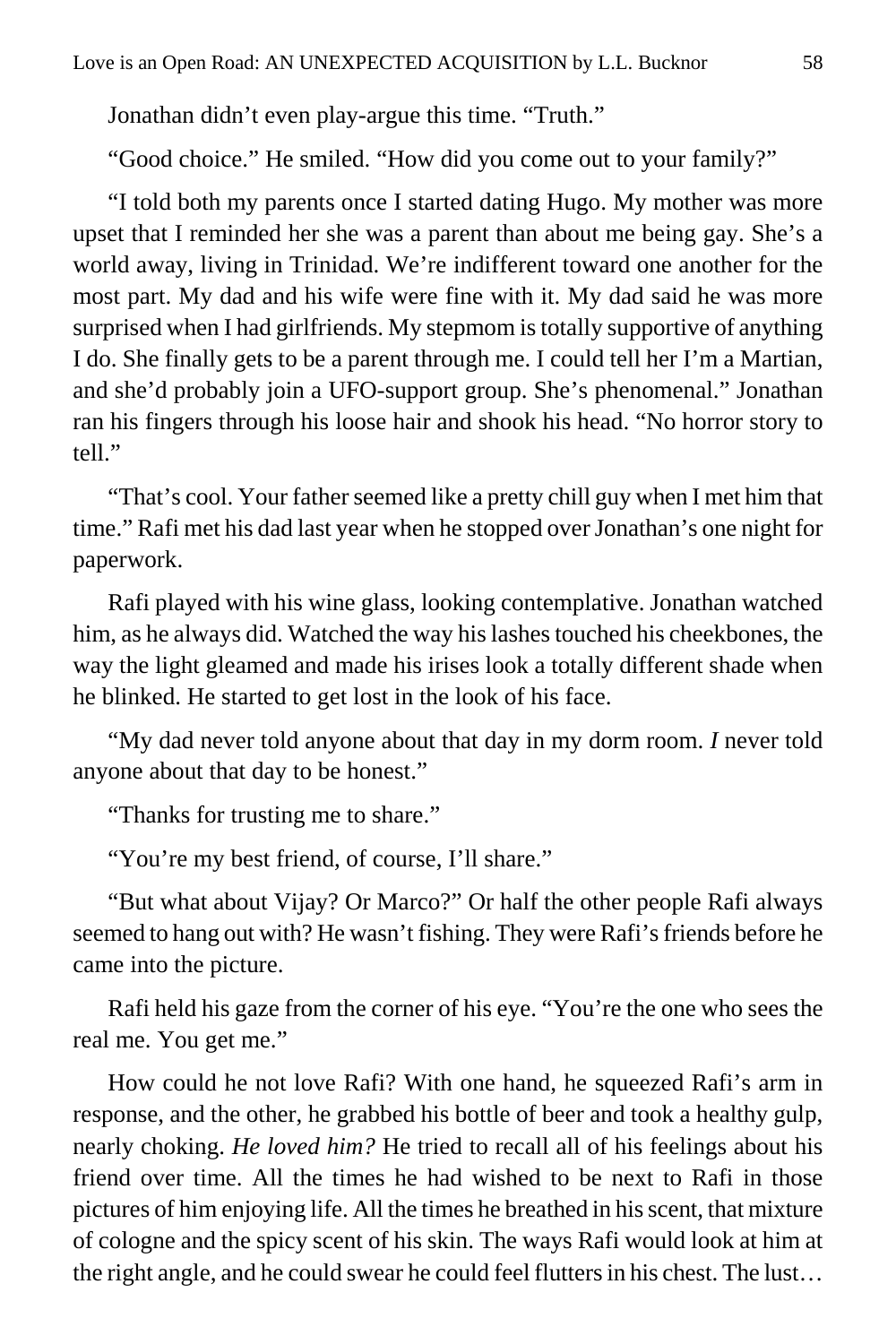God, the lust he felt for his friend. *Oh Christ… he was in love with him*. He was a fucking cliché, in love with a man who wasn't looking for a relationship.

This could only end with heartache and unsatisfied boners.

\*\*\*\*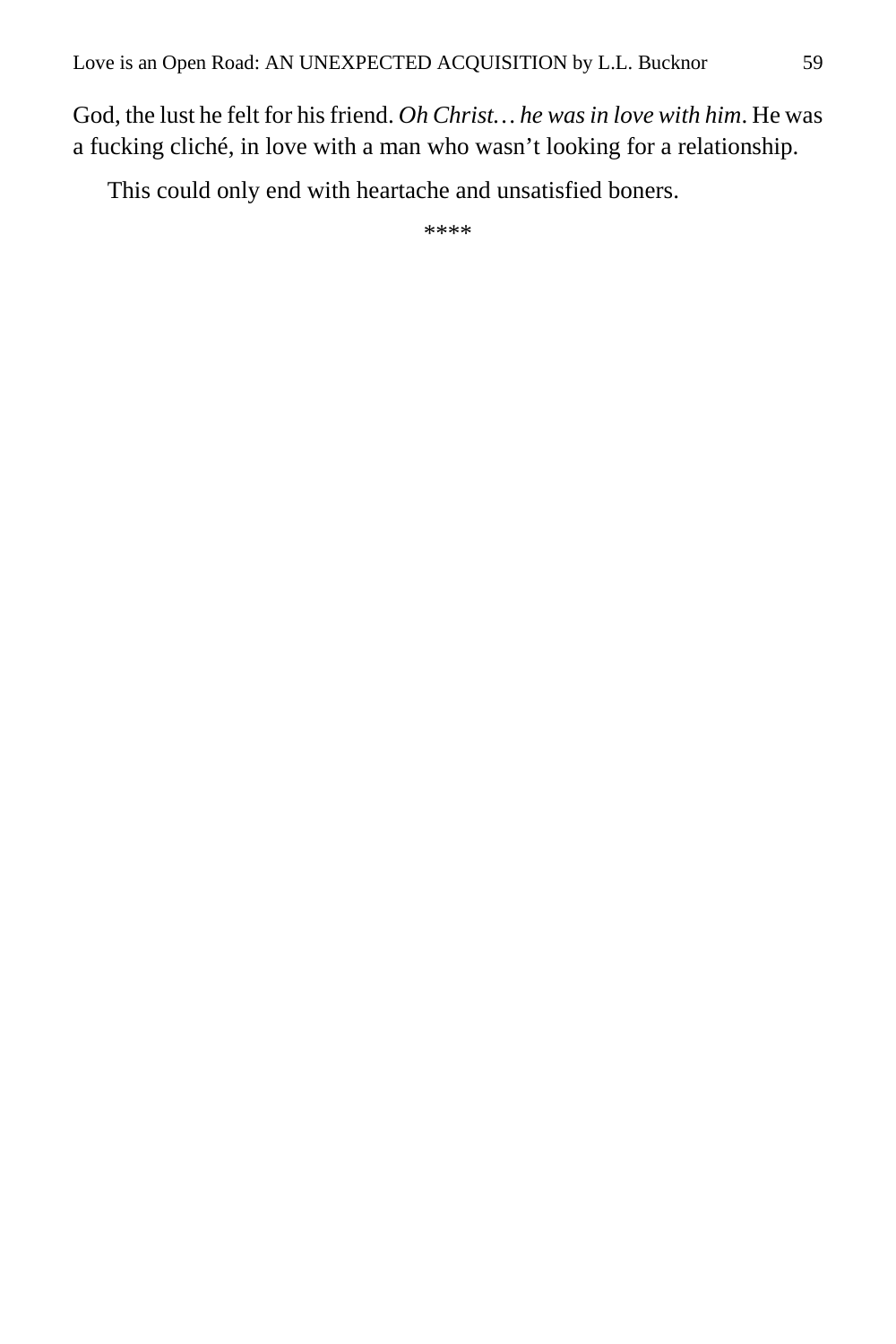## **Chapter Five**

Jonathan Weller now lived in the dawn of Rafi, the age of love and lust, in the year of Balian. He wouldn't lie to himself and think he was mistaking friendship for love. He quit denying his feelings because he wanted the whole Balian package.

His heart might've realized it before his brain acknowledged his feelings. He was more of the head-in-the-sand type. In his twenty-nine years, he'd been in two long-term relationships. And in both, he was always the one pursued, never one to make the first move. Never the first one to realize they were in love and definitely not the first one to say it. He always wanted to be sure before saying the words to someone else, be sure of himself.

The way he felt about Rafi was new territory for him. Jonathan needed to analyze and process what the hell he was going to do. Walking around halfmast whenever Rafi was near, for the rest of his life, would not be a valid choice. He also knew having to watch Rafi fuck his way through the next couple of years and pretend to be fine with it couldn't be an option for him. Not if he wanted to stay sane or remain in his life.

And not having Rafi in his life was definitely not a choice.

Trying to woo someone? New territory. And with the new frontier came the fears. The biggest being rejection or a negative change in their friendship.

But he had to do something. He walked through the "feelings door", so he couldn't go back.

Jonathan knew Rafi was relationship-material worthy, but his friend just needed to see this for himself… and see Jonathan as a potential partner.

In the meantime, he maintained his best-friend role, unsure what his next step would be.

Weeks passed since his revelation, and summer was almost there. Jonathan was asked to head a big project at Flynn & Reynolds, so his free time was nonexistent. His wooing plans were on hold for the time being as the job got more demanding.

And then an unexpected gift for Rafi fell in his lap.

His coworker was trying to unload her grandmother's kittens at the office. She rescued them from her grandma who couldn't care for them any longer, but her wife was allergic.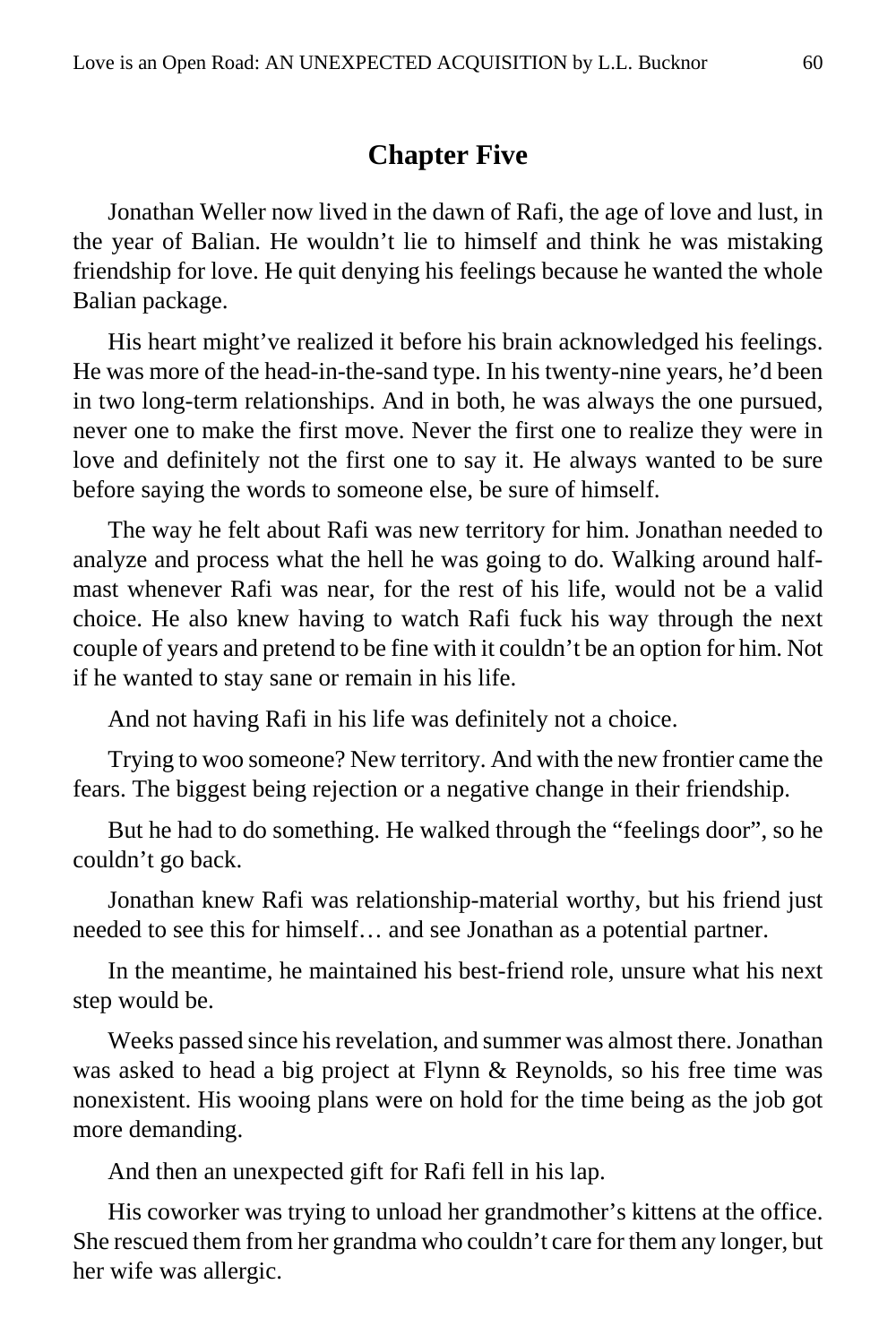"Jonathan, they really are the sweetest. I dare you not to fall in love with these guys." She waved a picture on her phone, of white-and-gray fur balls with blue eyes, in his face. He agreed; they were the cutest.

"They are adorable."

Minnie, his coworker, saw that she had hooked him with the pictures and went in for the kill as he inspected the picture for a closer look. "And no fuss. All they need is a good home, someone with a big heart to love them. They are all a bunch of cuddle monsters."

He couldn't have pets in his apartment because it was part of his lease. But… Jonathan knew just the person to give it to.

"I'll take a kitty."

Minnie smiled triumphantly. "We can go to my house after work. You can choose a kitten." Jonathan did just that.

Jonathan and Minnie left work and stopped at a local pet chain store before going to her house. Minnie showed him the basic items he'd need since he was clueless about pets in general. He might've gone a little overboard with the cat paraphernalia. Once the purchases were done, they headed over to Minnie's house where he met a grateful and sneezing Rhonda, Minnie's wife. Rhonda mouthed "thank you", while Minnie ran down basic kitty care and gave him a number to a vet after he finally selected a kitten that tugged his heartstrings a little harder than the other felines.

He called Rafi while he put his newly purchased cat carrier, complete with meowing kitten, on his front seat. Jonathan put his hand on the cage door, and the kitty rubbed against his fingers, quieting down. Damned if he didn't like the little bugger already. He was pretty sure Rafi would too.

Rafi picked up. "What's up?"

"What're you doing?"

"Getting ready to become one with Netflix."

*Really?* "It's Friday night."

"I know. I wanted to catch up with this show I caught at the salon. Damn Kami and some of the stylists keep telling me how great it is." This wasn't the first time Rafi had stayed in for the weekend. It just became more prevalent as the years progressed. He wondered if Rafi noticed. "What are you doing? Come over, man."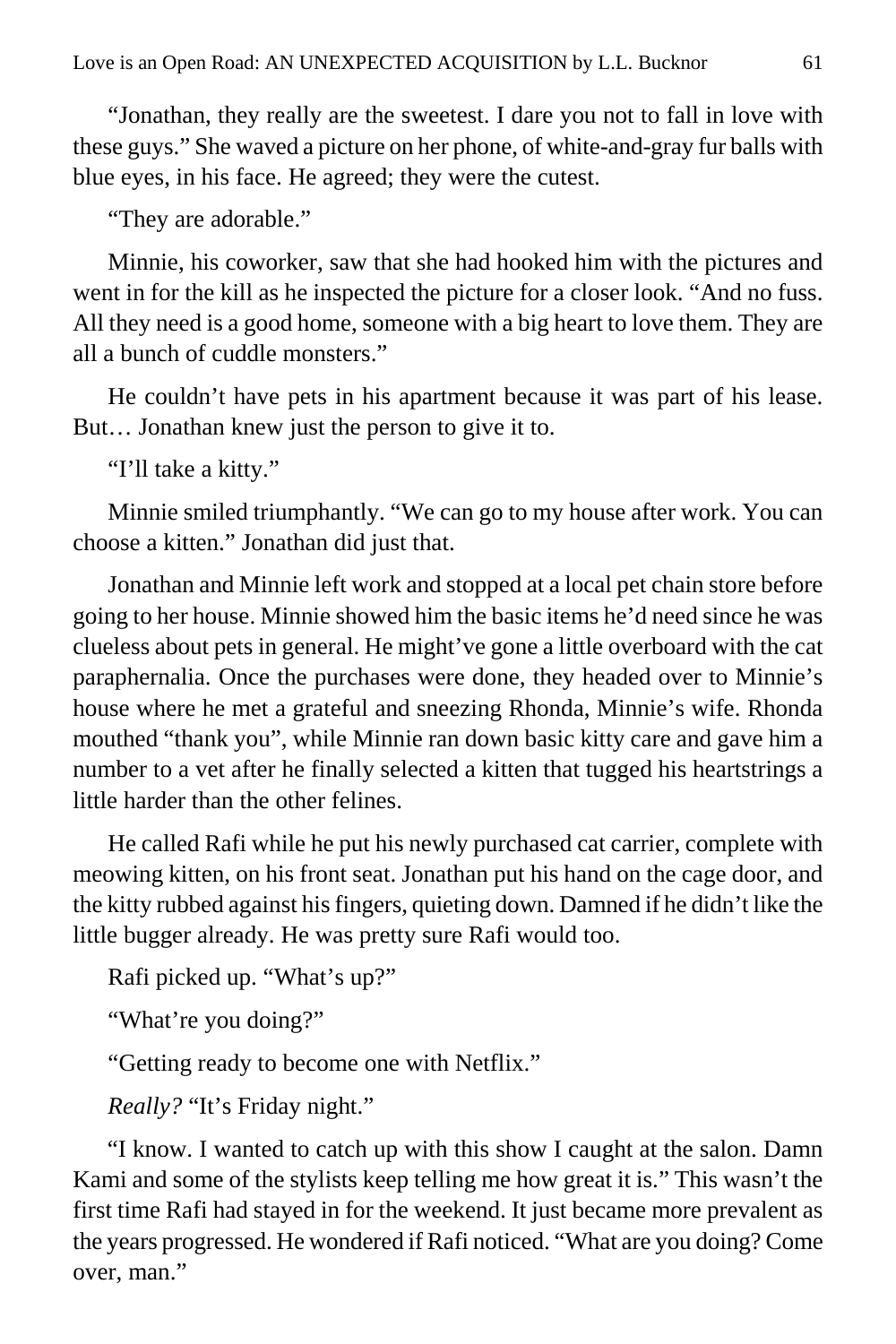He looked at the feline. "Not a problem. I'll be right there."

"Get ready, buddy." He couldn't stop looking at the big blue eyes. Reminded him of his friend's. "Do your best to look adorable. You've got a new owner to gain."

Jonathan was buzzed into the building. He didn't have to knock when he got to Rafi's floor since he waited for Jonathan in the doorway. "Hey! It's felt like forever. You look—what is that?" He pointed to the carrier.

"My coworker told me his breed is called ragdoll. Apparently this is great because they're very mellow."

Rafi squinted his eyes. "Interesting. Why do you have a ragdoll cat here? Are you cat sitting?"

"He's yours. Happy birthday."

Rafi folded his arms. "My birthday is in November."

"He needed a good home. Yours was the best one I thought of."

"Why not your home?"

"Can't have pets. Part of my lease. Look at him." Jonathan held the carrier next to his face. An errant strand of hair got in the way, and he put it behind his ear. "He had to be given away. My coworker can't keep him or his siblings. She told me his sad little history. It made me think about the best person he could be given to."

"And I was your first choice?" Rafi looked at the carrier like it was a big pile of poop.

"Of course. C'mon take him out, hold him." Rafi moved back to let Jonathan in, and took his plastic bags filled with cat products. "I always wanted a pet. Him living with you would be the best of both worlds, well, if you keep him that is." Jonathan opened the carrier, and the kitten walked to Jonathan's hand, the fur ball helping his sales pitch. They made a great team. While holding and petting the kitten's back, Jonathan rubbed his face in the soft fur. The kitten purred on cue. Rafi's heart had to melt just a little, Jonathan's did. This moment was impossible not to soften the hardest of hearts.

"He is cute. I'll give him that. I just don't know if I'm cat material."

"Of course you are. He needs love and belly rubs. Well, food too. Water would also go a long way. Hold him for a second."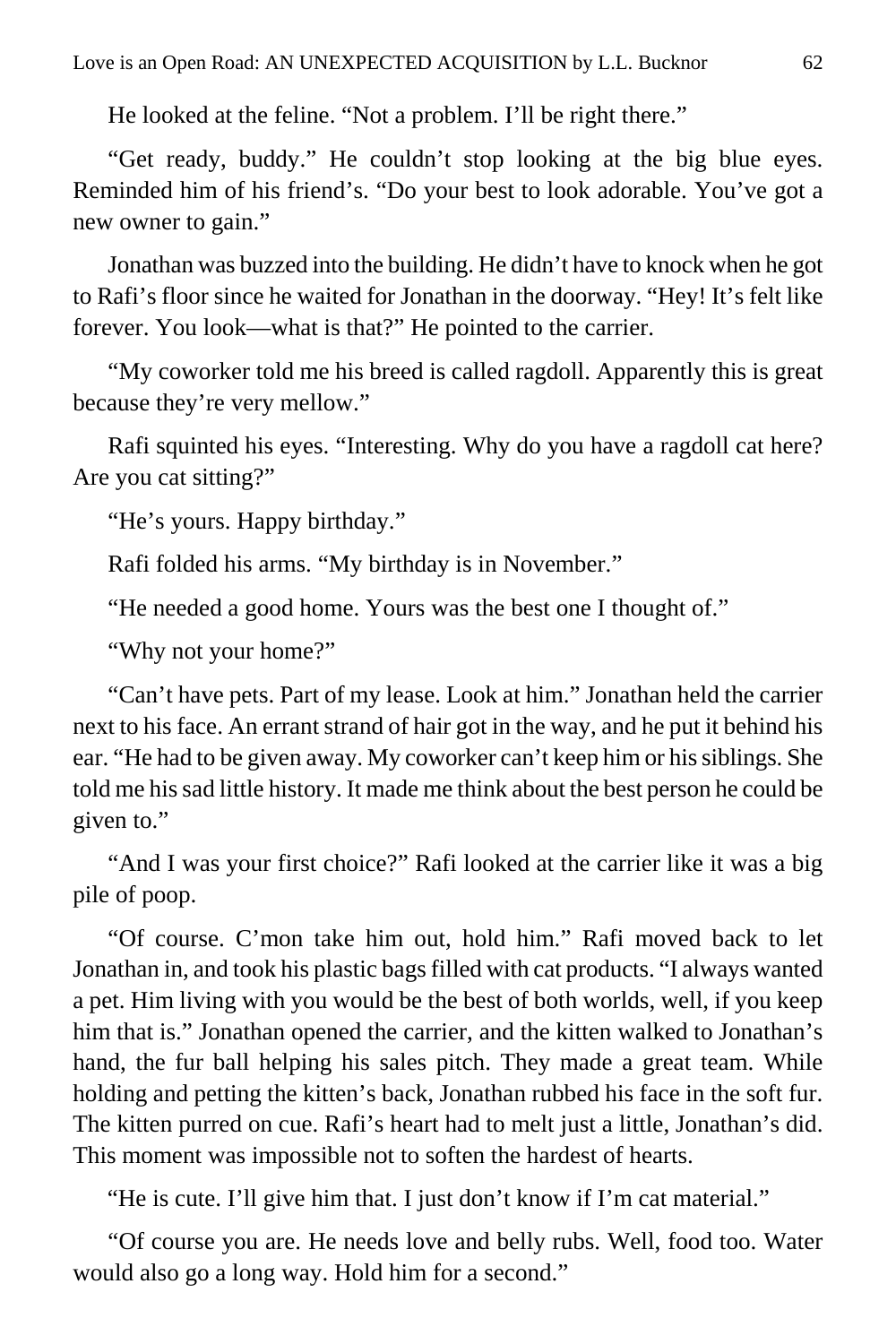Rafi held out his hand hesitantly. The kitten looked at Rafi and gave a tentative meow. His eyebrows softened as he stroked the kitten's back while Jonathan held him against his chest. "Give him here. He hasn't clawed me yet."

"Oh kitty wouldn't do that. Would you, Kitty?"

Rafi scooped the cat out of his hands, inadvertently brushing against his nipple, which hardened in response. He was grateful his shirt wasn't thin enough for it to be prominent.

"What's his name?"

"I thought you'd like the honors. Since he's yours."

"Didn't say I'd keep him."

"Didn't say you wouldn't, either. Look at Kitty. He loves you already."

"Kitty? You can't name a kitten Kitty."

"I needed a stand-in for now. 'Hey You' is overrated."

"A face as adorable as this, he needs a boss name to match."

"Boss?" It had a certain ring to it.

"I'm going to have to ask you to refrain from naming my cat."

Jonathan grinned. "He's your cat now?"

"Maybe." The way he cradled the kitty, it seemed like it *was* his kitty.

"Don't deny the feline pull. It's strong. I'll help you with Kitty's care."

"How about Mateo?"

"Mateo the kitty?" That was different.

"I always loved the name Mateo."

"Mateo?" The cat looked up and looked toward both of the men.

"He knows his name. Well, Mateo, looks like you're bunking here for the next two weeks. If it doesn't work out, I have a niece that would never let you go."

Jonathan was sure his niece would never get to keep Mateo. "Truth or truth, Balian?"

He met his eyes, and Jonathan felt sucker punched from the picture he made holding the wee *furlet* against his chest. He forgot to ask his question.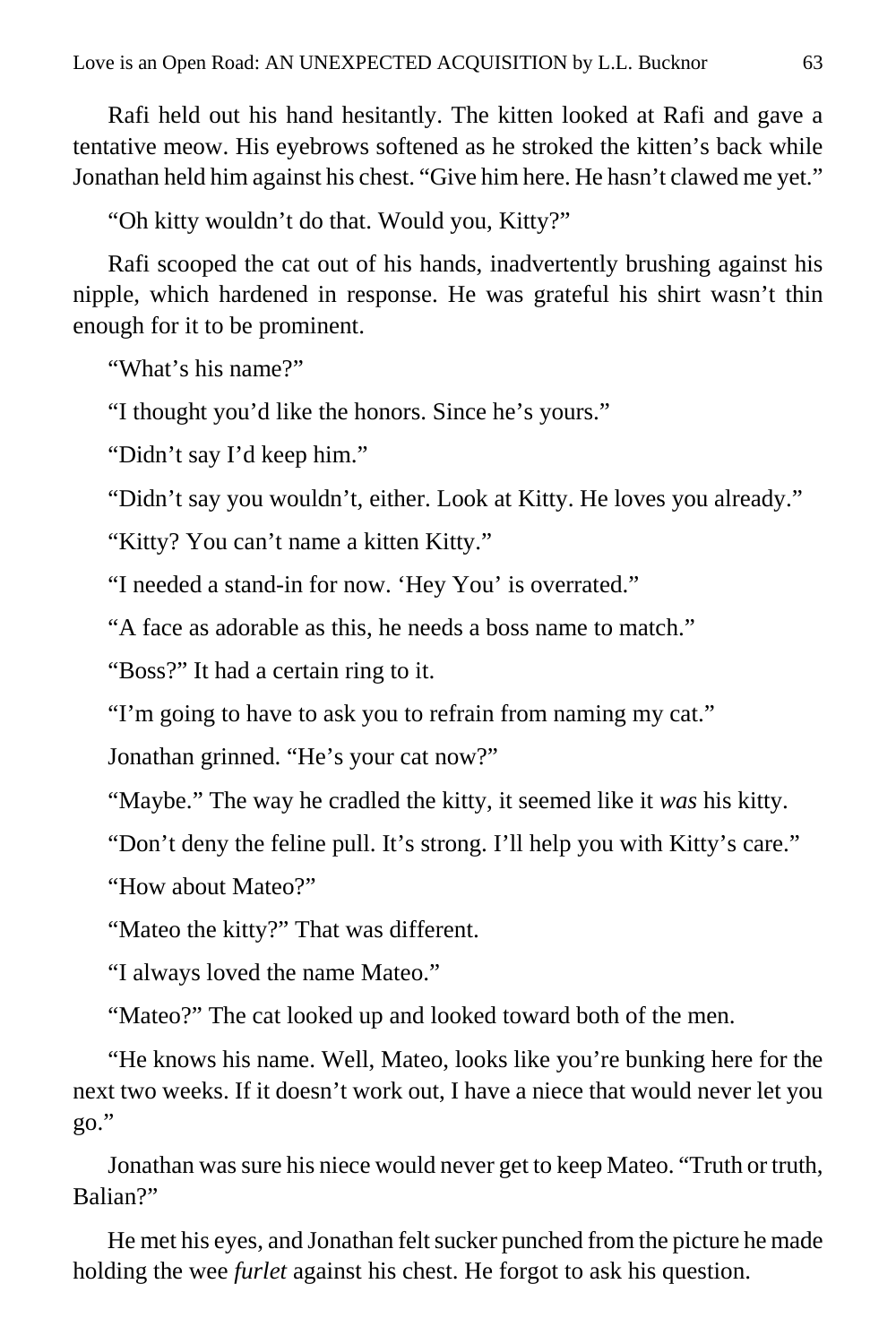"What's the question, Weller?"

"Why Mateo?" He seemed to know what to name the cat right away.

"Hot name. This is a handsome cat, so he needs a hot name for when he grows up and macks on potential mates."

"Oh yeah… you're keeping him. Let me show you the stuff I bought." He went to the overstuffed shopping bags.

Rafi told Mateo while Jonathan lugged the bags over to the pair, "I'm a sucker for big brown eyes. And apparently big blue eyes too."

Jonathan tried to pretend he didn't hear that, but his steps were lighter for the rest of the night. He ended up staying over for the weekend, both of them enamored with Mateo. It was disgusting, two men fawning over a cat. But it happened. Especially to Rafi aka Mr. Two-Week-Trial. Jonathan knew this gift was the right choice if the next week's morning messages from Rafi were any indication.

Rafi: *Look at him sleeping. He's the cutest fucking thing ever.*

Rafi: *OMG look at him curled up on the pillow. Like he's been here all his life.*

Rafi: *Look.* Rafi: *At.* Rafi: *Him.* Rafi: *Wanna go with me to the vet?*

The steady stream of pinging woke Jonathan up with dry eyes and morning wood. He checked the clock, nine fifteen a.m. Groaning, he checked the messages with one eye opened.

Jonathan: *Are you seriously texting me the same picture of Mateo sleeping on a Saturday morning? I would like to catch up on my sleep today. Good night, Balian.*

Jonathan: *P.S. so much for not liking him*

Jonathan rolled over in bed, placing his smartphone on his pillow. He thought he had gotten the last word in and would play with himself when he woke up later*.*

Rafi: *So are you coming or what?*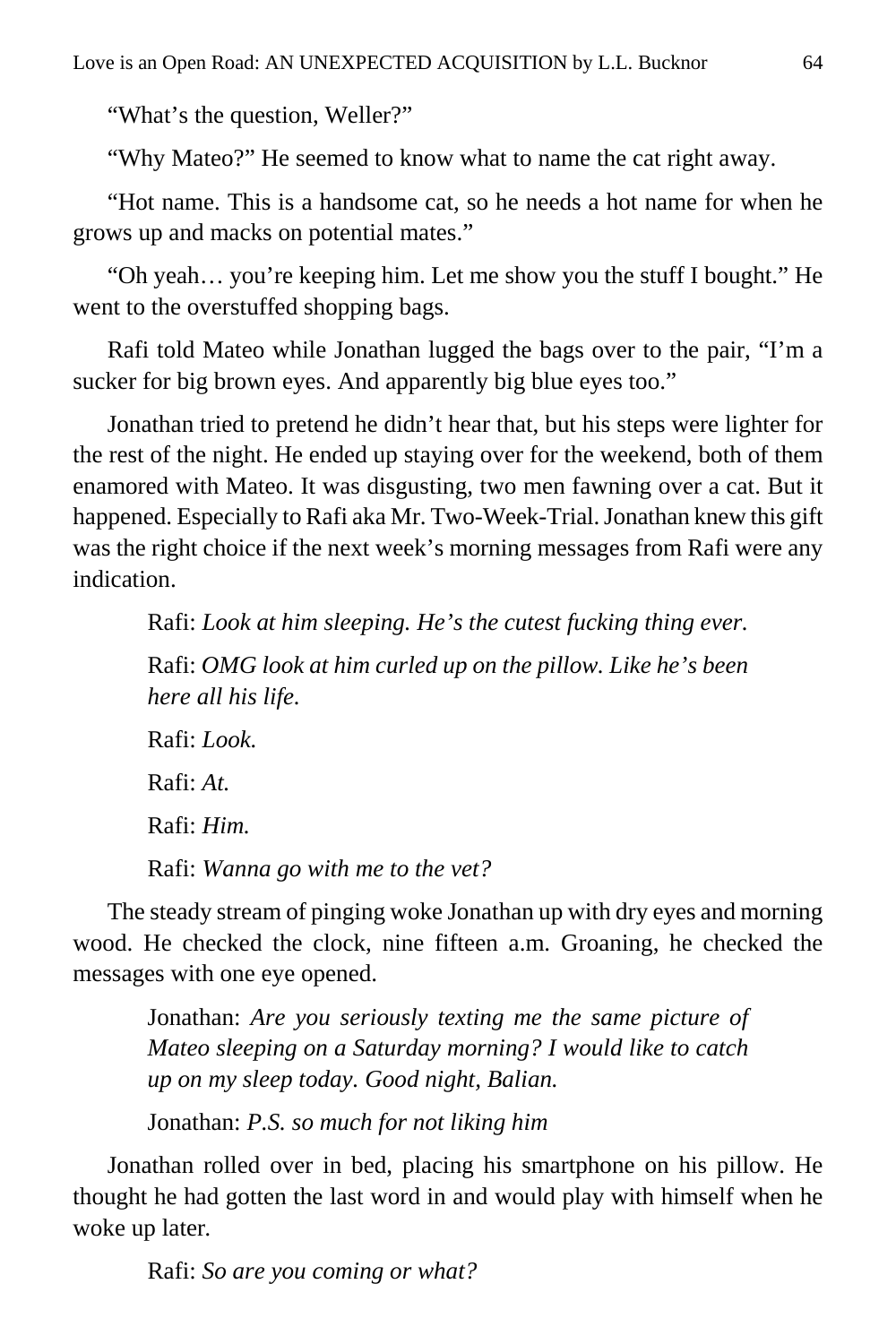Rafi sent a selfie of him and Mateo, both wearing shades… shirtless.

This was the first time in his life that he was jealous of a cat. Now, he had a picture to jerk off to since he was awake. Working out certainly had its benefits. He rolled over and searched his drawer for lube.

Waste not, want not.

\*\*\*\*

Good news: Mateo was a great excuse for the friends to spend even more time together.

Bad news: Jonathan spent more time around his friend.

There was a difference between how he felt now and before that realization. The constant contact with Rafi—not being able to have him for his own, not being able to sleep next to him, not being able to kiss those fucking lips that rarely stopped moving when he was around—was slowly disassembling him inside.

The quarterly visit in July? Rafi did his routine, talked about work, his family, and not being able to remember the last time he was rip-roaring drunk or got laid. Jonathan messed up entering an entire month of receipt data when Rafi mentioned his abstinence.

All he had were mental images of both of them fucking on the desk. He hadn't had sex in forever either. How easy would it be to mention that to Rafi and then push the paperwork off the desk and offer himself as a sacrifice?

He let Rafi ramble on about trying to hit up a couple of bars within the next month, while he tried to cover himself by pulling his shirt from his pants, without garnering any attention.

When they did go out, more than a month had passed. It ended up being after Labor Day when they could finally find a date that worked for both of them. Rafi did his usual, though it was just the two of them that night—no Vijay, no Marco, or any other of fifty million acquaintances. Jonathan should have worked up the nerve then, but he didn't. If Rafi just gave him one sign, one indication that he was interested in him… he'd… well he didn't know what he'd do. He couldn't think past tackling him.

Rafi was in his element that night, stylish, and slightly sweaty from dancing in the lounge they were settled in. Jonathan watched his friend saunter his way off the dance floor to where he was sitting. Rafi tugged his hand, wearing a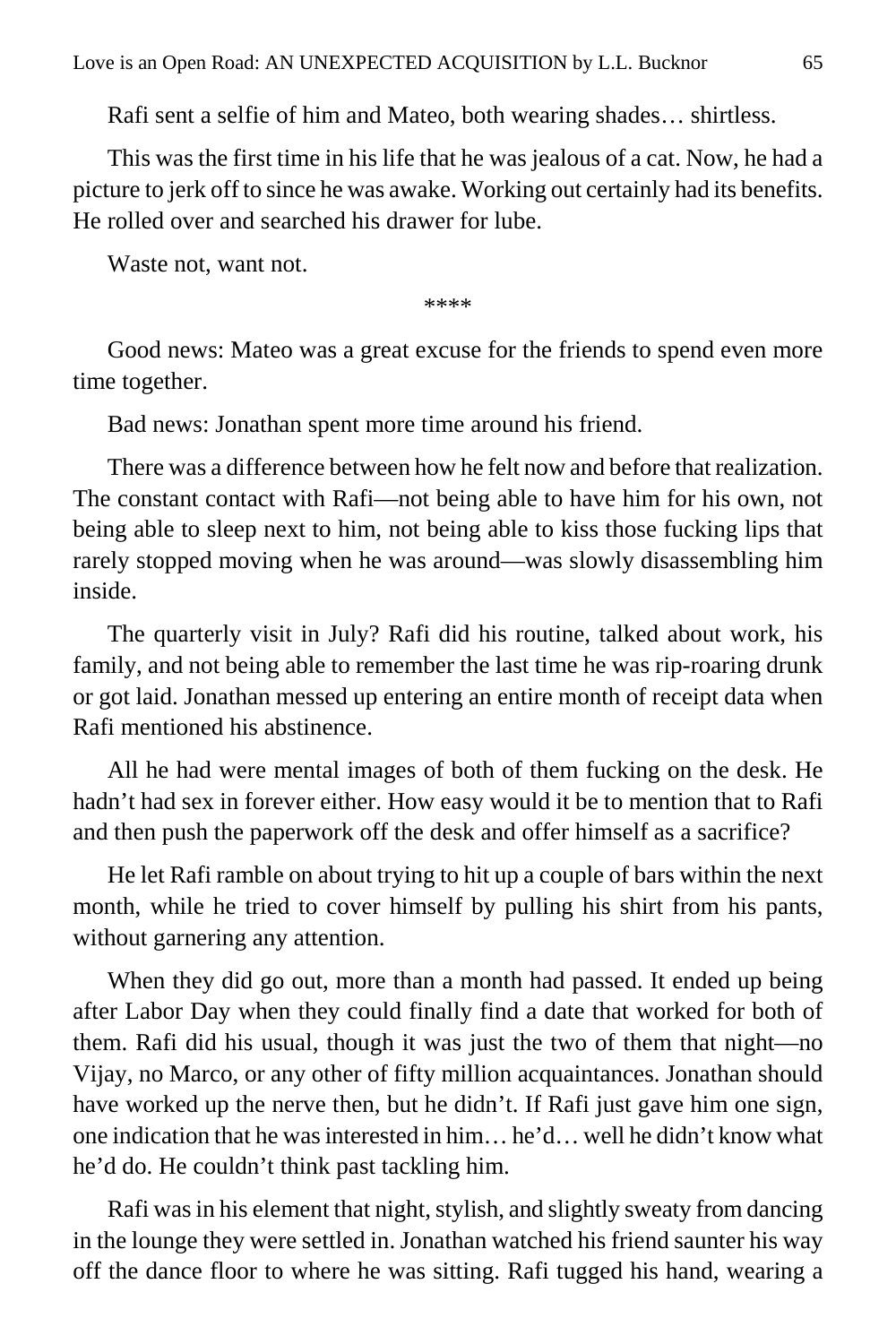determined look on his face. Jonathan was joining him on the floor. No was not an option.

Jonathan got up and let Rafi lead the way to the middle of the dance floor. He started to dance with Rafi, otherwise he'd look like a jackass standing there while Rafi gyrated in front of him. Rafi smiled and grabbed his hips to get him to move faster to the beat. Jonathan closed his eyes and let himself go.

"Now you got it. Weller." The song changed to another dance song, the beat a little frenetic, but Jonathan got into the groove. Rafi spun him around and leaned closer to his back, still touching his hips. Jonathan moved his hands to graze Rafi's, moving together to the beat.

They kept this up for two more songs. Jonathan was happy he didn't face Rafi because he was sure he'd look like a loser with the grin he couldn't stop sporting. He kept his eyes closed, enjoying that he was with Rafi at that moment.

Rafi's chest rubbed against his sweaty back, his hands hovering on Jonathan's sides when Jonathan heard, "Hey."

Jonathan turned his head, looking into Rafi's eyes. *This is it. He can finally tell how I feel.* Jonathan would say yes to whatever he suggested because he was ready for Rafi.

"That guy to your left, with the green skinny jeans has been eye fucking you for the last couple of songs. You should make your move, Weller."

He stopped hearing the music, stopped dancing. Rafi nudged his head toward the direction where, indeed, there was a man in green pants boldly looking their way.

"I'll leave you to it, man. Gonna call it a night, take a cab home. Go get 'em, tiger." Rafi smacked his ass playfully and gave him a thumbs-up sign.

Jonathan turned to watch his friend leave alone. Green Pants got tired of waiting and sidled next to him, offering to buy him a drink. He politely declined, choosing to go to the bar alone. He needed another beer or something stronger. He didn't know what to do about his Rafi situation. What was that? He could have sworn Rafi felt their closeness, would have made his move. What was wrong with him? Rafi just didn't seem to think of him as more than a friend. Was he just dragging out a lost cause?

He stood at the bar, sipping his drink and replaying the night's events. His hope didn't diminish.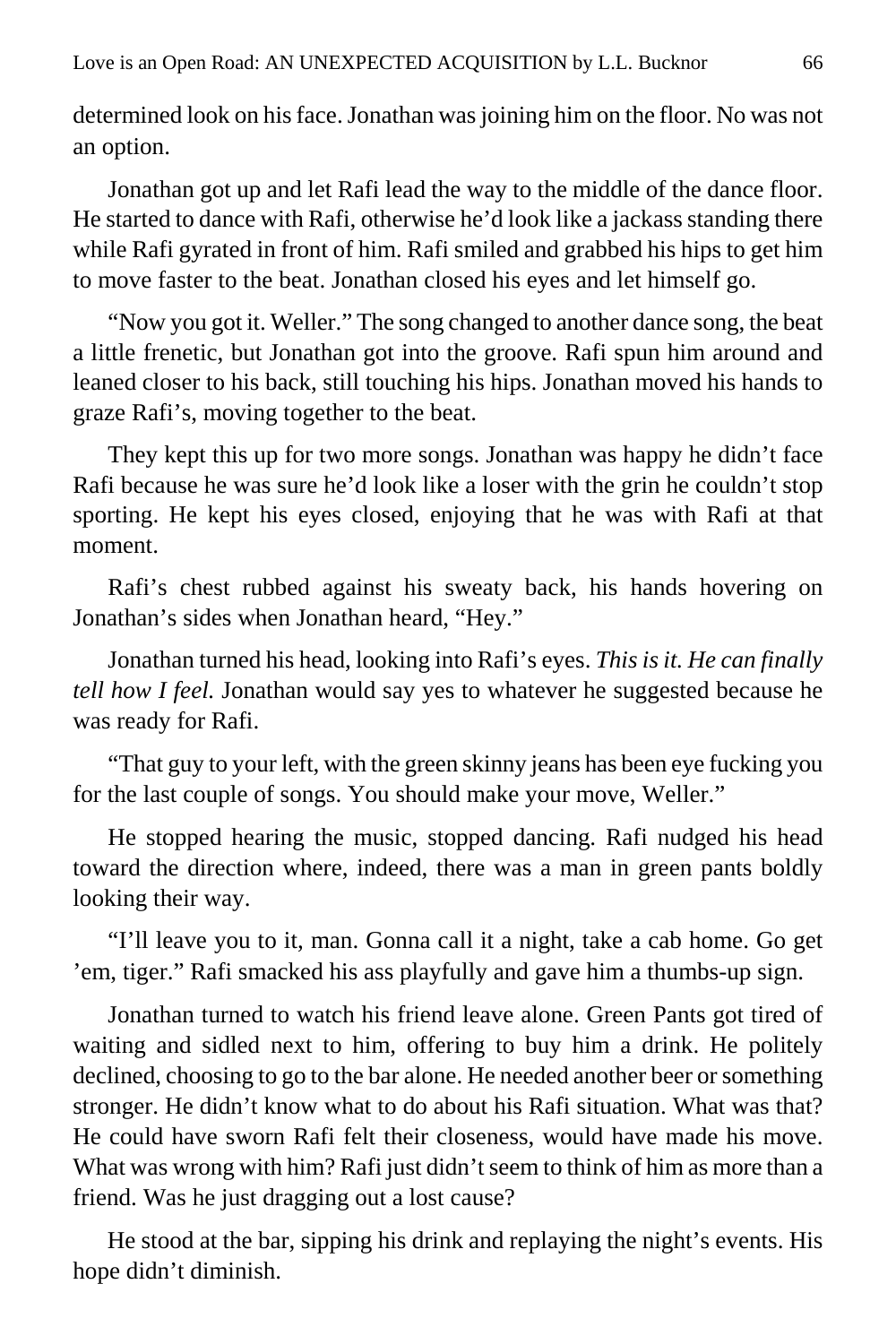Jonathan called a cab for himself later, not feeling drunk but not taking chances. He sent a message to Rafi to have a good night. There was no response from his friend that night or in the morning.

By afternoon, he was slightly worried. His phone pinged later that evening, but it was from Hugo telling him to pick a weekend because they were going hiking. After checking with his schedule, Jonathan gave him a date, and then another message pinged right after he hit send. This time from Rafi.

*Hey, overslept. Hope your night was a great one. Going to eat and sleep some more, cuddle up with Mateo. Later.*

Rafi was silent since last night, and that's all he had to say? Jonathan looked at the text again. It was polite but closer to brushing him off. Shit, maybe a Rafi-free weekend was what Jonathan needed. Time to analyze what happened and form what his next move was going to be because he wasn't sure he could stick his head in the sand for much longer.

Rafi resumed texting him Mateo updates at random times, but he didn't get another invite to go out. Before he knew it, Rafi's dad's birthday was near. He ordered a bouquet of daisies to be sent to his house, coinciding with his and Hugo's hiking adventure.

When he and Hugo arrived at the hiking trail, Rafi sent couple of "best bud" images and thanked him with a picture of Mateo in front of the glass vase.

Hugo asked, "What did Rafi send to make you light up like a jack-o' lantern?"

Jonathan grabbed his bag, handing Hugo his bigger one. He might've overpacked for their trip. Jonathan was prepared for any type of emergency.

Jonathan passed his phone, with the latest Rafi picture, while he strapped on his backpack.

"Cute cat." He handed him his phone and led them onto the trail. "You two hook up yet?" No beating around the bush for Hugo.

And thank God. "No." Then he proceeded to vent to Hugo about the last time he and Rafi went out. He purged his feelings while hiking through the woods, pausing to catch his breath at certain points. Maybe he should have gone jogging those times Rafi invited him because he was a little out of shape. And they hadn't encountered any steep inclines yet.

"Why haven't you made your move?" Hugo raised an eyebrow. "If you're worried about Rafi not returning your feelings, the man is *sending* you cat pictures of a cat which you two *share*."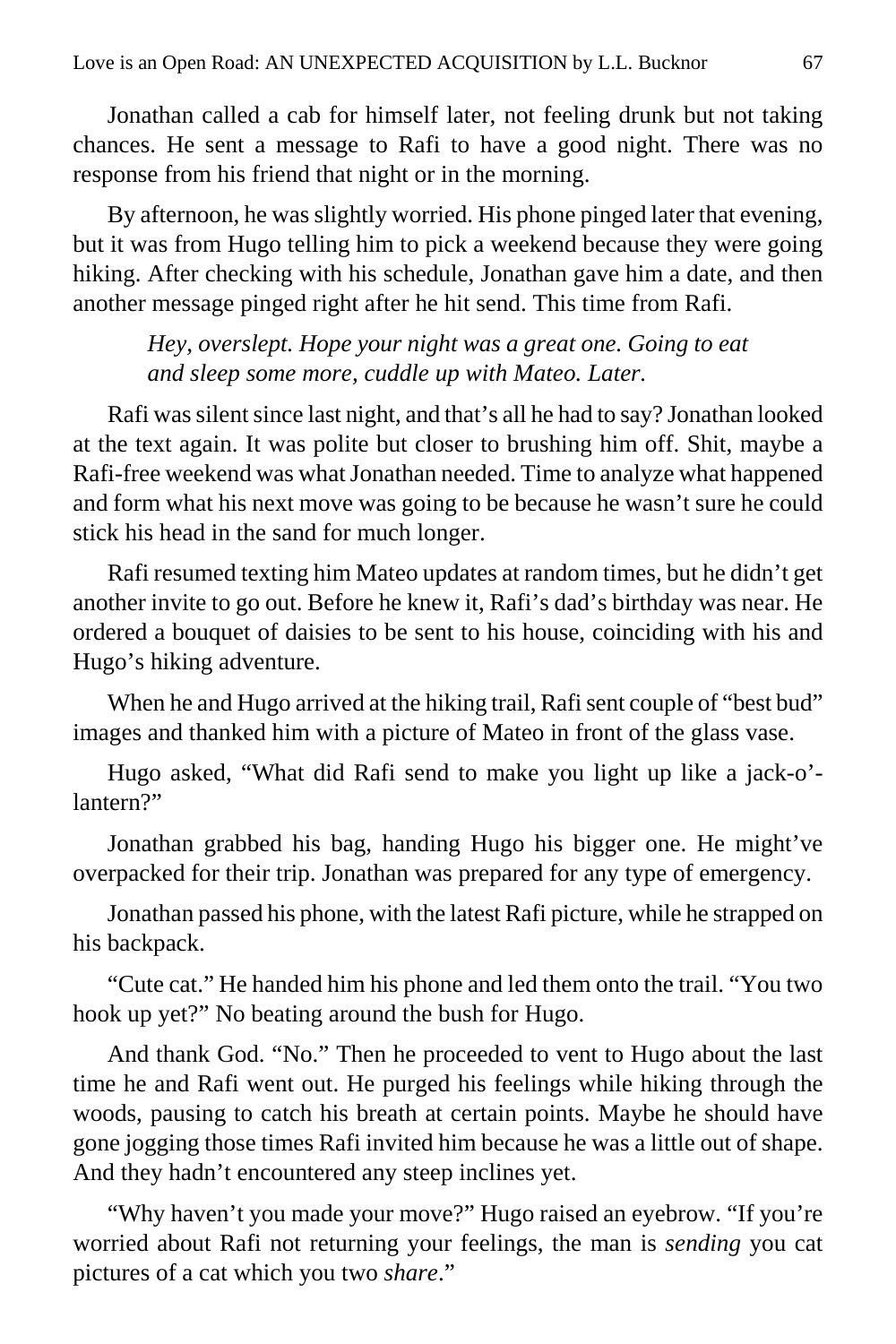"He also tried to set me up to get new dick."

"And did you jump on said new dick?" He didn't wait for Jonathan to answer. "No? Then it doesn't matter."

"Can you revert to puberty at a later age? Is that possible? I'm all mixed up for this man. He walks in a room, and I'm half-mast, writing sonnets in my head. And he's such a great guy. He doesn't realize his potential. I just want him. I'm tired of the friendship and the emotions and not getting the rest of him."

"Then do something about it. Make a gesture, and if it doesn't work out, well, I'll help pick up the pieces, and we'll put you together again for the next guy. Though I'm going to be honest here, I think Rafi will say yes. And if I had to choose a guy to follow after me, he'd be the one for you."

"Thanks." He didn't need the approval but Hugo's blessing didn't hurt.

"You're welcome. Though watching you get squirmy for him amuses me as a side benefit. Now move your ass, we have more ground to cover."

Jonathan used the rest of the time trying to plot what his next step would be. He had to lay it all out, take his lumps no matter what they may be. He ran a few ideas with Hugo, but he ultimately decided cooking a romantic dinner at his place would be the best thing.

He messaged Rafi when he got home before he talked himself out of it.

Jonathan: *Balian, when you are free next?* Rafi: *Why? Where we going?* Jonathan: *My place. I want to cook Italian.* Rafi: *You still coming for the quarterly next week?* Jonathan: *Yeah?*

Rafi: *After work, you and me then.*

Oh, he was ready. He'd keep the romantic aspect of their dinner a surprise. It'd be cool.

He barely slept that night from worrying.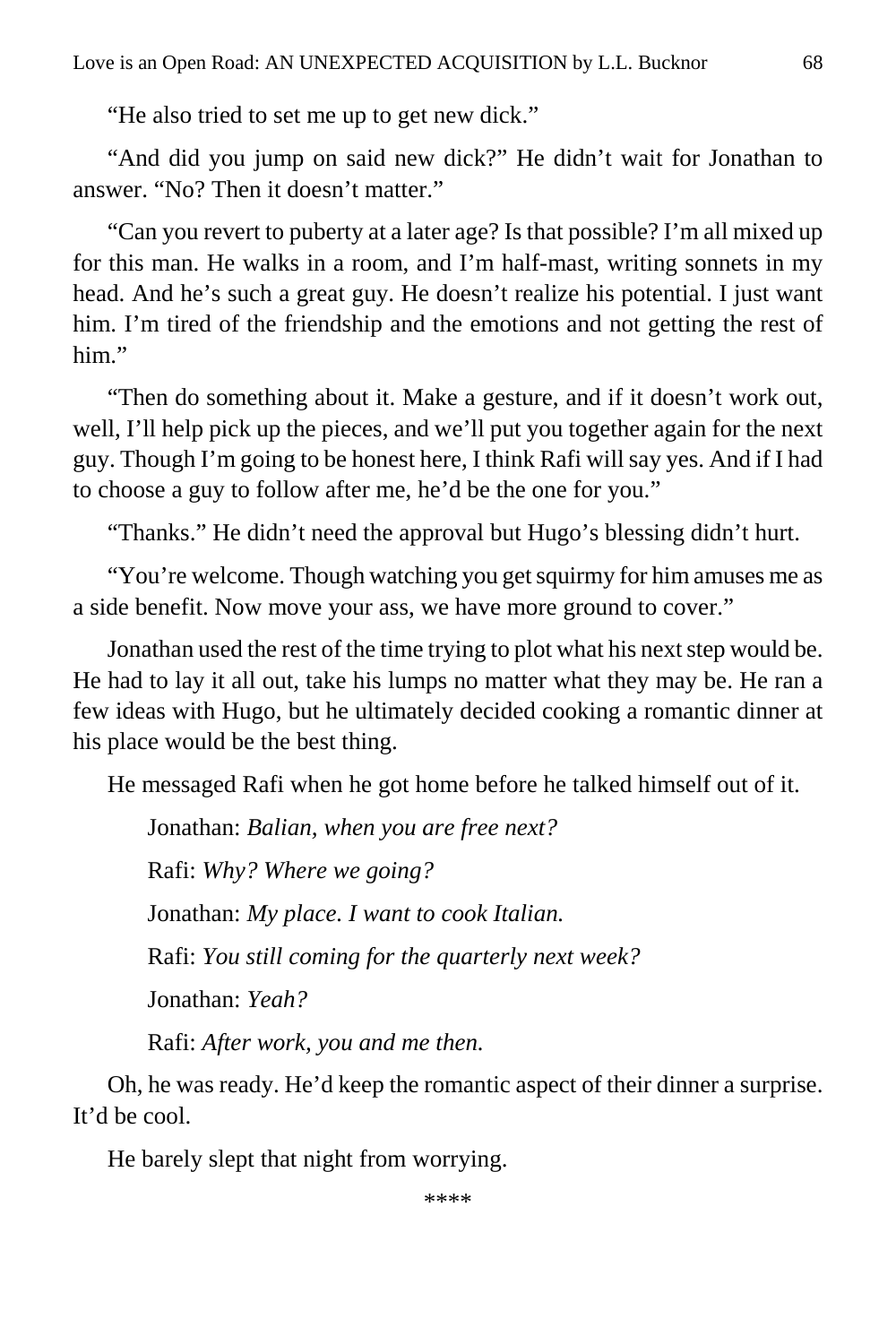## **Chapter Six**

Jonathan looked at the clock again for the hundredth time in disbelief. Rafi was over two hours late for his surprise seduction dinner that was now ruined. That damn Vijay. He was sure he and Rafi were guzzling drinks at this point, and "fun time Rafi" forgot about Jonathan and their plans.

Earlier, he completed his quarterly visit without Rafi, which was good in a way since his horny ass would have probably passed out from his nerves. Since Rafi was out at the spa, Kami was in the office. She talked him into a muchneeded haircut. His hair had grown to shoulder length by then. She brought it to his nape, leaving enough length to put it out of the way when he wanted. He missed a text from Rafi while Kami had her scissors out—Marco got engaged again. He was going out for drinks and would be late by a half hour, tops.

Jonathan looked to the clock again, just about ready to pull his newly cut hair out at that point. Jonathan was sure the meal he'd cooked was dried beyond recognition in the warmer. He stared at the set table, the candles waiting to be lit, and wine sitting in melted ice. Ruined. The night was ruined. Maybe it was a sign to not even waste his time.

Frowning at the clock, he was pissed and disappointed… but mostly pissed. He took his frustration out by actually cleaning his living room. He planned on moving his hiking gear to the empty bedroom since his overpacked bag still sat on the floor from the last time he used it. It bulged from all the supplies he'd crammed inside, so full he'd never closed the top properly. His scoutmaster would not approve if he ever saw the travesty.

He tried sorting out the rolls of toilet paper and nylon cord chaos he had on top when his doorbell rang insistently along with a couple of hasty knocks. He jumped and dropped the heavy bag, spilling the contents on the floor, including the toilet paper and cord. He nearly tripped on a plastic garbage bag in his haste to get to the door.

"I'm coming!" He yelled at the door while righting himself. His mood had not improved, and yet he rushed to answer the door. He was angry at himself.

"That's what she said!" Someone answered back rowdily. It sounded like Vijay. He rolled his eyes and opened the door to find Rafi holding on Vijay's shoulders, looking fifty-one shades of intoxicated.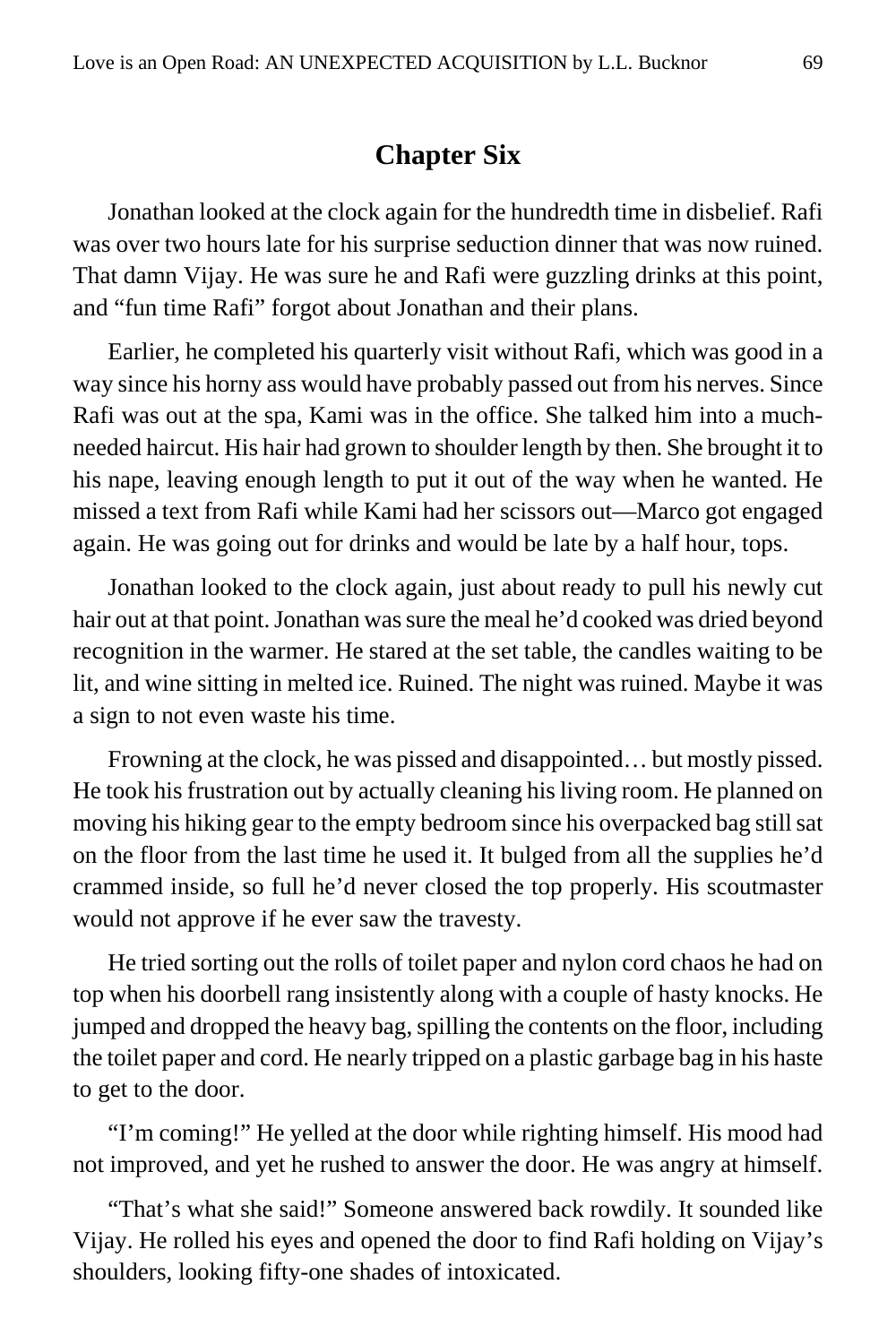"It's Weller! Vijay, it's Weller! He's the bestest friend of my friends!" He waved his arm and nearly fell over. Rafi started to laugh at his mishap. Vijay held him upright and laughed along with Rafi.

Jonathan took in his expensive-looking shirt and dress pants, surprised he looked as neat as he did.

"Weller!" Jonathan did not find Vijay calling him by his last name as endearing as when Rafi did it. "Listen! Rafi totally mixed his drinks, man. He was good after the fifth round, kinda lost him at the tenth. Or maybe it was the ninth. I dunno. I kinda lost track once when Marco's fiancé brought out this Caribbean moonshine. Forgot how she pronounced it, something exotic. Fucking strong as Teflon, man. I sipped mine but Rafi chugged like a pro."

"I can see. He can barely stand."

"Yeah. I was going to bring him home to sleep it off, but he kept talking about you and dinner, so maybe you can feed him, yeah? I have Marco's future sister-in-law waiting in the car. She's single and horny, so…" Vijay handed Rafi to Jonathan with a smile. Jonathan braced his arms under his armpits. Rafi smiled and touched his face. "So pretty, Weller." He threw his arms around his shoulders and leaned heavily into him. "The best." He dropped his head on his shoulder and played with his hair.

"You good, man? Cool. See ya!" Vijay ran down the short flight of stairs and jogged to the waiting car without a backward glance.

"Wait! Vijay! What—" What was he supposed to do with a drunk Rafi? If he put his mind to it, plenty of things, but he'd rather have his best friend coherent before anything sexual began.

"Can't be late. Weller's making dinner." Rafi held on as Jonathan guided him inside toward the dinner table.

"Too late, Balian."

"I'm late?" He stopped walking and looked into his eyes. "Fuck me, Weller. This was supposed to be important."

*Like it was my fault.* Jonathan pushed him to a chair. "Have a seat, Rafi."

Rafi tried to sit. Unsteady, he tipped over the big bowl of salad onto his shirt and pants. The wilted salad that was covered in dressing now covered Rafi's front. Rafi laughed. Jonathan couldn't help laughing along with him as he tried to pick off the dripping greens without lingering on any of his fun bits.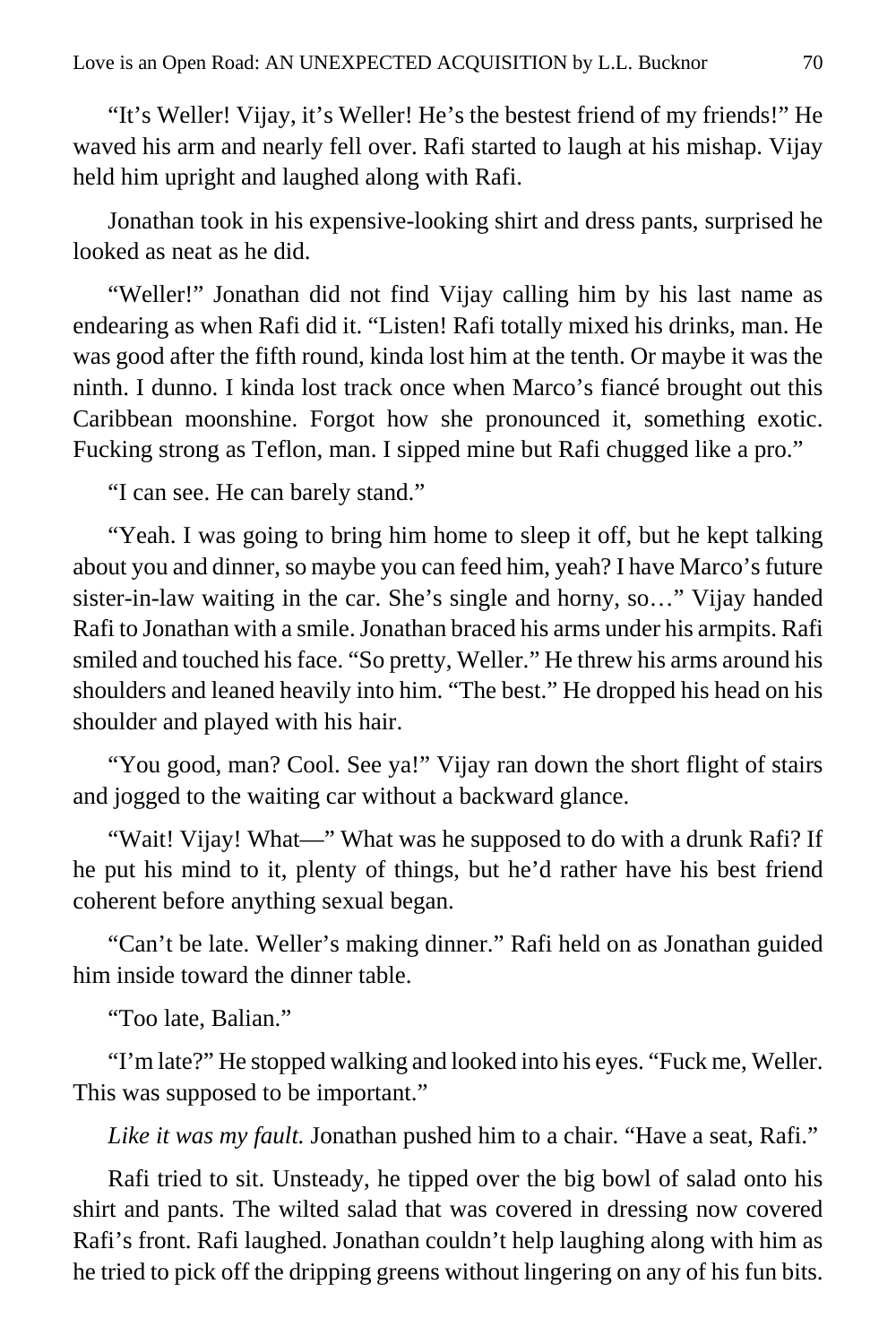Rafi was no help, just tilting to the side in the chair, chuckling like having a messy shirt was the best thing ever invented.

Worried about ruining his shirt, Jonathan decided to unbutton it. He'd clean it in his washer and dryer after treating the stain. Unveiling Rafi's toned chest and tiny brown nipples brightened his mood. The dressing was greasy enough to make his chest shine. Watching Rafi's nipples pebble from the cool air made it even better. Trying to tone down his inner perv to a low boil, he tried to focus on the task at hand. Looking at the sopping mess on Rafi's lower half, Jonathan knew he should clean his pants as well. And if he had to remove them, it wasn't a big deal.

"This isn't awkward. Nope." Rafi smiled the smile of the drunk. He patted Jonathan's head, playing with the dark strands. "Going to have to take off your pants, Balian. This wasn't the way I imagined this scenario going." He put the shirt on the table and slid off Rafi's loafers. Rafi lifted his legs for brief moments to help him pull off his shoes.

"You're so good, Weller." We'd see how he felt after Jonathan took off his pants. "So good, so gooood!"

He tugged the top of Rafi's pants, looking for the button and zipper head. "Raise up, Rafi. I gotta clean your pants. You knocked the salad over."

"Tossed your salad?" Rafi started to laugh all over again, but he sat up once Jonathan tapped his hips.

"Ha ha ha, funny, Balian. Hold onto my shoulders." Rafi threw both arms around his neck, leaning against him.

"You want in my pants." Jonathan made quick work of dropping Rafi's pants off his hips and tried not to feel guilty.

"I definitely do, you don't know how much." He looked down to pick up the fallen garment and had a mental pause. "You're commando?" Rafi's pants weren't tangled with his underwear. He couldn't believe there was a naked, drunk Rafi standing in front of him. His inappropriate boner situation made itself present.

A dream come true, and he couldn't do anything about it until his friend was sober. And there was a probability it still wouldn't happen.

"Sit, Rafi." He tried to keep his stare at the visible genitals to a minimum, but Rafi's penis was worth the prolonged glance. Thick, cut and veiny, he could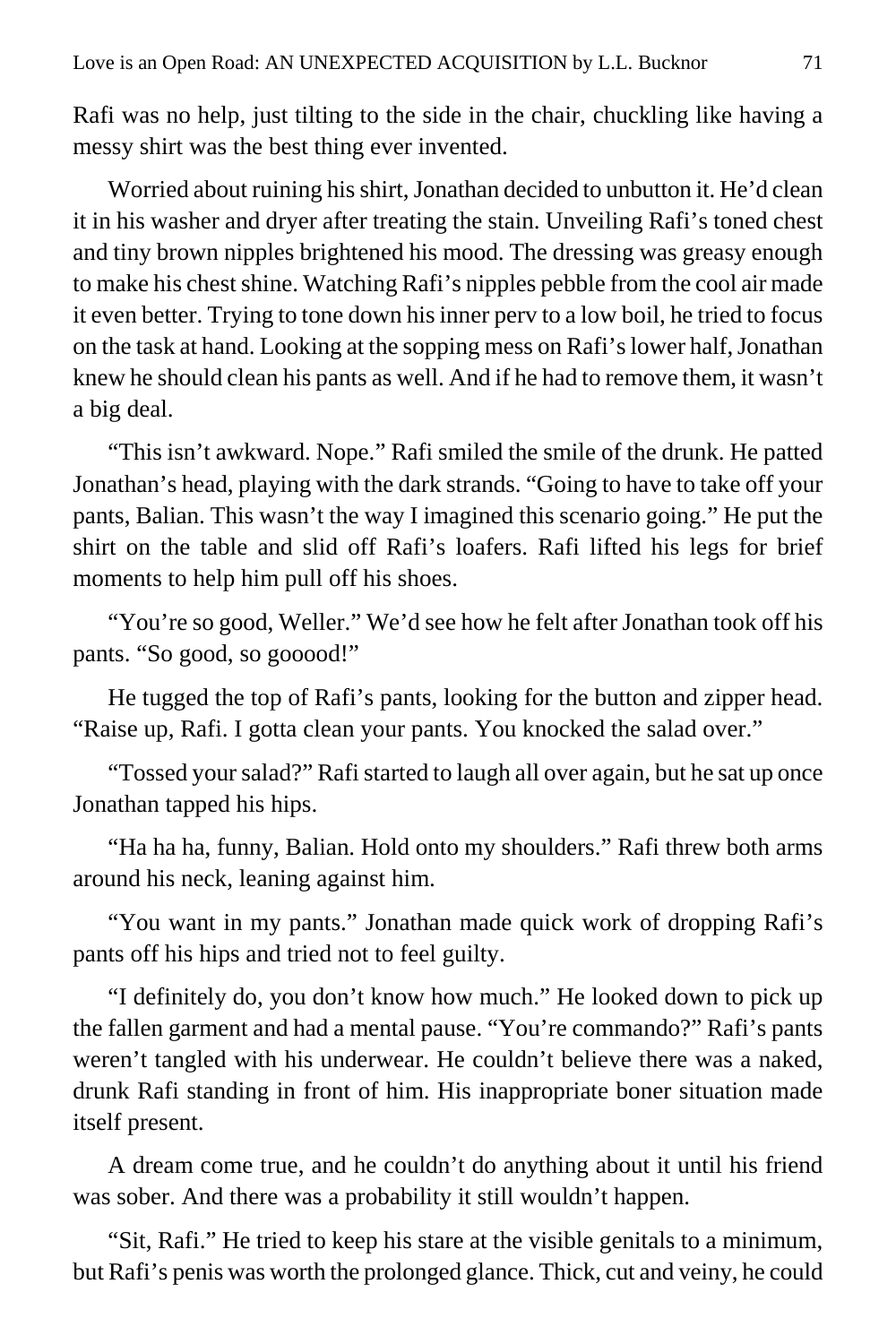just feel that fat head resting on his tongue. Or sliding down his throat. He groaned softly as Rafi plopped down and leaned to the side, nearly toppling out of the chair.

Jonathan ignored the devil on his shoulder that wanted to ask Rafi to bend over to give him the full view. That would raise him to a midlevel pervert and he had to remember to keep the perv to a minimum. Rafi kept his eyes closed and smiled. "Weller, I'm a little sleepy. Gimme a few minutes for dinner. M'kay?"

"Wait, Rafi. Hold on." He propped Rafi upright with a hand, trying very hard not to look down. He should get water into his friend, sobering him up, and help with the impending hangover. Then he worried about Rafi throwing up… maybe it was a good idea he took his clothing off. Jonathan tried to prioritize the most pressing needs. He needed to prop his friend up before searching for water since he seemed to want to be one with the floor.

*Floor… floor, the rope!* He could use that to tie Rafi to the chair. He let Rafi tip to the side as gently as he could and ran to the gray cord. He worried about Rafi asphyxiating, so he rushed back to Rafi and his cock (looking couldn't be avoided). Rafi's eyes were still closed. He moved to prop his friend up once more, this time twining the rope around his torso in the upright position. He looked over Rafi's shoulder, and his friend still wore a dopey grin, eyes closed, and arms barely on the armrests. He finished tying him to the chair, his knowledge of knots finally getting some use. The rope wasn't so tight that Rafi couldn't escape when he wanted to.

"Rafi?"

"Hmm."

"Let me get a glass of water, okay?"

Rafi dropped his head on his shoulder, grunted something under his breath.

Jonathan gathered his clothes, placing them on the kitchen counter. He filled a glass with water, turned off the warmer, and returned to his trussed-up friend. He eyed the five o'clock shadow, the dark curls, olive-toned skin, and open mouth. He totally hit midlevel perv at that point.

Rafi snorted or snored, sleeping it off.

"Rafi?" No answer. "Balian?"

His friend snoozed on. He put the glass of water next to the rolls and butter on the table. His night was not going according to plan at all. He searched for a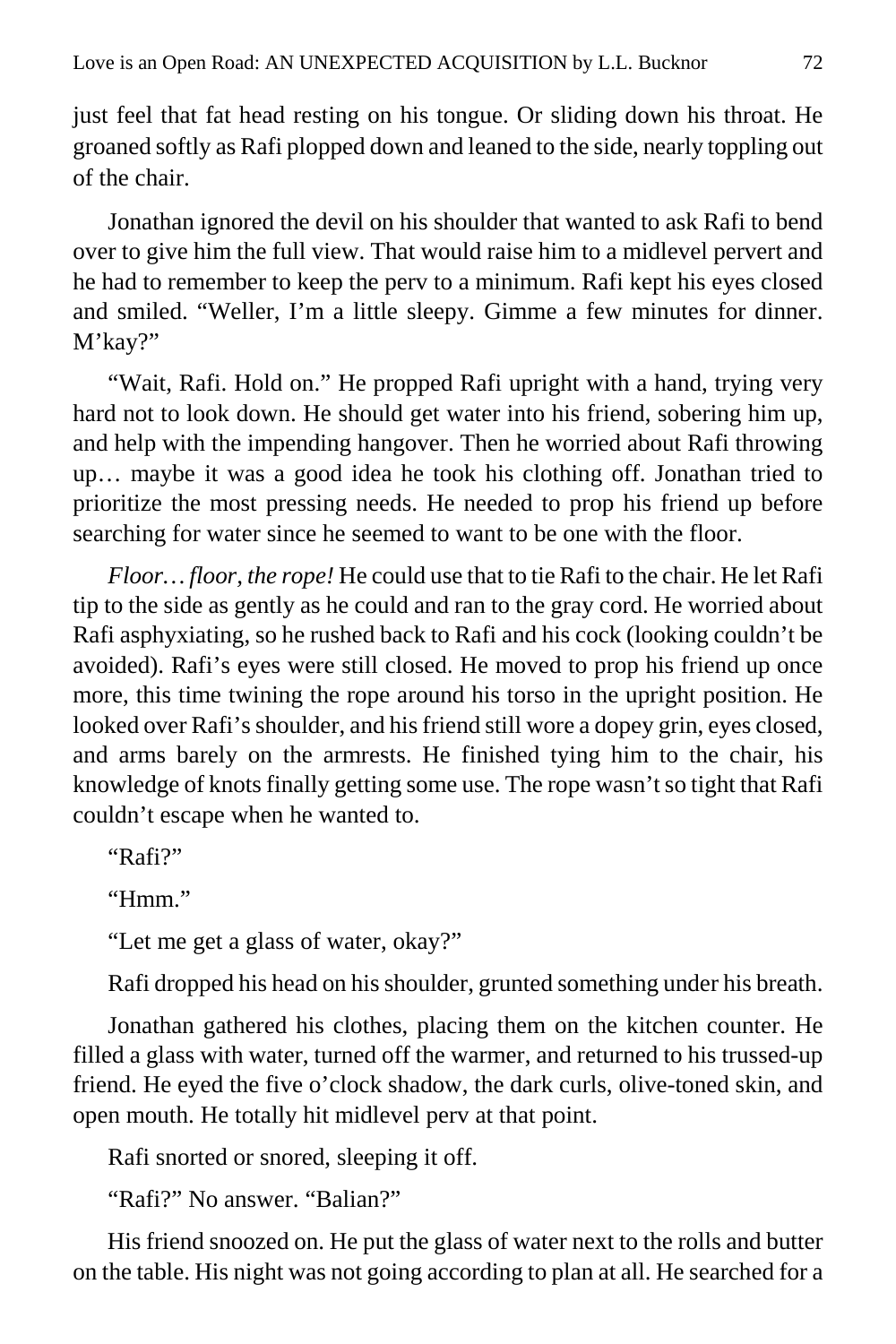blanket to cover Rafi's lap that he wouldn't care if Rafi hurled on and went about cleaning his naked friend's clothes.

He got the stains out, washed, and put the clothes to dry—thankful they weren't "dry clean only." He didn't want to disturb Rafi unless necessary, so he ruled out dressing him in anything of his own.

He wanted to be close by in case Rafi needed anything when he came to, so he sat across from him at the table of lukewarm food. He poured a glass of wine for himself and waited for the dryer. He took a sip and made a face. He set the glass down. He only got it for their romantic dinner, knowing Rafi would enjoy it. He just couldn't get into the taste.

Rafi was secure in his seat, breathing normally. Jonathan closed his eyes for just a few seconds, the anxiety of the day gone, leaving him closer to sleepy. His few seconds turned into a few hours when he jolted awake and checked the clock on the wall. He smelled the food and remembered the ruined dinner and naked Rafi.

Rafi hadn't moved, thanks to the rope. The blanket pooled in his lap, hiding his fun bits from plain sight. He was jealous of the blanket. He went to hang Rafi's clothes in the closet, figuring his friend would want them when he woke up. He didn't think trying to dress him now would go over well, should he come to.

His stomach rumbled when he came back to check on Rafi. "Fuck it, might as well eat something."

He picked up the butter knife and slathered butter on the roll, devouring it in three bites. He grabbed another, buttering the roll in haste he was so hungry. He forgot to put down the knife, still holding it as he wondered if he could stretch over far enough to take Rafi's glass of water. He didn't want the warm wine.

He looked over at Rafi's chest and face. Then he noticed Rafi's eyes were open. He was the picture of serene, looking off to the side.

"Good, you're awake." He stuffed the bread into his mouth and chewed as fast as he could.

"Uh-huh," Rafi said slowly.

"Are you thirsty?"

"I could go for a drink." Rafi raised his thick eyebrows. "But I have a better question."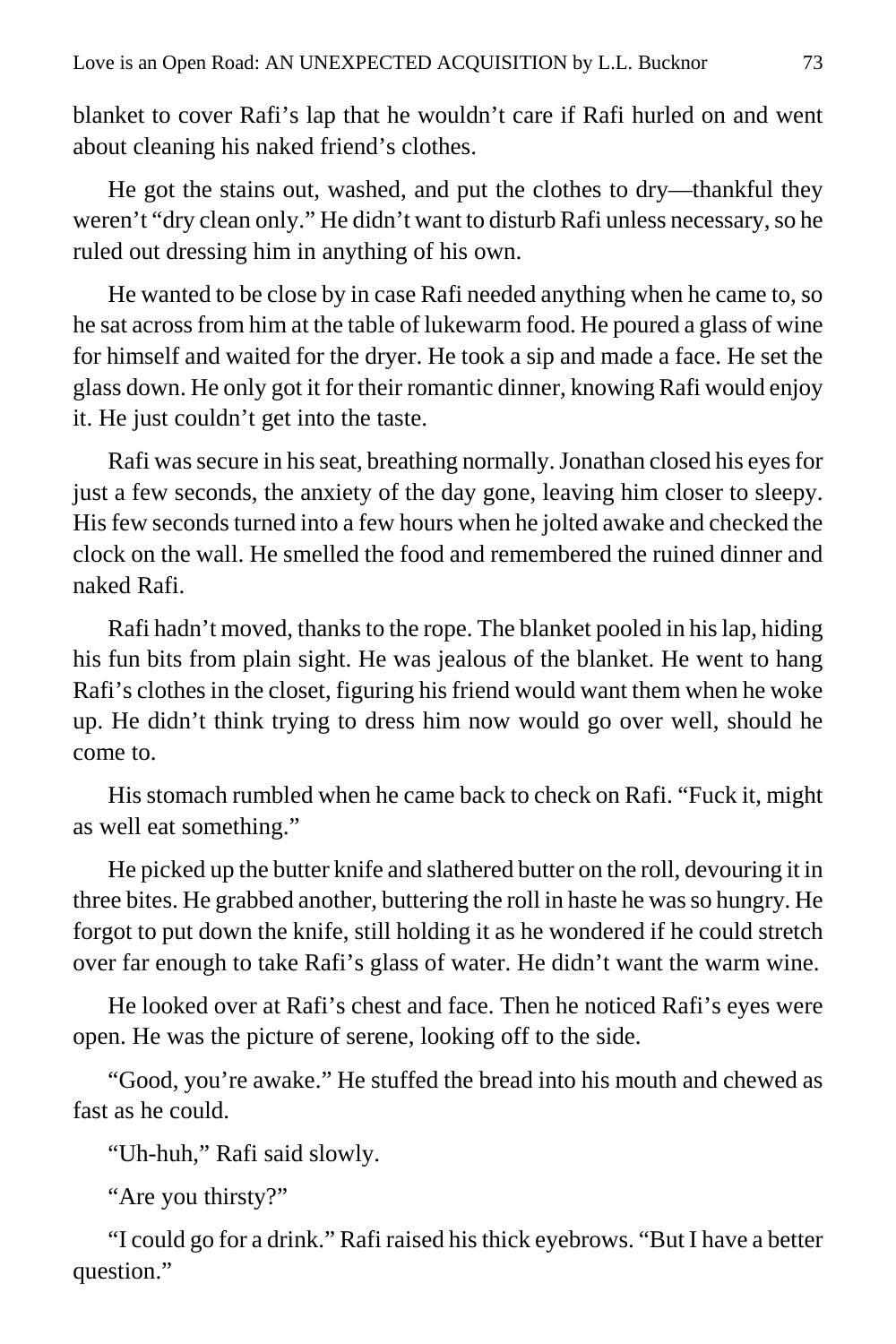"What is that?"

"Can you put down the knife?"

"What?"

"Dear God, do you plan on *Misery*-ing me?"

"*What?*"

"Kathy Bates—that writer guy—sledgehammer to the legs."

"Where is this coming from?" Rafi eyed his hand, with the butter knife, as if he held an actual sledgehammer in his hands.

"You try waking up tied to a chair butt-naked with your friend holding a butter knife in your face. You see what you come up with."

"I had to tie you so you wouldn't fall over. It was the first thing that came to mind."

"And you had to tie me up naked?"

"You made a mess on your clothes, dropped salad dressing all over yourself. I cleaned you up. How was I to know you were commando?"

"So you looking my way with a butter knife doesn't mean you want to carve me up and eat me with a nice Chianti?"

"You're mixing up your serial killer movies. If I wanted to skin you, I wouldn't use a butter knife. You insult my Eagle Scout capabilities. And I would've done a better job with the rope—at least, if I planned on murdering you. Roll your shoulders and you'll see you can get out of the chair with no effort."

"Dude, it's like kidnapping." Jonathan thought about it. Maybe it was, but it wasn't his intention. "I wake up, and you have a set table, unlit candles, flowers, and wine. Wait—you hate wine."

"I do. I really do. Not the bottle you gave me, though. I keep it in my cabinet because you gave it to me."

"What's going on?"

"You want to shrug your shoulders out of those ropes? It'll make me feel less like a kidnapper—"

"Which you technically are—"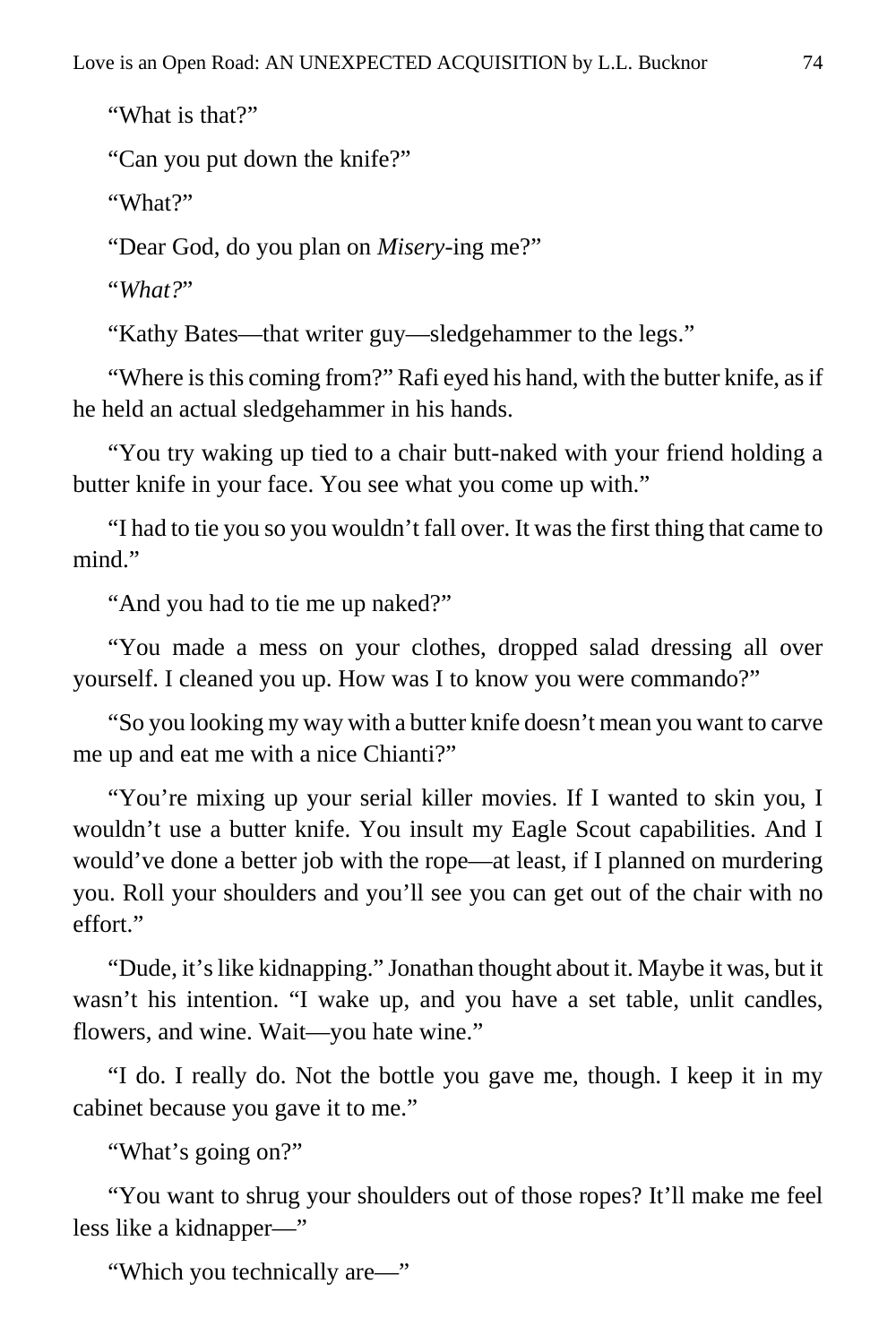"*Unintentional*, Rafi." He waited for Rafi to remove the rope from around his shoulders. "Better. How are you feeling?"

"Like this is the start to one interesting story. You went all out with dinner tonight from the looks of it. What's the occasion?" Rafi held the blanket against his groin, looking comfortable.

"Truth or truth?"

Rafi creased his brow. "Not getting my clothes back yet?"

"I'm trying not to lose my nerve here."

"What's wrong?" He sounded sincerely concerned.

"I'm in love with you." He took a deep breath and held Rafi's stare, getting lost in the blue for a few seconds. "You don't have to return my feelings. You don't have to do anything. Hell, you could walk out the door now. Though I'd suggest letting me give you back your clothes first, and I'll drop you home. You shouldn't be driving, and your car is who knows where. But I love you. Romantically. And as a friend. I want to be yours. I want you to be mine. I don't want pictures or selfies or recounting of what you did at whatever new place you discover. I want to be there with you. I want to share those things, experience them first hand. I want you, and I want a relationship. I can't be your fuck buddy. I just can't. I want to share myself *with* you. I had this romantic dinner planned out, and it's shot to hell. We can have dry pasta and warm wine, and damn it, Rafi, say something."

Rafi stared back and removed his blanket, folded it and put it on the table next to the butter. He stood up to take the wine glass on the table in front of Jonathan. He chugged the warm wine and made a face, all while being naked. Jonathan prided himself for maintaining eye contact.

"That's disgusting." He sat down with his legs open. "You didn't ask a question, Jonathan. You're supposed to ask me a question." He smiled. "All these years, and you mess up my game."

"Would you like to be in a relationship with me exclusively?"

"Well shit, I thought you would've kissed me first. Or asked for one. Or asked if you should take your clothes off too. I mean, it's only fair. You got to look at me, and your blush says you did, Weller." He waved a pointed finger. "I want to see your body too. You could have asked why I couldn't find someone to have sex with for months because a certain, skinny, man-bun-wearing brunet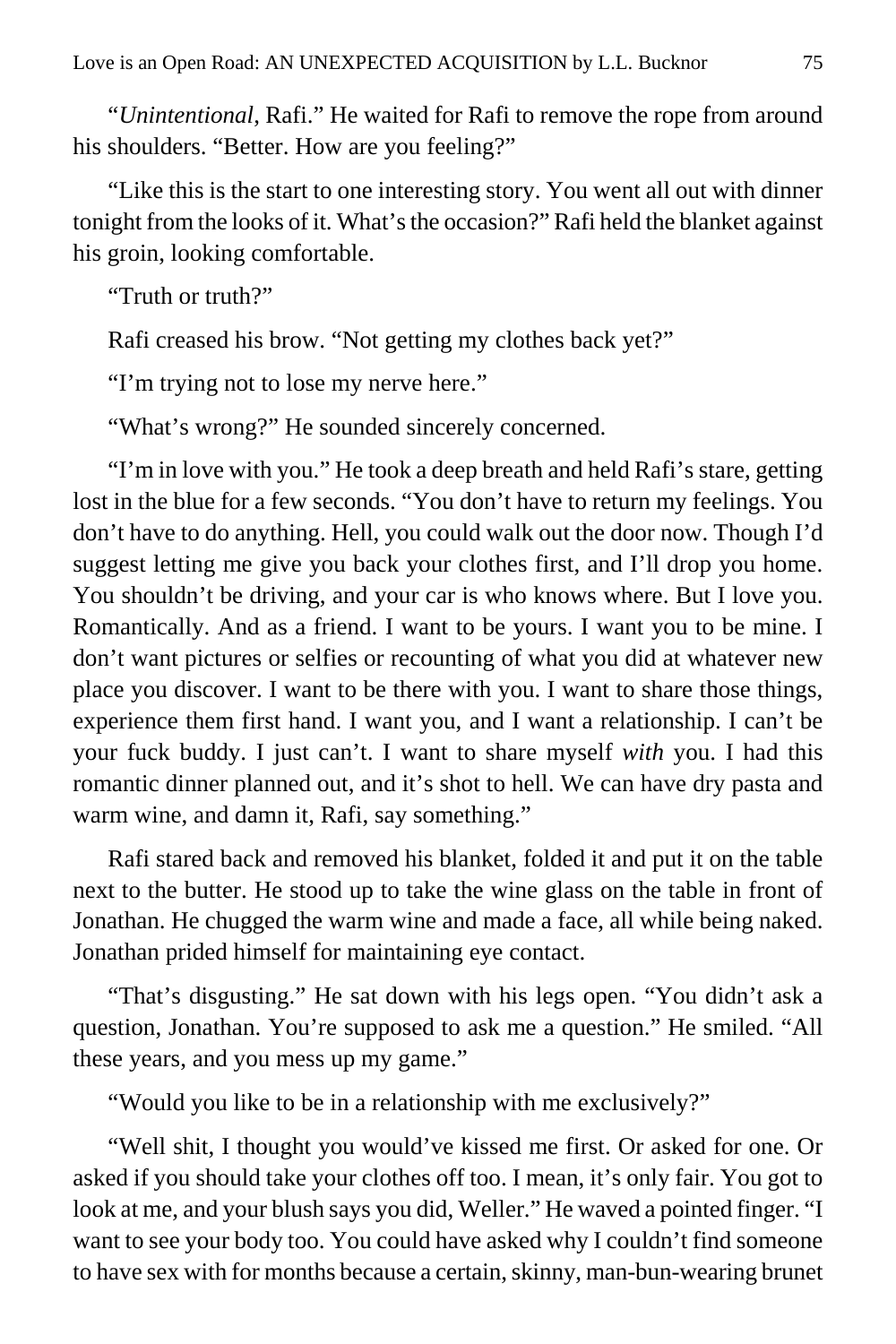with big brown eyes who drives me wild wouldn't stop playing in my brain. Or why the thought of you with Hugo or anyone else makes me feel sick to my stomach. Like I nearly lost it when we were dancing at that club the other night. Couldn't stick around to watch you with that other guy." He took a deep breath and held his gaze. "Or why in the hell I share things with only you, like I seriously enjoy sharing parts of me, with *you*. Or why I like touching you so much that it's part of a habit now."

Jonathan swallowed and looked at his friend who smiled in return. He looked at his cock and back to his face. Rafi winked. "I love you too, Weller. You're my best friend. Never had one of those, not going to lose you now. How about we go about this with me in pants at least, yeah?"

They both stood. Jonathan moved to get the hangers. But Rafi moved behind him, turned Jonathan around and pushed him against the wall. They faced each other. Rafi stood so close, Jonathan couldn't stop from breathing heavily. He had naked Rafi in front of him after all this time.

"I lied. I couldn't care less about being naked in front of you. I just want to be closer to you." Rafi peered up into his eyes. "You never had to work for it."

Jonathan tilted his head and kept his arms at his sides. "What do you mean?"

"Any relationship you've had, the other person made the moves."

"I thought my friendly kidnap was a gesture of my intentions."

"I like ropes. They can be fun. But you're going to ask me out on a proper date. And leave your rope at home."

"Well—" He was cut off when Rafi pressed his torso against his. It was one thing to lust for Rafi's body from afar, but it was another to have a naked, hot chest against his clothed one. He could just about feel—oh yes, he felt Rafi's stiffening dick against his.

"Well?"

"Rafi, I want to kiss you."

"No," he teased as he rubbed his lips against Jonathan's. They stared and seemed to breathe each other in.

When Rafi pressed his lips against Jonathan's, he swore his heart leapt through his throat. Rafi rested his mouth against his and smiled against his lips. Jonathan smiled too.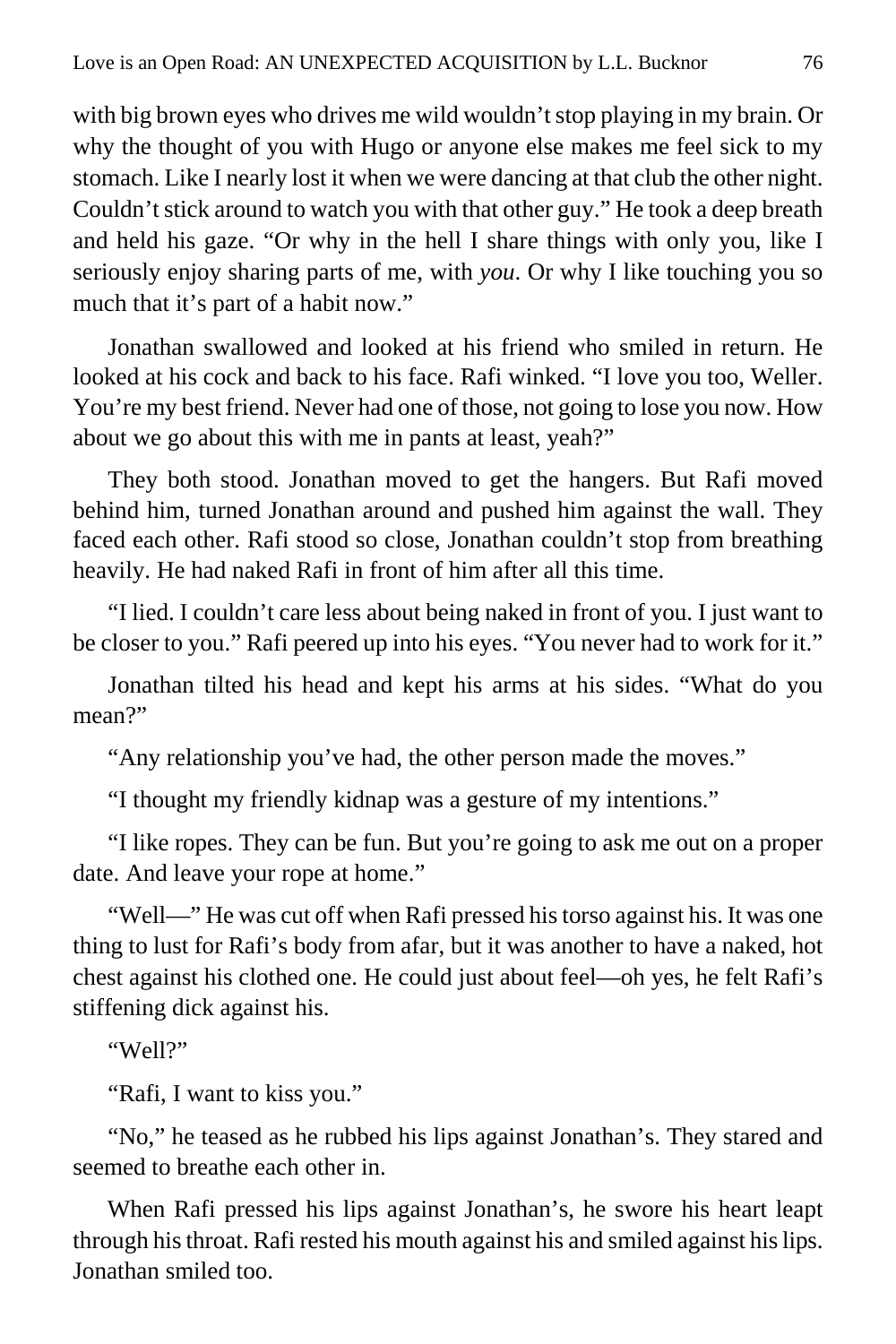Rafi grabbed his face with both hands and opened his mouth. Jonathan gripped his shoulders and slid his tongue inside for his first taste of Rafi. They both sipped and savored each other, feeling the other man out, finding the right rhythm. They turned their heads just to find the right angle to kiss and linger. Jonathan was ready to blow right then and there. He took one hand off Rafi's shoulder to slide in between their bodies and unbutton his pants. He was proud of himself for not grabbing Rafi's erection the moment they kissed.

"Ah, ah, Weller." Rafi widened the space between their bodies, taking his mouth away as well. "Hands off until we have a proper date. This is my first time starting a relationship. I want to do it by the books. Christ, I don't think I ever said that to a partner. And fuckity fuck, I have a partner."

"Can tonight count as a date?"

"I like the way you're thinking, but sadly, it can't. Now show me my pants before I take back my plan and throw your sexy ass on the floor. Then the couch. Then the counter and then your bed."

Jonathan looked at the engorged cock. C'mon. He couldn't be serious with his cock standing at attention, looking thick and veiny. If he just gave him enough room, he could drop to his knees and wrap his lips around Rafi's erection.

"Don't give me those eyes. I'm going to use the bathroom, put my clothes on, and eat. You wanna join me?"

Jonathan grabbed him for another kiss and pulled himself away from temptation before he offered himself as a pants-less sacrifice. They reluctantly separated. Though he was a little disappointed at not being under Rafi that very minute, he did enjoy watching his ass as he walked to the bathroom.

"First date tomorrow?" Jonathan called out to Rafi outside the door.

"Thought you'd never ask!" Rafi yelled over the toilet flushing.

How romantic.

\*\*\*\*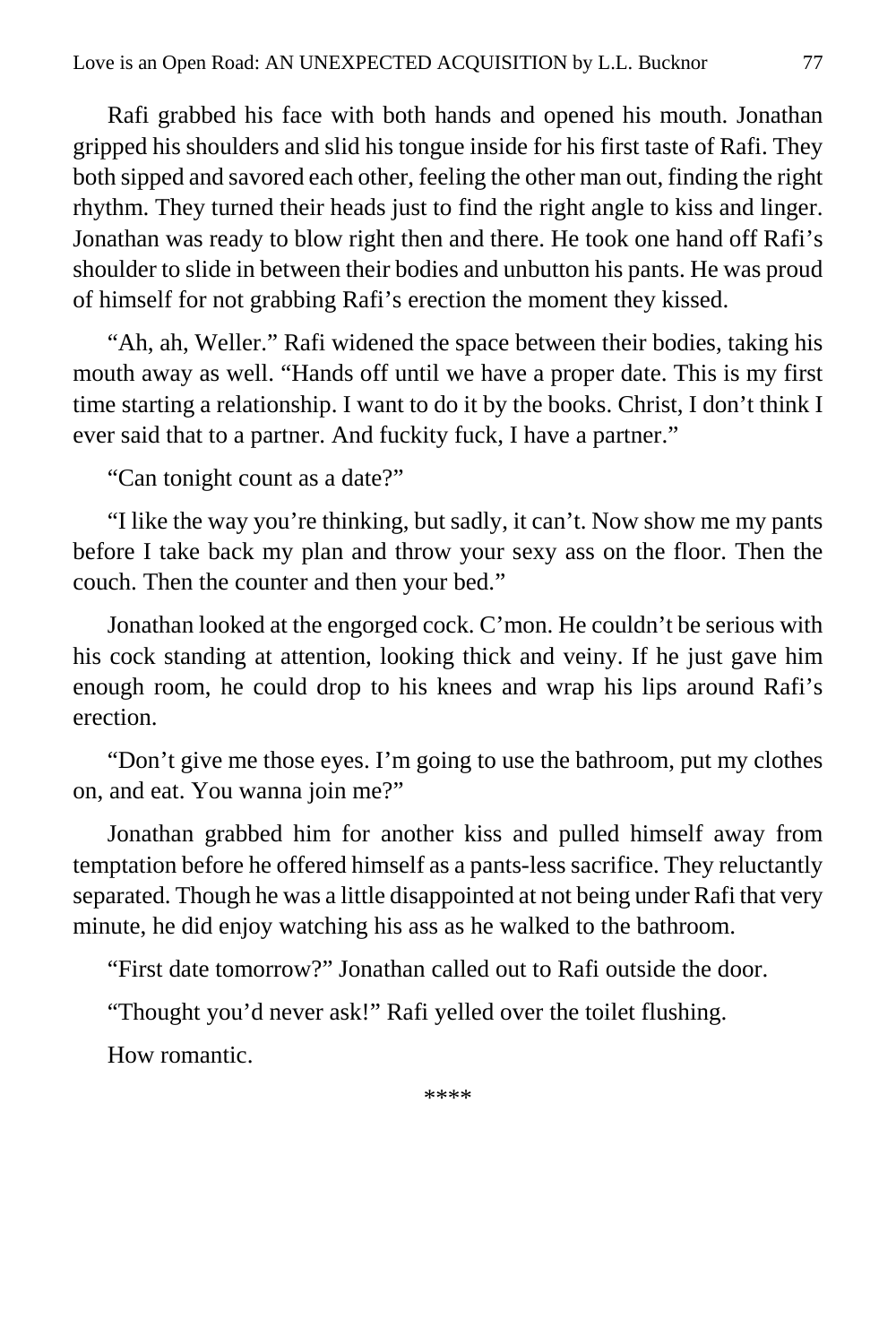## **Chapter Seven**

Jonathan barely slept that night, which he paid for the next day at work. It took him forever to complete ledgers he could normally do in his sleep. When he finally left his client's house, he checked his phone. He needed to search for caffeine. Man cannot survive on the fumes of love alone.

He'd missed a series of texts from his lover? No, boyfriend. It was going to take some time to sink in.

Rafi: *Weller, we really are going to do this, right?* Rafi: *Because if this is a dream, I'm going to be pissed.* Rafi: *Can't wait for tonight.* Rafi: *I also don't condone drinking moonshine on a weeknight. That's for the weekend.*

Mr. I-Don't-Get-Hangovers finally suffered like the rest of us common folk? Jonathan chuckled as he answered him back.

Jonathan: *You welching out on our date? My first time asking, and I struck out.*

Jonathan: *;)*

Jonathan: *If you'd stayed over last night, I'd have given you the perfect hangover cure.*

He didn't get the key in the ignition before Rafi answered him back.

Rafi: *I never welch. Take that back.*

Rafi: *I wish I had slept over. Would have loved waking up next to you.*

Rafi: *Never done that before either.*

Rafi: *Christ, you'll be my first. Ha!*

Rafi: *Not hungover. I'm just… tired. And maybe a little nauseated. Maybe.*

Rafi: *We're going out tonight.*

Rafi: *Been thinking about it since you kissed me.*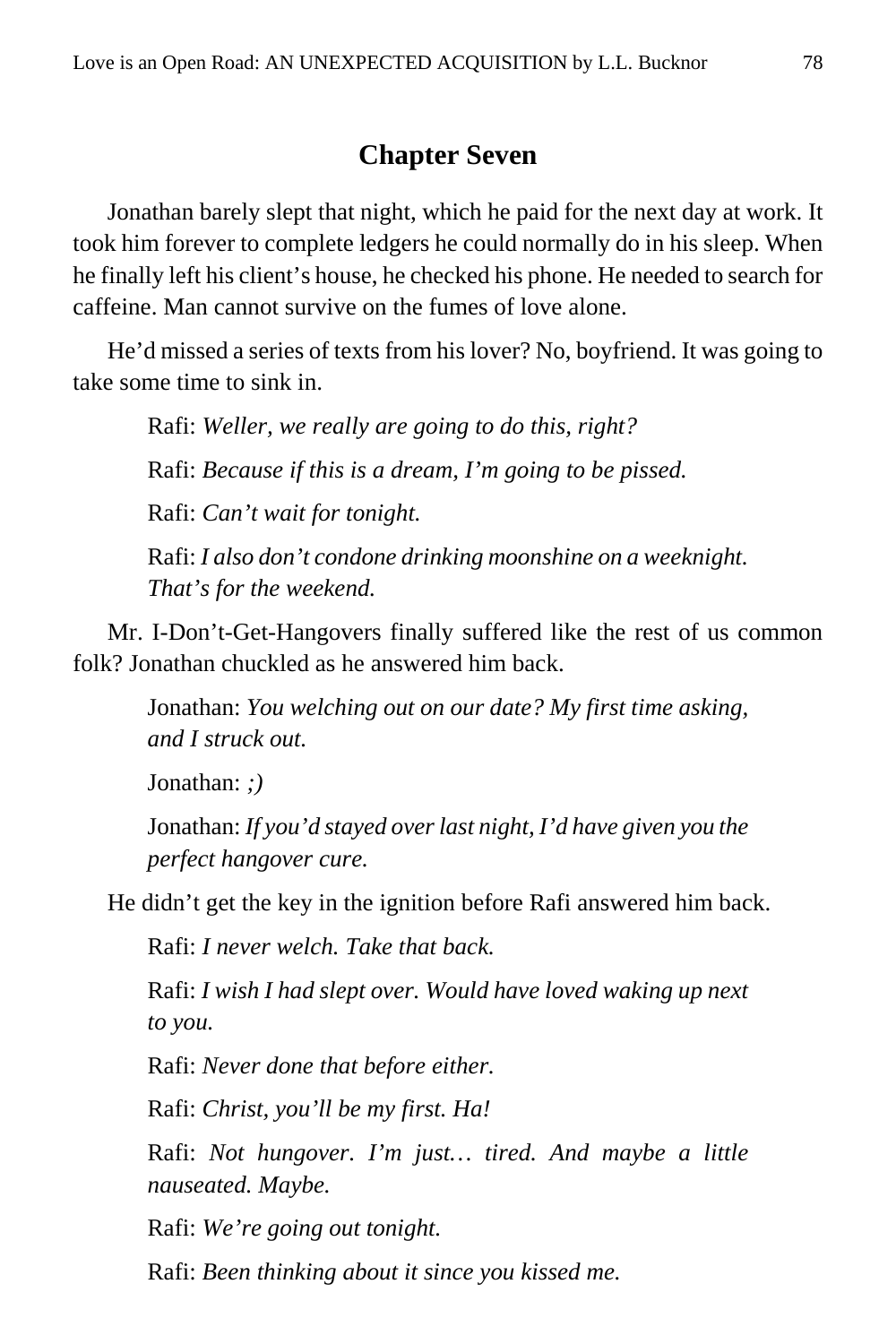Jonathan discovered he could survive on the love fumes and caffeine to get through the day. It involved the right titration.

By the time he met up with Rafi, he was a ball of twitching nerves. Jonathan didn't know how to rate the success of their date since it wasn't that different from going to dinner as friends. They went to eat at their favorite diner, nothing too fancy or out of the ordinary.

Well maybe the hand holding was out of their norm. And the kisses.

Damn, could Rafi kiss. And he was readily available to join their mouths together whenever Jonathan fidgeted… which was a lot. It helped some with the anxiousness.

"You're making it weird." Rafi chewed on ice from his glass. He drank water and ginger ale throughout their meal.

Jonathan nodded and drank his water.

"What are you freaked out about?"

Jonathan blurted out, "I want it to be the best date you've ever had." He didn't know why he felt intimidated but he couldn't help it.

Rafi tangled their legs together under the table. "We have that covered. You don't need to impress me or worry. What else?"

"I don't want you to get bored of me."

"Also, don't have to worry about that. You have this rope bondage thing that we need to put to good use. And I'm sure we'll discover a metric ton of other things we're going to be good at together. Anything else?"

"You're very calm."

Rafi started conversationally, "Well, to be honest… I've wanted to bend you over a lot of flat surfaces since that first day I met you. It's never changed. I'm happy I didn't try to do it back then because I wouldn't have gained a best friend. Also glad some other chump isn't in my shoes right now because if there was ever somebody to be my partner, it would be you. Now quit being in your head, and be here with me. Okay? Do you want to get the check, so we can move to the next portion of our date?"

"What's the next portion of our date?"

"I drop you off at home, kiss, and grope you good night. Then we head back to our respective beds, hard, and wanting each other the next day."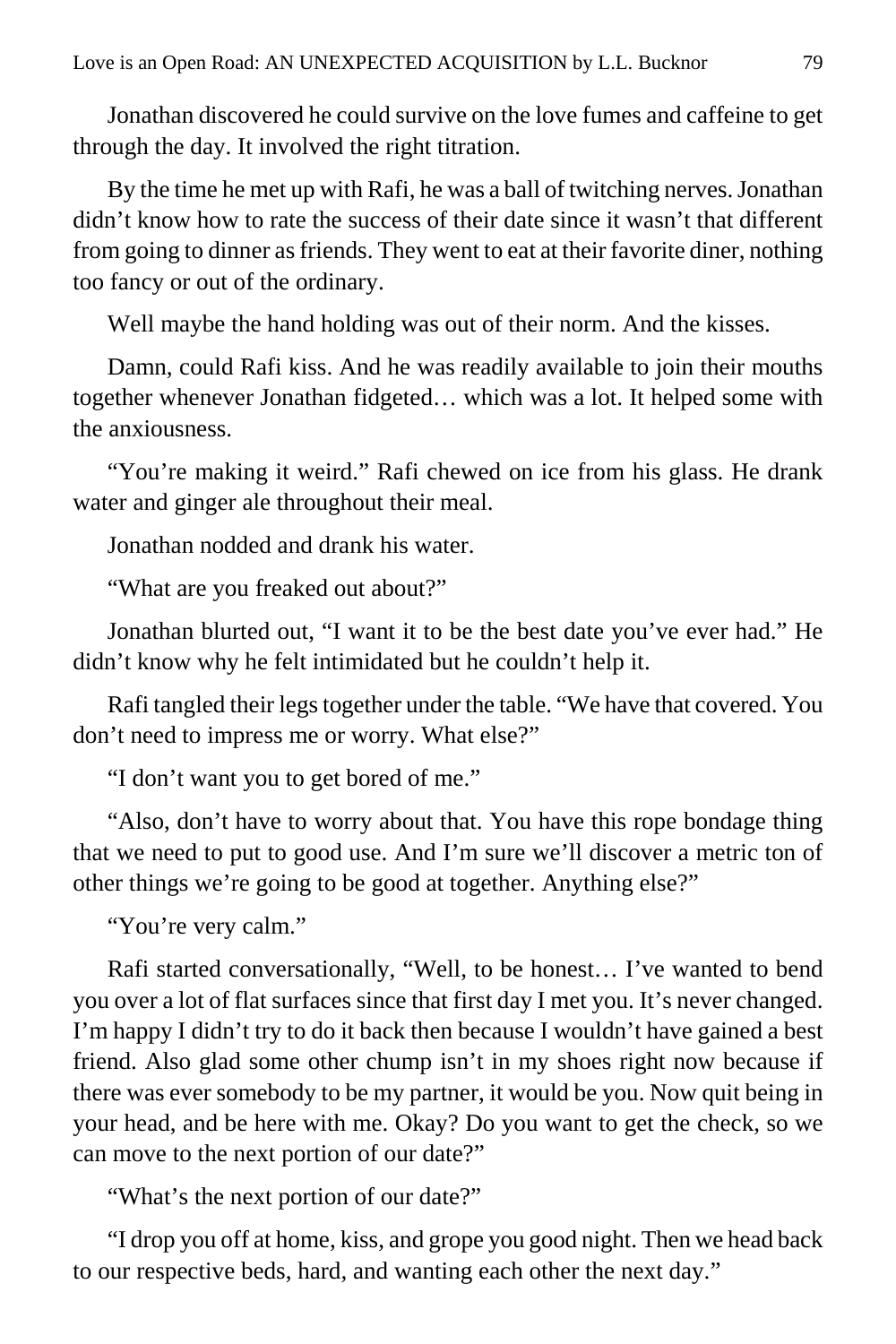"Why wouldn't we just have sex?"

The look Rafi gave him promised pure filth. "We will, but I don't want you to think this is a one-off. I have a pattern. I want to break it—for me and for you."

Jonathan signaled the waiter. "Check, please."

They paid and walked to Rafi's car. *His boyfriend?* It would take some time to get used to referring to Rafi like that in his head, much less out loud. His boyfriend played with his fingers the entire trip back to Jonathan's place. He could get used to this.

Rafi walked him to his door. Jonathan waited for Rafi to make his move. Rafi stood there patiently. "Weller, what I'd like to do to you probably shouldn't have witnesses… unless you're into that."

"All of that trouble for a kiss?" Jonathan turned to unlock the door. He was already half-hard the entire date. Why not fully tent his pants? He barely made it inside before his boyfriend was on him.

Rafi pressed him from behind, brushing his erection on his ass. Jonathan stopped in his tracks, rubbing back for a short span.

Rafi wrapped his arm around his waist. "About that plan I mentioned earlier tonight. I think my boyfriend's first idea was a better one. Who am I to go against an awesome plan?" Rafi kicked the door closed, from the sound of it. Jonathan didn't care as long as he got to kiss his friend. He pushed Rafi against the door. Both men grabbed the other, sliding hands around their torsos as they made out.

Rafi curled his tongue inside his mouth while his hand played with his bun. Jonathan felt the band release and his hair loosen. Rafi tugged on his hair while Jonathan moved his mouth to the side of his neck. He sucked on the pulse point while Rafi sucked on his ear.

Jonathan panted, "What about making an example?"

"Weller, we've been practically dating for four years. I think it's time." Rafi started to hump his groin. "Don't you agree?"

Jonathan liked that idea so much he pulled off Rafi's leather jacket and threw it to the ground. Rafi got the message and took off Jonathan's jean jacket. They stood apart to strip in front of one another. Once they were done, they each took an eyeful of each other's bodies. Rafi turned Jonathan around,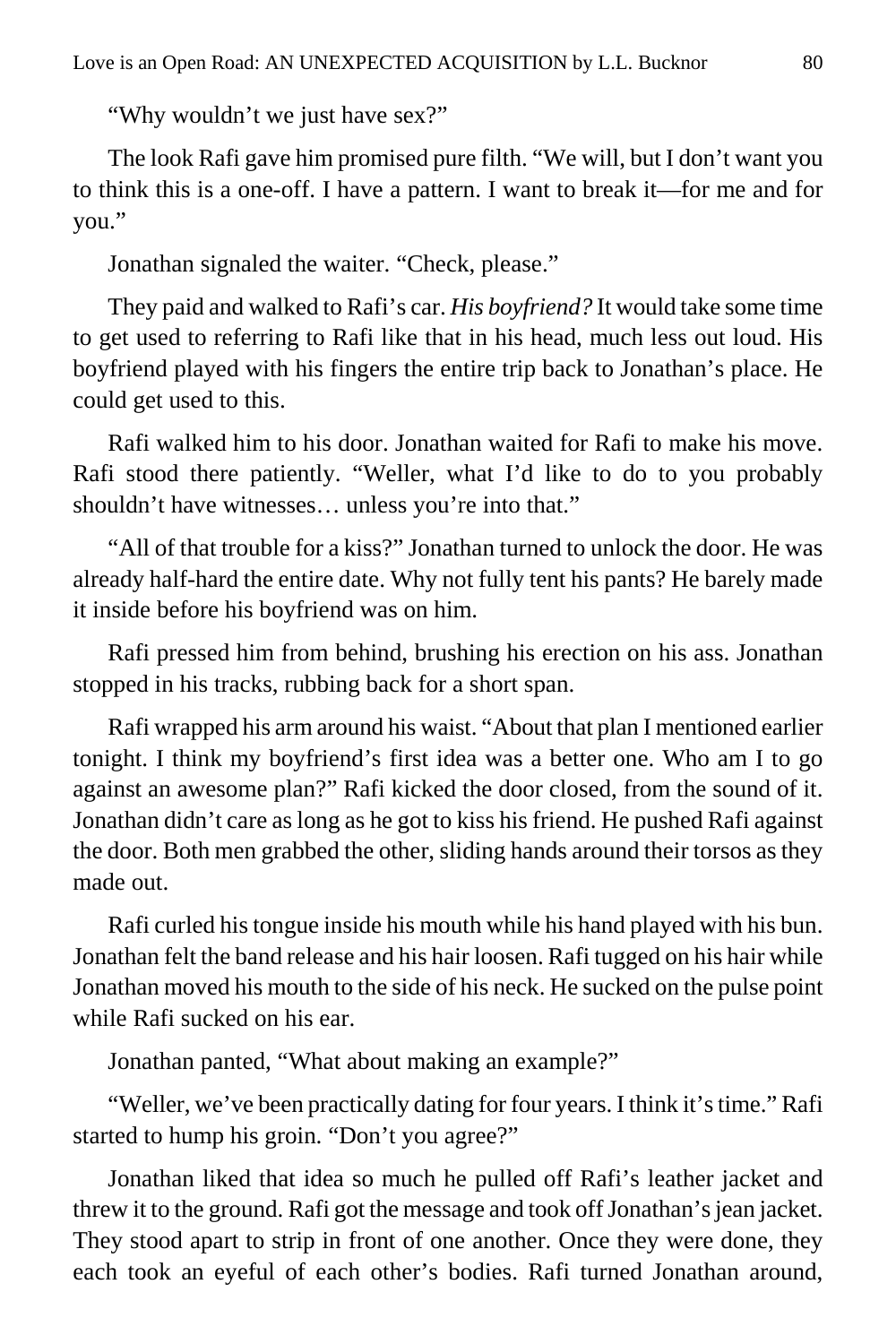guiding him to the bedroom with his hands on Jonathan's hips. He squawked. "You have a tattoo above your ass? Why did I not know this?" He felt Rafi touch the dragon he had across his lower back.

"Hugo and I got one during spring break, sophomore year."

"Listen, I like the guy, but let's not talk about him when we're naked okay? It's going to be only me and you in that bed tonight, Weller."

They scrambled onto the sheets, kissing, and groping like Rafi promised earlier that night. Jonathan squirmed under him, held onto his waist, and flipped them over so he was on top. He frotted against Rafi, looking down to see their cocks trickling precum. He nearly grabbed both of them to playfully jerk them off, but he remembered lube. He leaned over to the side drawer.

Rafi must've read his mind because he spat in his hand and gripped the both of them. He pressed their hard-ons in one palm and stroked. Jonathan opened the tube and squirted the slick into their palms, joining Rafi's nimble hand.

He played with Rafi's thick head, flicking his slit, which Rafi apparently liked if the force he bucked his hips with was any way to tell. Jonathan pushed his hips down, their friction making him even harder. They worked simultaneously to get each other off. The bed slammed against the wall from the force of their grinding hips.

"Wait," Rafi gasped out. Jonathan leaned down to lick his collarbone. "I wanted to fuck you." They stared into each other's eyes, breathing deeply. "You're going to make me come too soon. Been hard all night." Rafi bit his shoulder and then kissed the mark.

"Same here." It felt like it had been a yearlong hard-on, based on the way he felt at the moment. "We can do that next time. My last condom is in my wallet." He hadn't had to go condom shopping in a while. He'd kick his own ass once they were done but he could not move from the bed, not in that hot and heavy moment. He felt too good.

"Pants too far." They gasped into each other's mouth. Jonathan tightened his hands over Rafi's, stroking with a sure grip.

"Anal on the second date?"

"Deal." Rafi started to thrust like a madman. The slippery slide of their dicks and desperate pace was beginning to consume Jonathan. "Or in the morning." They brought their mouths back together, tongue fucking each other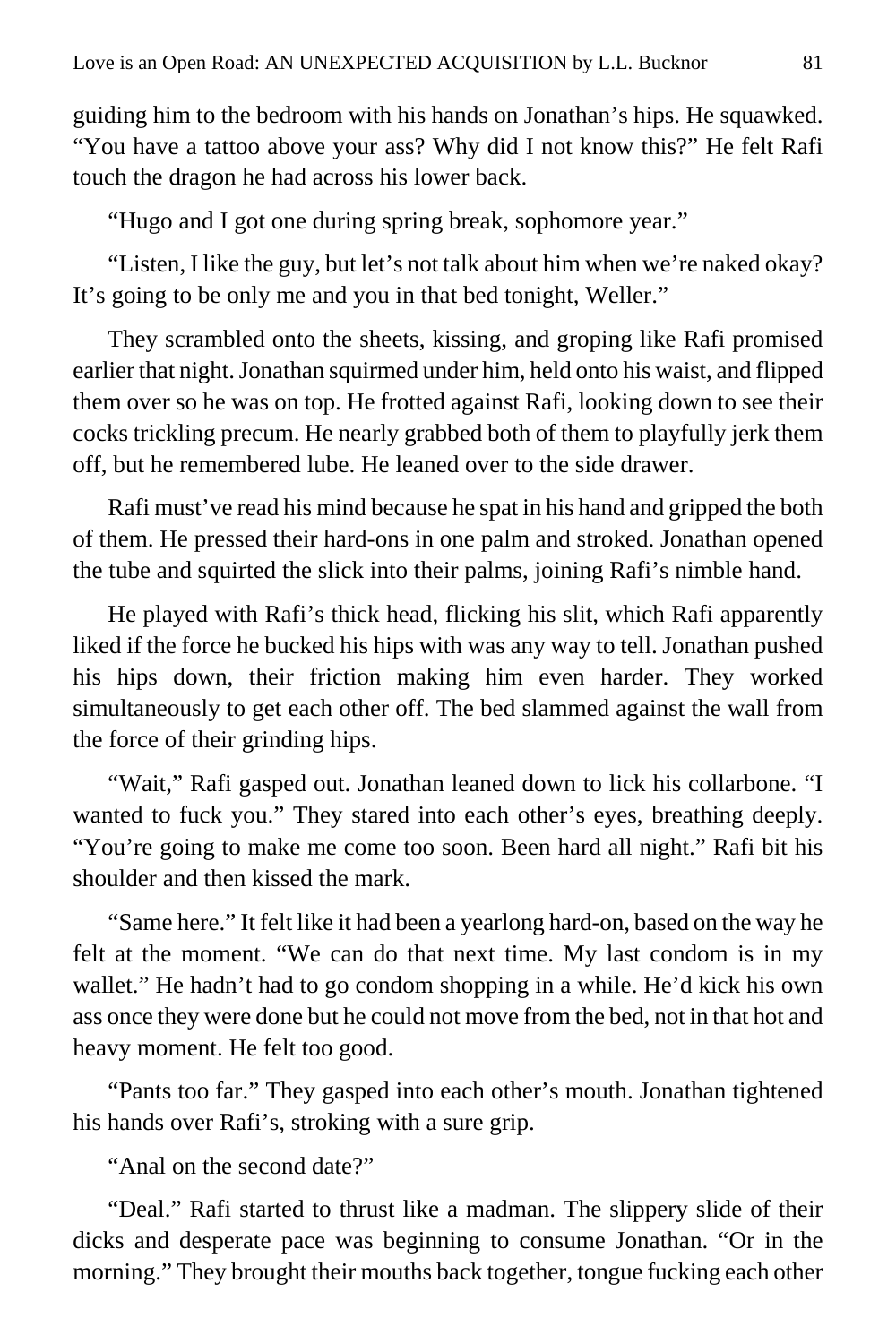as they fisted their cocks to their hearts' content. Their movements became more frantic as they neared completion.

Jonathan started to come first, his semen spurting over their combined fingers. He flicked Rafi's urethra again, pressing down. He moved his head to suck on his nipples in between breaths as he came.

"Fuck!" Rafi shouted as his ejaculate joined Jonathan's. They twitched and trembled, riding high on their feelings.

Jonathan rested his head on Rafi's chest, wiping his hands on the sheets. Rafi did the same and held his head, tangled his fingers in his loose hair. They grinned and pecked their lips, with splattered cum in between their bodies.

"Why is it that we can't stick to a plan?"

Jonathan shrugged. "We work better when we play it by ear. There are no exact rules. We just make them up as we go along." He licked the sweat off the side of Rafi's neck, so content.

When he stopped, Rafi grunted. "We should clean off."

"We should."

They didn't move, searching each other's eyes instead. Being in the arms of the one you loved made the difference for Jonathan. The way Rafi beamed back with a sleepy grin, Jonathan could tell Rafi was thinking on the same wavelength.

"I can't believe rubbing one out together would feel like this. Why the hell haven't we done this sooner?"

"Because we're ready now."

Rafi didn't answer for a few minutes. The quiet was just as comforting as his snuggling. Jonathan enjoyed the way he would walk his fingers against his back. "I'm going to want to show you off to everyone, you know? I might be a crazy boyfriend for a while. I get total access to touch you, so I'm giving you fair warning, Weller."

"And I get to touch you too." He kissed Rafi's chest.

"Wake me up in an hour, okay? I want to go home."

"Why not sleep here?"

"Mateo." Good point. "And I have an entire box of condoms, Boy Scout."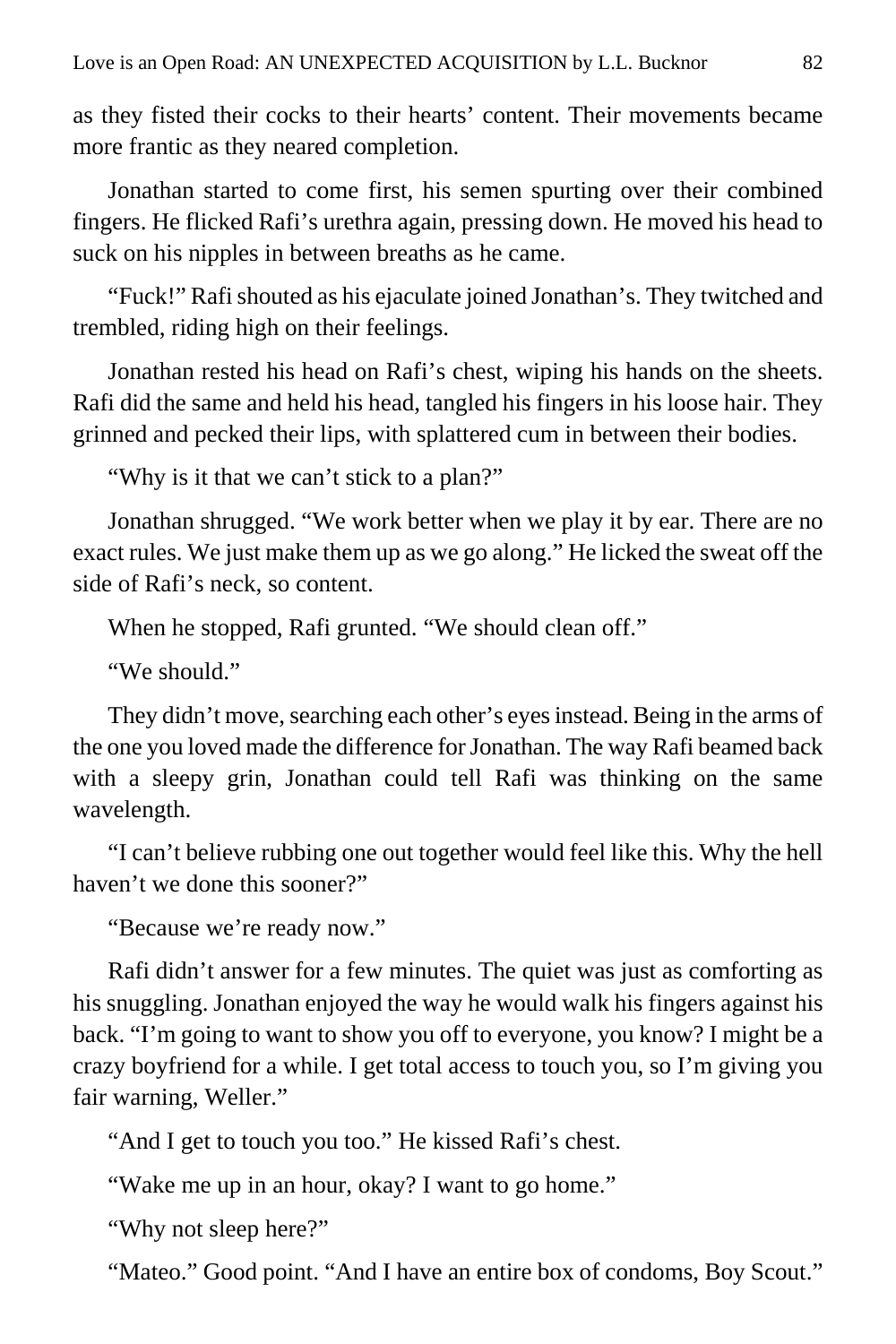"Eagle Scout, Balian."

Rafi slid his hand to his nape to push their faces closer. "Weller, you'll have a lifetime to explain the difference to me." And he kissed his explanation right out of him.

## **The End**